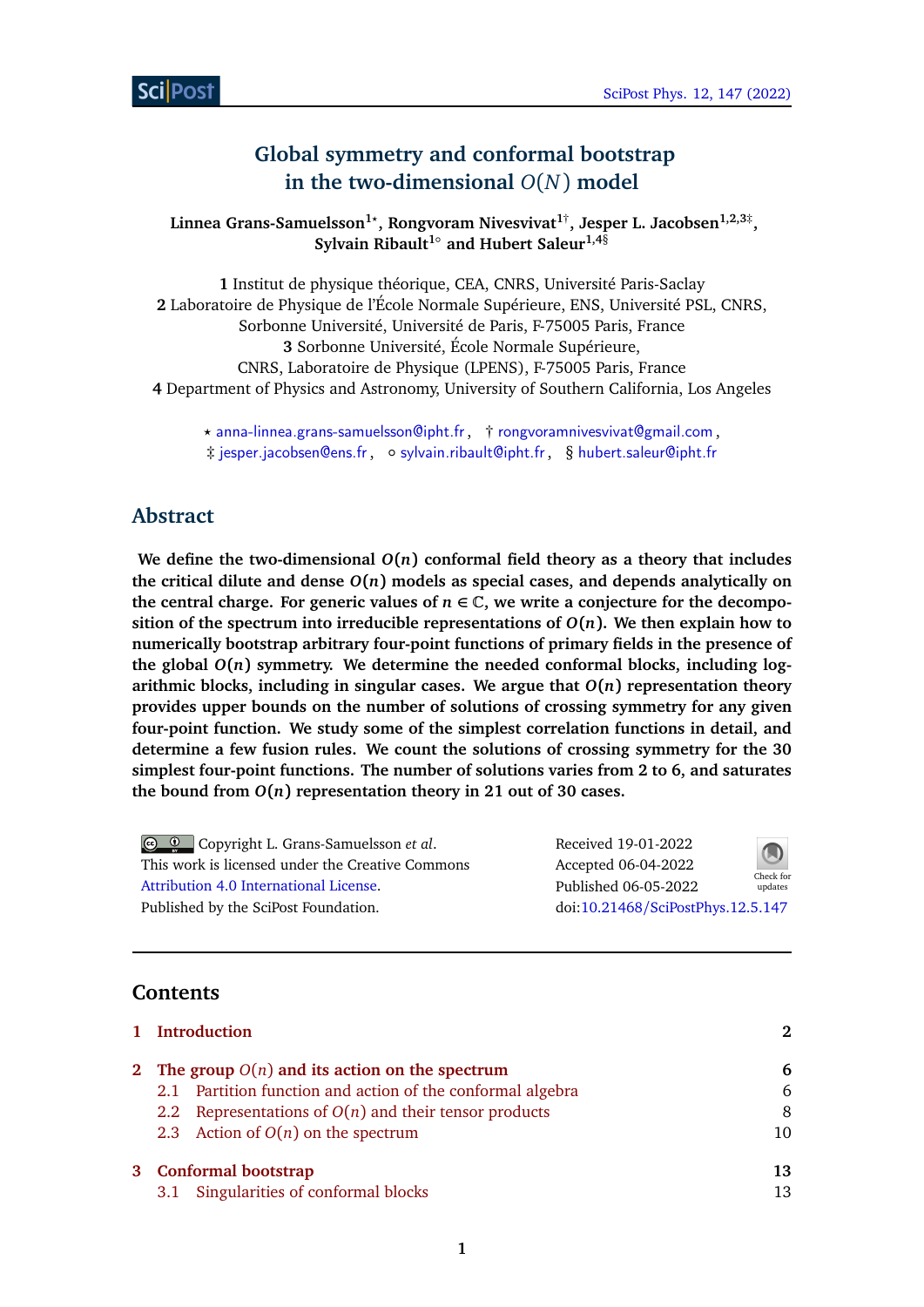|    | Global symmetry and crossing symmetry<br>3.2 <sub>1</sub>                                     | 16 |
|----|-----------------------------------------------------------------------------------------------|----|
|    | 3.3 Numerical implementation                                                                  | 20 |
| 4  | Solutions of crossing symmetry equations                                                      | 25 |
|    | 4.1 The simplest four-point function $\left\langle V^4_{(\frac{1}{2},0)} \right\rangle$       | 26 |
|    | 4.2 Four-point functions and fusion rules of $V_{(\frac{1}{2},0)}, V_{(1,0)}$ and $V_{(1,1)}$ | 28 |
|    | More examples<br>4.3                                                                          | 32 |
| 5. | <b>Conclusion and outlook</b>                                                                 | 36 |
|    | Solving the $O(n)$ CFT: achievements and challenges<br>5.1                                    | 36 |
|    | Geometrical interpretation of the CFT<br>5.2                                                  | 38 |
|    | Analytic continuation of the $O(n)$ model<br>5.3                                              | 40 |
|    | References                                                                                    | 42 |
|    |                                                                                               |    |

## <span id="page-1-0"></span>**1 Introduction**

In this article we initiate the application of the bootstrap approach to the two-dimensional  $O(n)$  conformal field theory, with the specific goals of understanding how the  $O(n)$  symmetry acts on the spectrum, and how it manifests itself in crossing symmetry equations. It is in principle enough to define the theory as a set of CFT data, namely a space of states and the corresponding structure constants. However, this raises the issue of making contact with the continuum limit of the  $O(n)$  lattice model [[1](#page-41-0)]. We will start with a quick review of the lattice model, before defining the  $O(n)$  conformal field theory.

## **The two-dimensional** *O*(*n*) **model and its lattice description**

The  $O(n)$  model can be defined either on a lattice, or directly as a field theory on a continuous space via a Lagrangian. The lattice description has the advantages of allowing the torus partition function to be computed, and of allowing the model to be defined for non-integer values of *n*. These features are crucial to the bootstrap investigation that we undertake here, which starts with the torus partition function [[2](#page-41-1)], and numerically solves crossing symmetry equations at complex values of *n*. The analyticity in *n* is less clear in the Lagrangian description, as we will discuss in Section [5.3.](#page-39-0)

On each vertex *x* of a honeycomb lattice, let  $\phi(x)$  be a variable with *n* components, subject to the quadratic constraint  $\phi(x) \cdot \phi(x) = 1$ , and transforming in the vector representation of the group  $O(n)$  [[1,](#page-41-0) [3](#page-41-2)]. Each variable interacts with its nearest neighbors, and the weight of a configuration is  $w({\phi(x)}) = \prod_{\langle x,y \rangle} (1 + K\phi(x) \cdot \phi(y))$ , where  $\langle x, y \rangle$  denote nearest neighbor pairs. Instead of a sum over configurations of  $\phi(x)$ , the partition function can be reformulated in a high-temperature (small *K*) expansion as a sum over configurations of loops where each edge is occupied at most once. The contribution of a configuration comes with a factor *K* for each occupied edge, and a factor *n* for each closed loop. In this formulation, the model is called a dilute loop gas.

For any  $-2 \le n \le 2$ , there is a critical value [[1](#page-41-0)]

<span id="page-1-1"></span>
$$
K_c(n) = \frac{1}{\sqrt{2 + \sqrt{2 - n}}}.
$$
\n(1.1)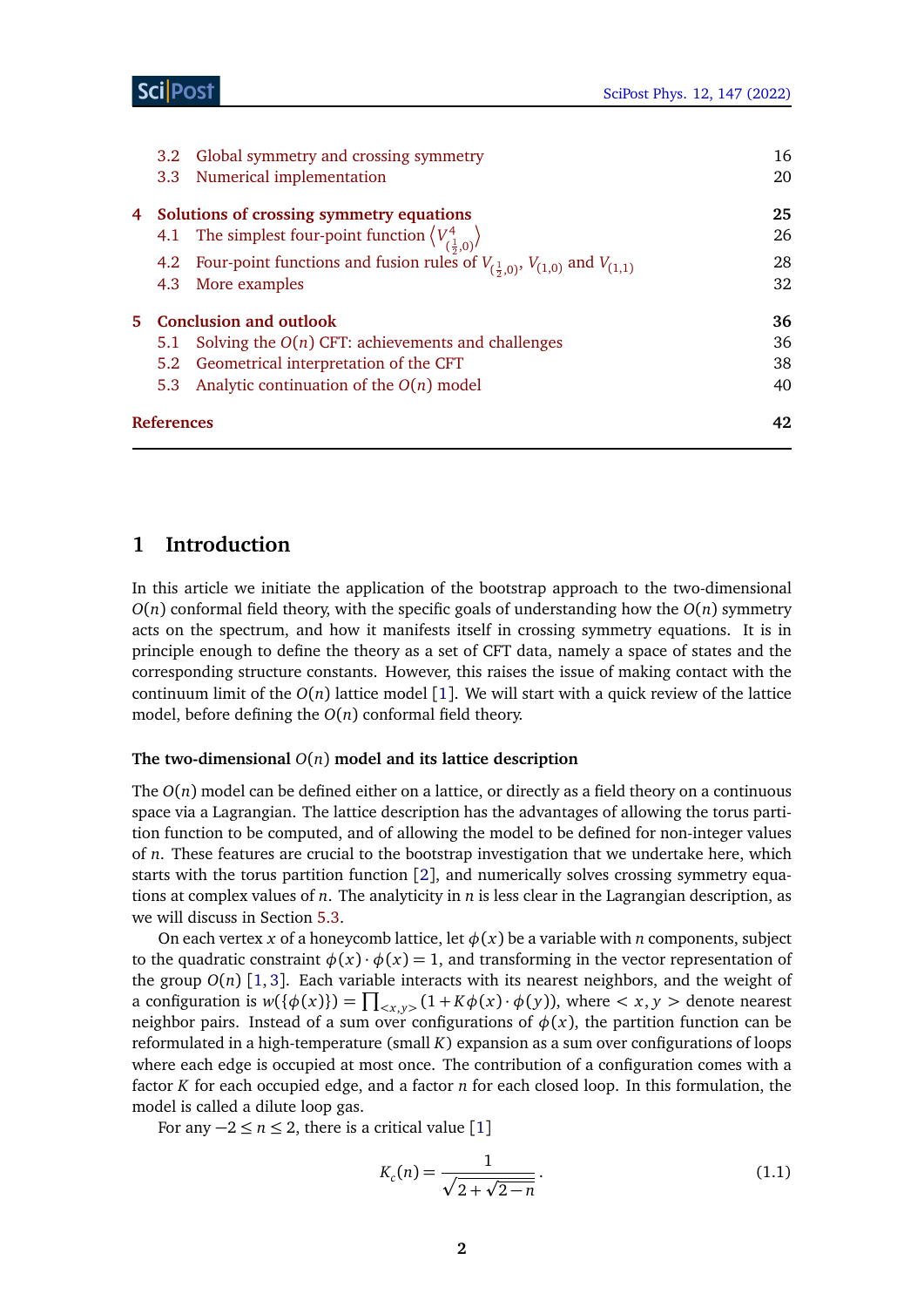**ScilPost** 

(For  $n = 0$ , this formula has been proved rigorously [[4](#page-41-3)].) The model has four phases:

- For  $0 < K < K_c(n)$ , a high-temperature massive phase.
- At  $K = K_c(n)$ , the continuum limit of the critical point is a CFT, which we call the **critical dilute** *O*(*n*) **model**.
- For  $K_c(n) < K < \infty$  and  $-2 < n < 2$ , there is also a critical phase, called the dense loop gas. Its properties do not depend on the value of *K*. The continuum limit of that phase is called the **critical dense**  $O(n)$  model [[5](#page-41-4)].
- For *K* = ∞ and −2 *< n* ≤ 2 the model exhibits a distinct critical phase, the fully-packed loop (FPL) gas in which the loops jointly cover all the lattice vertices [[6](#page-41-5)]. This phase and its corresponding CFT are specific to the honeycomb lattice [[7](#page-41-6)] and we shall not consider them further.

The cases  $n = \pm 2$  are a bit special. For  $n = -2$  and  $K > K_c(n)$  the lattice model experiences a first-order phase transition. For  $n = 2$  the continuum limits of the dilute and dense phases coincide. Other versions of the lattice model exist:

- The same model can be put on a square lattice. There is ample analytic and numerical evidence that this does not change the critical phases and their CFT description [[8](#page-42-0)]. However, the square-lattice model also allows for a richer choice of multicritical interactions, which lead to extra critical phases [[9–](#page-42-1)[11](#page-42-2)].
- On the honeycomb lattice, we can use the alternative configuration weight  $w(\{\phi(x)\}) = \prod_{} \exp(K\phi(x) \cdot \phi(y))$ . It is widely believed that this does not change the phase diagram, and leads to the same critical dilute  $O(n)$  model at  $K = K_c(n)$  [[8,](#page-42-0)[12](#page-42-3)]. However, the limit  $K \to \infty$  becomes ill-defined, and the continuum limit of the critical phase at *K > K<sup>c</sup>* (*n*) can change. This same change also occurs on the square lattice, where it is due to four-leg crossings becoming relevant [[12](#page-42-3)].

In the loop gas description of the lattice model, *n* needs no longer be integer, and appears as a continuous parameter. On a finite lattice, correlation functions (including the partition function) are sums over finite numbers of graphs with polynomial *n*-dependent coefficients. After taking the continuum limit, *n* is still a continuous parameter of the resulting CFT. This is supposed to hold not only for the dilute loop gas, but also for the dense loop gas, at least if  $n \neq 0$ . There are however subtleties: in the dense loop gas, it is known that the limit  $n \rightarrow 0$ does not commute with the continuum limit [[13](#page-42-4)].

What we lose in the loop gas description is unitarity. Whether two given occupied edges belong to the same loop is a non-local question, and this non-locality can be avoided by the introduction of local, complex weights [[8](#page-42-0)]. This leads to the expectation that the continuum limit of the loop model is a non-unitary CFT. This is true even if *n* is integer. For example, the *O*(1) model coincides with the Ising model, whose local observables are described by a unitary minimal model. However, the loop model allows us to define non-local observables, whose critical limits do not belong to the minimal model, but to a larger, non-unitary CFT.

## **The** *O*(*n*) **conformal field theory**

As two-dimensional CFTs, the critical dilute and dense *O*(*n*) models are characterized by their central charges, which are functions of *n*. These functions are better expressed via a parameter *β* 2 :

$$
c = 13 - 6\beta^2 - 6\beta^{-2}, \quad n = -2\cos(\pi\beta^2). \tag{1.2}
$$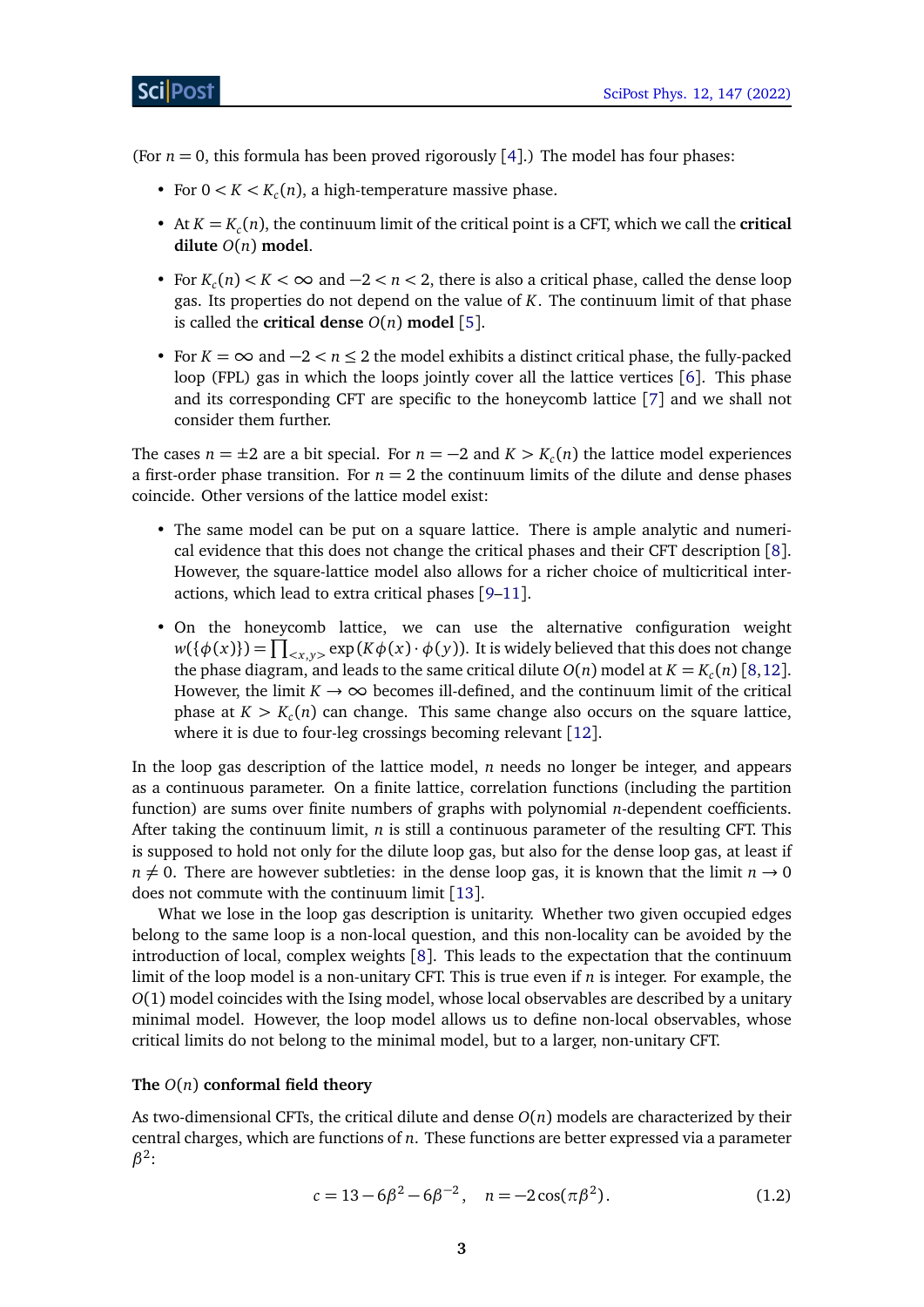| Critical model |           | β2                   |                |       |
|----------------|-----------|----------------------|----------------|-------|
| Dilute         | $[-2, 2]$ | $\lceil 1, 2 \rceil$ | $[-2, 1]$      | (1.3) |
| Dense          | $(-2, 2)$ | (0,1)                | $(-\infty, 1)$ |       |

Then the difference between the dense and dilute models is the range of values of  $\beta^2$ :

In particular, for any  $c \in [-2, 1)$ , the dilute and dense models are two distinct CFTs with the same central charge. Remarkably, as functions of  $\beta^2$ , the correlation functions of these two CFTs are given by the same expressions. In principle, this can be understood by reformulating the honeycomb-lattice loop model as a square-lattice loop model in one particular regime, which comprises both the dense and dilute  $O(n)$  models in their entire critical ranges −2 *< n* ≤ 2 [[8](#page-42-0)]. In practice, this is confirmed by numerical studies [[8](#page-42-0)], including for the three-point functions [[14](#page-42-5)].

We define the  $O(n)$  conformal field theory as a family of CFTs parametrized by  $\beta^2$ , which includes the critical dilute and dense  $O(n)$  models as special cases. Actually, just like the critical *Q*-state Potts model, the *O*(*n*) CFT makes sense way beyond the interval  $\beta^2 \in (0, 2]$  that covers these two models: the allowed range of  $\beta^2$  is the complex half-plane [[15](#page-42-6)]

<span id="page-3-1"></span><span id="page-3-0"></span>
$$
\Re \beta^2 > 0 \quad \Longrightarrow \quad \Re c < 13 \,. \tag{1.4}
$$

The  $O(n)$  CFT therefore lives on a  $\beta^2$ -half-plane, or equivalently on a double cover of a *c*-halfplane, or equivalently on a covering of the *n*-complex plane with infinitely many sheets. Let us draw the *β* 2 -complex plane, where the allowed range is divided into strips of width one. We call the first two strips dense and dilute, by extension of that terminology to complex values of the parameters:



For some integer values of *n*, the *O*(*n*) CFT describes models of particular physical interest:

| п              | $c_{\text{dilute}}$ | Dilute model                   | $c_{\text{dense}}$ | Dense model                             |
|----------------|---------------------|--------------------------------|--------------------|-----------------------------------------|
| $-2$           |                     | $-2$ Symplectic fermion (LERW) |                    | $-\infty$ Not defined                   |
| $-1$           | $-\frac{3}{5}$      | Related to spanning forests?   |                    | $-7$ Related to spanning forests?       |
| $\overline{0}$ | 0                   | Dilute polymers (SAW)          |                    | $-2$ Dense polymers                     |
| 1              | ≑                   | Ising model                    | 0                  | Percolation hulls ( $T = \infty$ Ising) |
| 2              |                     | Free boson                     |                    | Free boson                              |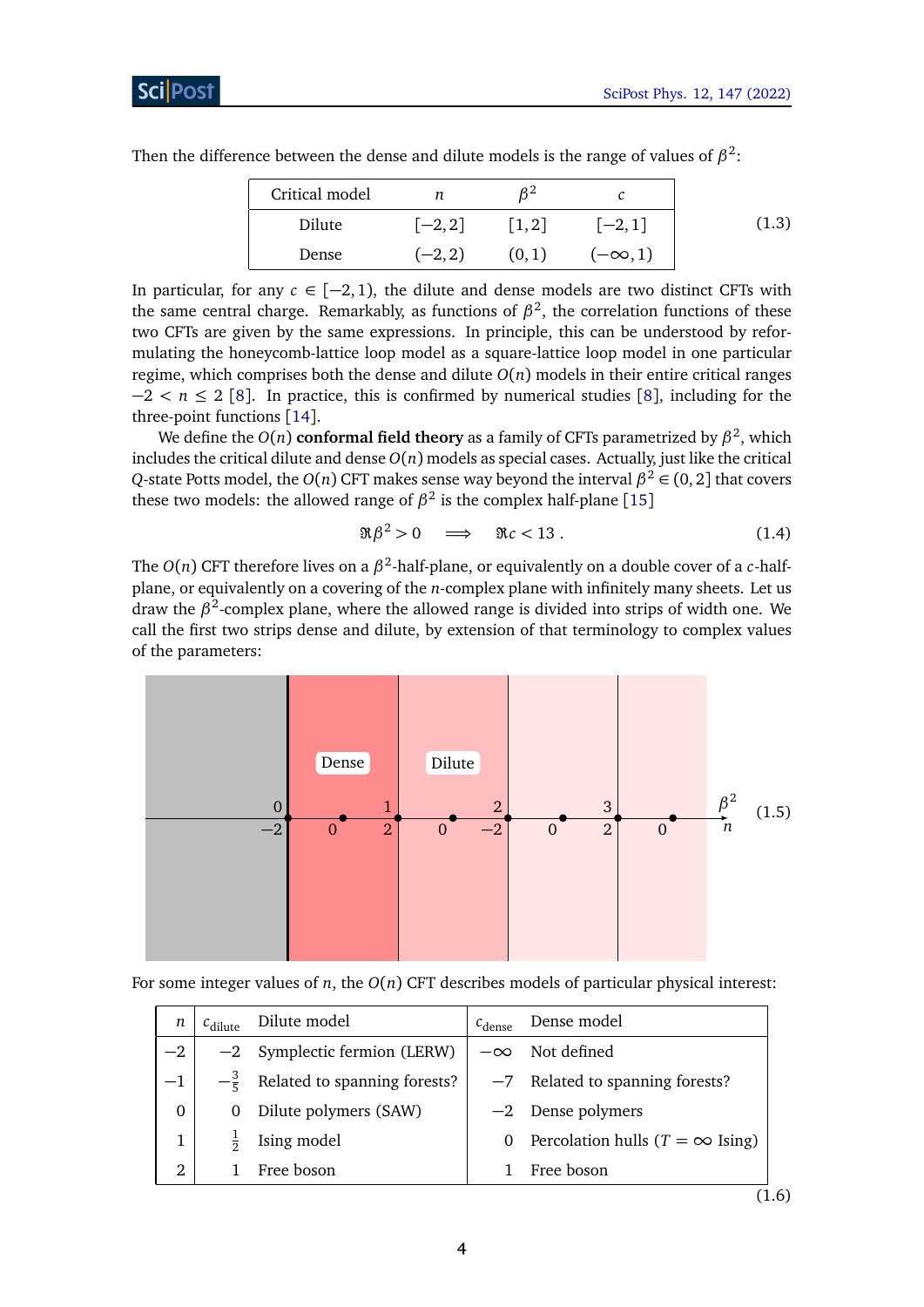Some comments and references:

- $\bullet$  *n* = 2: The relation with the free boson follows directly from the Coulomb gas mapping [[1,](#page-41-0)[2](#page-41-1)].
- $n = 1$  (dilute): The equivalence with the Ising model on a triangular lattice is a standard result of low-temperature expansion of the latter in terms of domain walls on the dual (honeycomb) lattice. Actually, the critical coupling  $K_c(1) = \frac{1}{\sqrt{2}}$  $\frac{1}{3}$  matches the known critical coupling of the triangular-lattice *Q*-state Potts model at  $\dot{Q} = 2$  [[16](#page-42-7)].
- $\bullet$   $n=1$  (dense): The infinite-temperature limit of the Ising model on the triangular lattice resides in the dense phase  $O(n)$  loops are the domain walls). It corresponds to the trivial value  $K = 1$ , which identifies the corresponding loops with the hulls of site-percolation clusters on the triangular lattice.
- $n = 0$ : The polymer limits are extensively discussed in [[5](#page-41-4)]. Dilute polymers are also known as self-avoiding walks (SAW) and provide arguably the single most important motivation for studying the *O*(*n*) model.
- *n* = −1: The subtle relation between spanning forests and a non-linear sigma model with *n* = −1 components is treated in [[17](#page-42-8)], but the relation to the  $O(-1)$  models remains speculative [[18](#page-42-9)].
- *n* = −2: The link to symplectic fermions and the loop-erased random walks (LERW) is covered by [[19,](#page-42-10)[20](#page-42-11)].

#### **Solving the** *O*(*n*) **CFT: a brief history**

In dimensions between two and four, the critical  $O(n)$  model was the subject of early works by Lang and Rühl, who found quite a few nontrivial results on the spectrum and fusion rules [[21](#page-42-12)].

The study of the two-dimensional  $O(n)$  CFT has been closely intertwined with the study of the critical *Q*-state Potts model, which is technically very similar. While the central charge and the spectrum of conformal dimensions have been known for a long time [[1,](#page-41-0) [2,](#page-41-1) [22](#page-42-13)], the determination of four-point functions and operator product expansions has long remained inaccessible, due to the absence of BPZ differential equations for most correlation functions of the theory. Progress came from work on lattice models and their algebraic aspects [[23](#page-42-14)[–26](#page-43-0)], from considerations of symmetry [[27](#page-43-1)], and from the bootstrap approach [[15,](#page-42-6)[28](#page-43-2)[–32](#page-43-3)].

However, the bootstrap approach has only been applied to the Potts model so far, and only in the case of four-point connectivities, which are the simplest nontrivial four-point correlation functions. In this article we will apply the bootstrap approach to the  $O(n)$  CFT, and start a systematic scan of the model's four-point functions. To do this, we have developed and adapted numerical bootstrap code that was originally written for Liouville theory, the *Q*-state Potts model, and related CFTs [[33](#page-43-4)].

One crucial aspect of our approach is to label primary fields  $V_{cr}^{\lambda}$  $\binom{n}{r,s}$  by both their conformal dimensions, in the form of Kac indices  $(r, s)$ , and irreducible representations of  $O(n)$ , in the form of Young tableaux *λ*. We consider only generic parameter values *β* <sup>2</sup> ∈*/* Q, in order to keep the structures of indecomposable representations under control.

### **Highlights of this article**

Let us point out a few ideas and results that we consider particularly worthy of attention:

• The definition of the  $O(n)$  CFT over the complex  $\beta^2$ -plane, earlier in this introduction.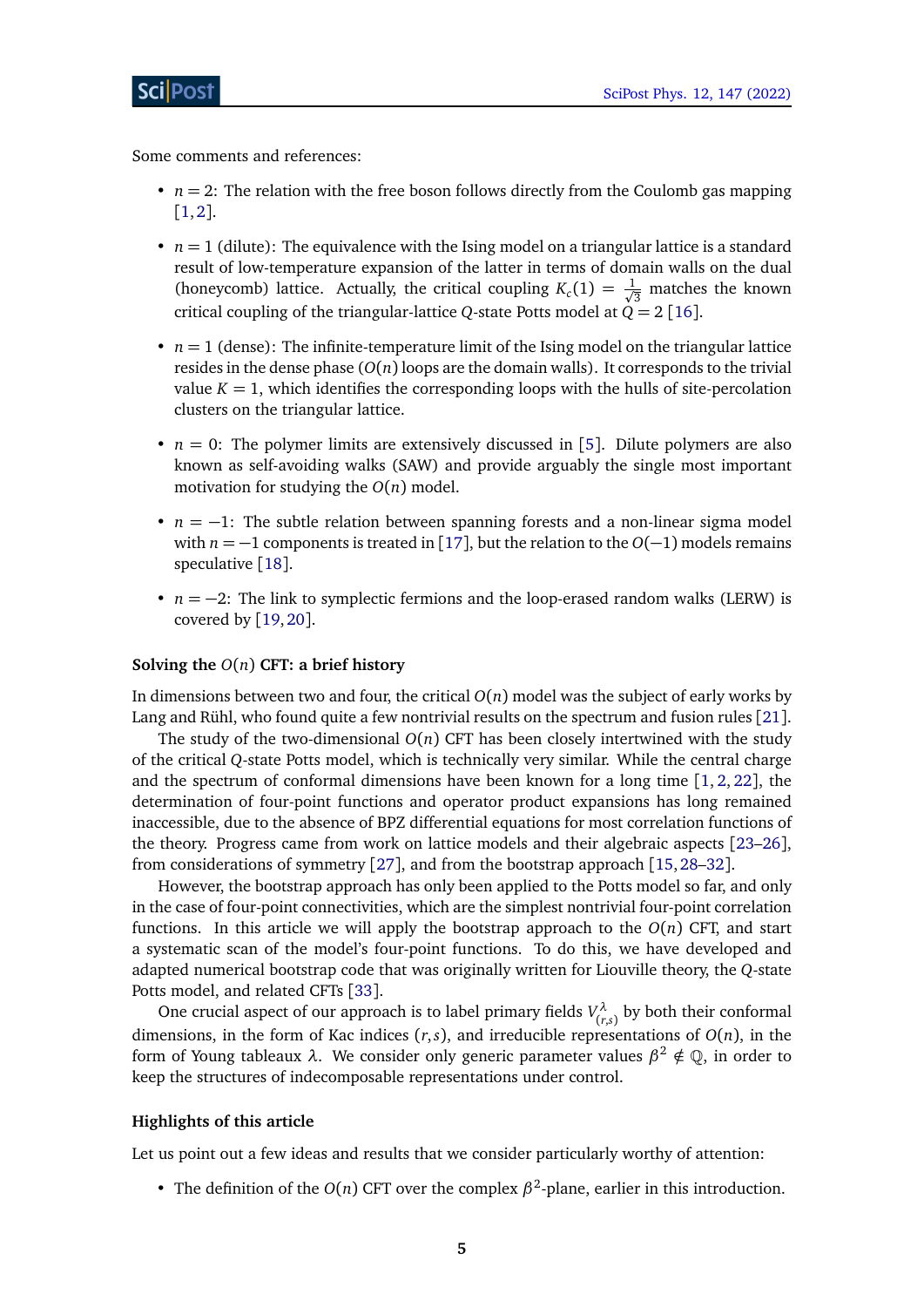- The conjectured decomposition of the spectrum into irreducible representations of *O*(*n*), Eqs. [\(2.20\)](#page-10-0) and [\(2.26\)](#page-11-0).
- The principles of the conformal bootstrap method in the presence of a global symmetry in Section [3.2,](#page-15-0) in particular the inequality [\(3.30\)](#page-18-0) between numbers of bootstrap solutions and *O*(*n*) invariants.

• The fusion rules of the fields  $V_{c1}^{[1]}$ ,[1]<br><sub>( $\frac{1}{2}$ ,0)</sub>,  $V^{[2]}_{(1,0)}$  $V^{[2]}_{(1,0)}$  and  $V^{[11]}_{(1,1)}$  $T_{(1,1)}^{(1,1)}$ , in Sections [4.1](#page-25-0) and [4.2.](#page-27-0)

# <span id="page-5-0"></span>**2 The group** *O*(*n*) **and its action on the spectrum**

In order to solve the model, we need to determine its spectrum, i.e., its space of states. The known symmetries of the model are conformal symmetry, which is described by a product C of two Virasoro algebras (left-moving and right-moving), and the global *O*(*n*) symmetry. The spectrum should therefore decompose into representations of  $O(n) \times \mathfrak{C}$ .

In the  $O(n)$  Wess–Zumino–Witten model, we would have the symmetry  $O(n) \times \mathfrak{C}$ , which would however be part of a larger symmetry, due to the presence of two conserved *O*(*n*) currents: primary fields with conformal dimensions  $(\Delta, \bar{\Delta}) = (1, 0)$  and  $(0, 1)$ , which belong to the adjoint representation of  $O(n)$ . In the  $O(n)$  CFT, we also have two  $O(n)$  currents, but they are not independently conserved, have logarithmic OPEs, and do not give rise to a Kac– Moody symmetry algebra.

## <span id="page-5-1"></span>**2.1 Partition function and action of the conformal algebra**

Our main source of information on the spectrum is the torus partition function. By definition, the partition function counts the generalized eigenvectors of the zero-mode generators  $L_0, {\bar L}_0$ of the two Virasoro algebras. This is in principle not enough for decomposing the spectrum into representations of  $\mathfrak{C}$ , let alone  $O(n)$ . Nevertheless, that goal can be reached with the help of other sources of information, and of some guesswork.

## **Partition function**

The conformal dimensions of the primary states in the  $O(n)$  CFT are of the type

$$
\Delta_{(r,s)} = P_{(r,s)}^2 - P_{(1,1)}^2 \quad \text{with} \quad P_{(r,s)} = \frac{1}{2} \left( \beta r - \beta^{-1} s \right) \,, \tag{2.1}
$$

where the Kac table indices  $r, s$  take values in  $\mathbb{Q}$ . The relevant characters of the conformal algebra are the diagonal degenerate characters

<span id="page-5-2"></span>
$$
\chi_{\langle r,s\rangle}(q) = \left| \frac{q^{P_{(r,s)}^2} - q^{P_{(r,-s)}^2}}{\eta(q)} \right|^2,
$$
\n(2.2)

as well as the non-diagonal characters

<span id="page-5-4"></span><span id="page-5-3"></span>
$$
\chi_{(r,s)}^N(q) = \frac{q^{P_{(r,s)}^2} \bar{q}^{P_{(r,-s)}^2}}{|\eta(q)|^2} \ . \tag{2.3}
$$

In these expressions,  $q = e^{2\pi i \tau}$  is the exponentiated modulus of the torus, and  $\eta(q)$  is the Dedekind eta function.

The partition function was obtained as early as 1987 by calculating the continuum limit of the lattice partition function on the torus [[2](#page-41-1)]. The lattice partition function is a sum over all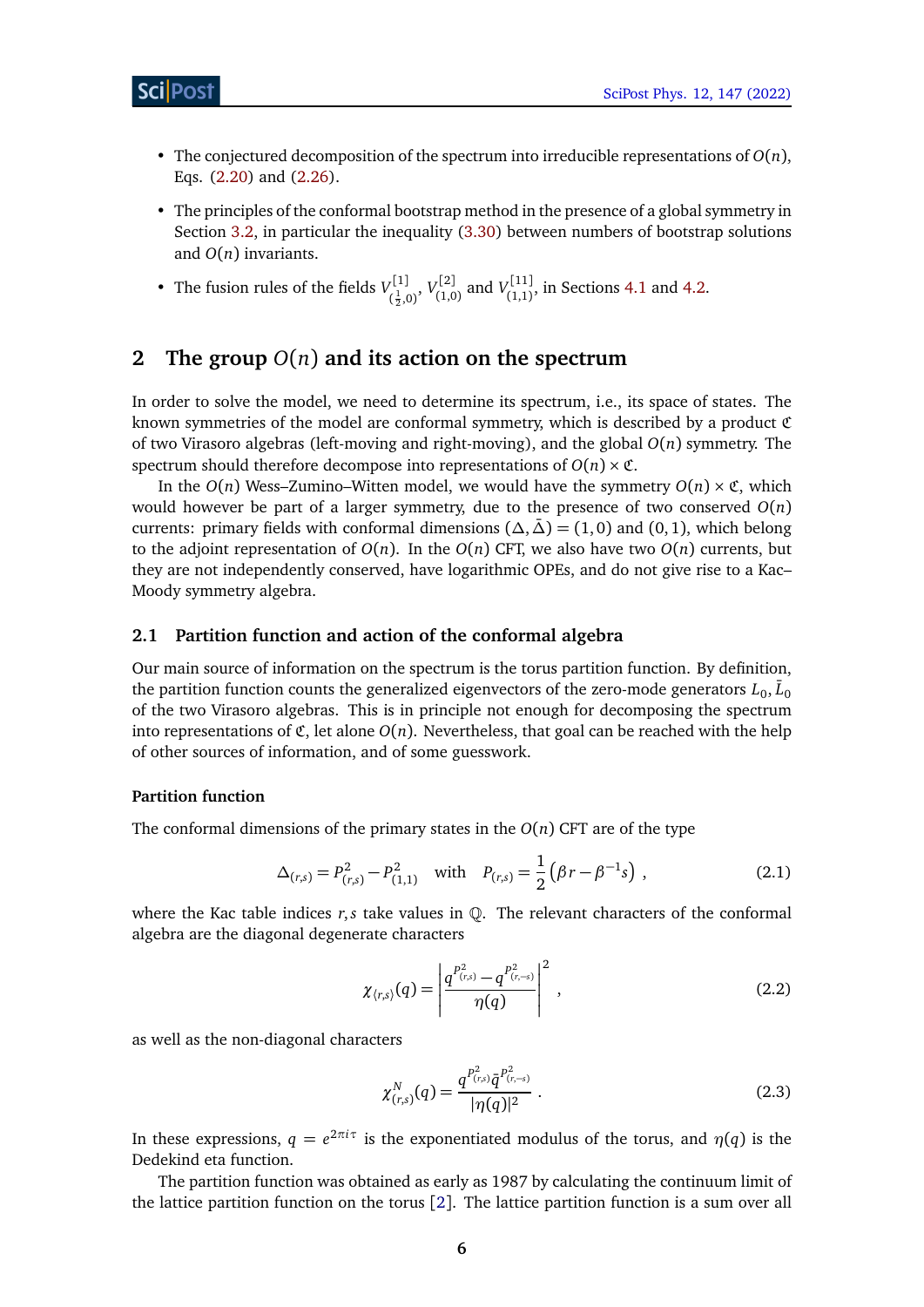loop configurations on a doubly periodic system. By construction, the lattice partition function is already modular invariant. Its continuum limit is

<span id="page-6-0"></span>
$$
Z^{O(n)}(q) = \sum_{s \in 2\mathbb{N}+1} \chi_{\langle 1,s \rangle}(q) + \sum_{r \in \frac{1}{2}\mathbb{N}^*} \sum_{s \in \frac{1}{r}\mathbb{Z}} L_{(r,s)}(n) \chi_{(r,s)}^N(q) \Bigg|, \tag{2.4}
$$

where  $L_{(r,s)}(n)$  is a polynomial function of *n* that we will write in Eq. [\(2.15\)](#page-9-1). For the moment, we will focus on the dependence on *q*, and what it reveals on the representations of the conformal algebra that appear in the spectrum.

The partition function is a sum over Kac indices *r*,*s*. In a minimal model, these indices would take finitely many integer values. In the *O*(*n*) CFT, the spectrum is much richer. Both indices can take infinitely many values, and the second index can take fractional values with arbitrarily high denominators, provided the conformal spin *rs* remains integer. Faced with such a rich spectrum, we may be tempted to look for a larger symmetry algebra that would help organize it. However, the presence of arbitrarily high denominators dooms such ideas, and indeed it is known that (except for  $n = 1, 2$ ) there exists no chiral algebra that would organize the spectrum into finitely many representations, in other words that would make the CFT rational [[23](#page-42-14)]. Actually, the CFT is not even quasi-rational, i.e. the fusion product of two representations may include infinitely many indecomposable representations.

The integer values of the indices that do appear in the  $O(n)$  CFT lead to algebraic complications. For *r*,*s* ∈ N<sup>\*</sup>, a primary field of dimension  $\Delta_{(r,s)}$  has a null vector. In a unitary CFT, null vectors would have to vanish. In the *O*(*n*) CFT, null vectors do not necessarily vanish, and they lead to the existence of logarithmic representations. Before reviewing these representations for generic values of  $\beta^2$ , let us point out that the situation is even more complicated if  $\beta^2 \in \mathbb{Q}$ : in this case, more null vectors appear, leading to more intricate algebraic structures that are just beginning to be understood [[34](#page-43-5)].

#### **Logarithmic representations of the conformal algebra**

Let us briefly review the action of the conformal algebra on the spectrum of the  $O(n)$  CFT, which was recently determined in [[26,](#page-43-0)[32](#page-43-3)]. (For earlier partial results, see [[24,](#page-42-15)[27](#page-43-1)].)

The appearance of degenerate characters in the partition function strongly suggests that the corresponding degenerate representations  $\mathcal{R}_{(1,s)}$  appear in the spectrum, and we will work under that assumption. To be precise,  $\mathcal{R}_{\langle 1,s\rangle}$  is the tensor product of the degenerate representation of the left-moving Virasoro algebra with a vanishing null vector at level *s*, with the same degenerate representation of the right-moving Virasoro algebra.

In the non-diagonal sector, the character  $\chi^N_{\alpha}$  $C_{(r,s)}^N(q)$  can only describe a Verma module unless *r*, *s* ∈  $\mathbb{Z}^*$ . In that case, due to the existence of null vectors in the Verma module, there exist other representations with the same character, including an infinite family of logarithmic representations. To lift this ambiguity, one approach is to relate the ambiguous case  $(r, s) \in \mathbb{Z}^*$ to the unambiguous case  $(r, 0)$  via fusion with degenerate fields  $[24, 27, 32]$  $[24, 27, 32]$  $[24, 27, 32]$  $[24, 27, 32]$  $[24, 27, 32]$  $[24, 27, 32]$  $[24, 27, 32]$ . Another approach is to take the conformal limit of the lattice model [[26](#page-43-0)]. Both approaches converge on the same results, i.e., on an indecomposable logarithmic representation whose character is *χ N*  $\chi_{(r,s)}^N(q) + \chi_{(r,-s)}^N(q)$ . We introduce the notations

$$
\mathcal{W}_{(r,s)} = \text{ indecomposable representation with character } \chi^N_{(r,s)}(q) + \chi^N_{(r,-s)}(q) \,,\tag{2.5a}
$$

$$
\mathcal{W}_{(r,s)} = 0 \tag{2.5b}
$$

$$
\mathcal{W}_{(r,s)} = \text{Verma module with character } \chi^N_{(r,s)}(q) \,. \tag{2.5c}
$$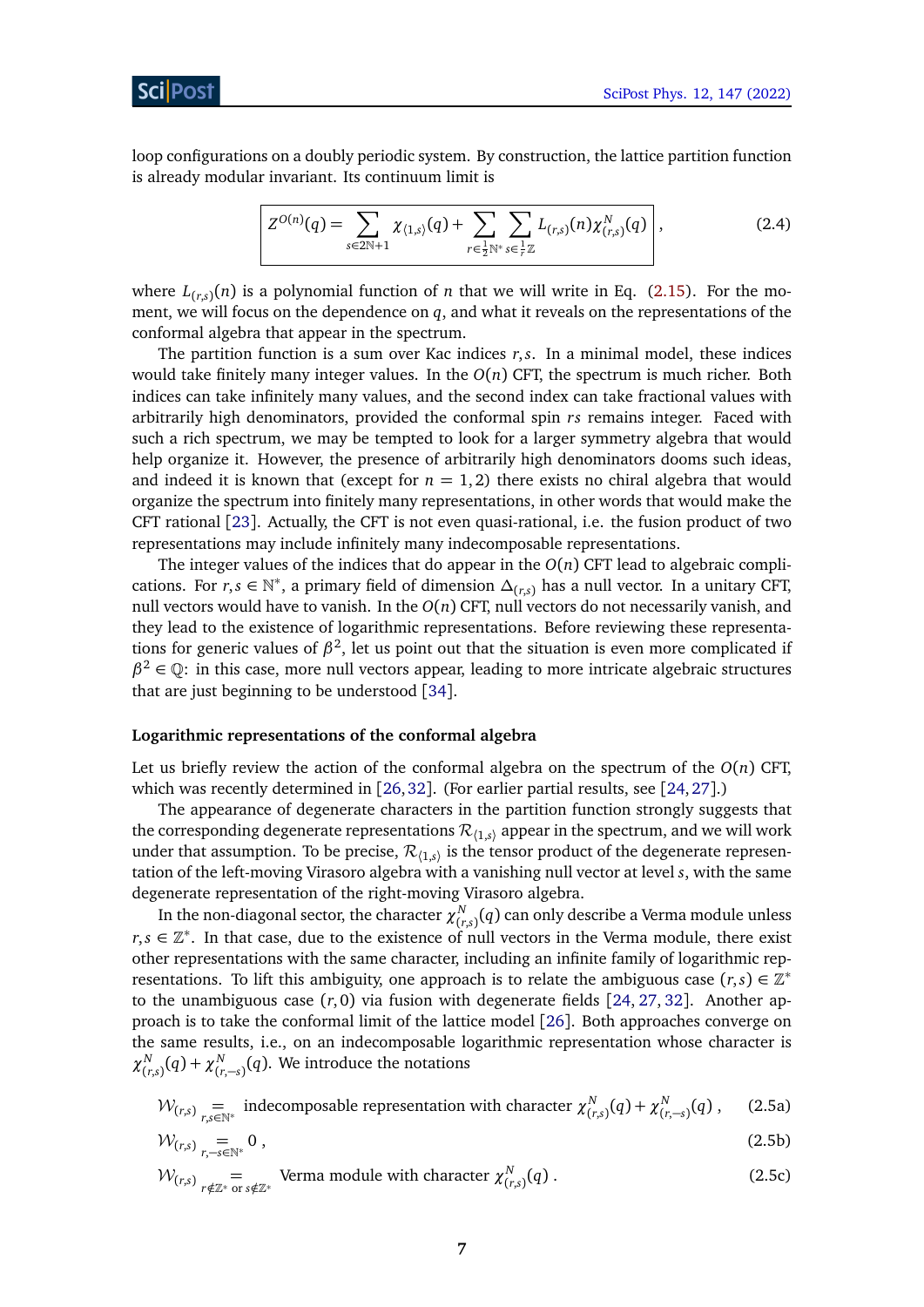The convention of setting some representations to zero is meant to avoid overcounting in the spectrum [\(2.20\)](#page-10-0), where we will have combinations of the type  $W_{(r,s)} \oplus W_{(r,-s)}$  whenever  $rs \neq 0$ .

We refrain from reviewing the structures of the logarithmic representations in more detail, as we will not need them. What we do need are the corresponding conformal blocks, which we will discuss in Section [3.1.](#page-12-1)

## <span id="page-7-0"></span>**2.2 Representations of** *O*(*n*) **and their tensor products**

Much is known about finite-dimensional representations of *O*(*n*), whether *n* is integer or generic, but it is not always easy to find the relevant results in the mathematical literature. We will briefly review the results that we need. For more information and references, see the Wikipedia article on [Representations of classical Lie groups,](https://en.wikipedia.org/wiki/Representations_of_classical_Lie_groups) which some of us recently created.

#### *O*(*n*) **symmetry with non-integer** *n*

Consider the *n*-dimensional vector representation of  $O(n)$ . A state in that representation shows up in the model's torus partition function [\(2.4\)](#page-6-0) as a term  $Z^{O(n)}(q) = n \chi^N$  $\frac{N}{(\frac{1}{2},0)}(q) + \cdots$ . How do 2 we deal with the corresponding fields? At first sight, it seems we must introduce a vector index *i* ∈ {1, 2, . . . , *n*} and write a vector field as  $V_i^{[1]}$  $\mathbf{z}_i^{\text{rel}}$ , where [1] denotes the vector representation. (We omit other parameters such as the conformal dimension.) Then the fusion of this field with itself reads

<span id="page-7-1"></span>
$$
V_{i_1}^{[1]} V_{i_2}^{[1]} \sim \delta_{i_1, i_2} V^{[1]} + V_{(i_1, i_2)}^{[2]} + V_{[i_1, i_2]}^{[11]}, \qquad (2.6)
$$

i.e., the  $O(n)$  symmetry allows three representations: the singlet representation  $\lceil \cdot \rceil$ , the symmetric traceless tensor  $\lceil 2 \rceil$  and the antisymmetric tensor  $\lceil 11 \rceil$ . However, we can make sense of  $O(n)$  symmetry with *n* generic by simply omitting the vector indices, and writing the fusion rule

$$
V^{[1]}V^{[1]} \sim V^{[1]} + V^{[2]} + V^{[11]} \tag{2.7}
$$

Now fields are no longer labelled by states in *O*(*n*) representations, but only by the representations themselves. It no longer matters whether these representations have integer dimensions or not. Mathematically, this can be interpreted in terms of tensor categories of representations [[35](#page-43-6)]. In this article, we will sometimes use *O*(*n*) vector indices for explanatory purposes, or in order to relate our results to other approaches. However, our results themselves will always hold for generic values of *n*.

It turns out that the generic *n* case can be obtained formally from the integer *n* case by taking the limit  $n \to \infty$ . In our example, the fusion rule is only true if  $n \geq 2$ , as for  $n = 1$ the representations [2] and [11] are actually zero. The fusion rule stabilizes at  $n = 2$  and no longer changes as *n* increases. This stabilization at finite *n* is a general feature of the tensor products of *O*(*n*) representations.

## **Irreducible representations and their dimensions**

The finite-dimensional irreducible representations of *O*(*n*) are parametrized by Young diagrams, which we write as decreasing sequences of natural integers, such as  $[53321111] = [53<sup>2</sup>21<sup>4</sup>]$ . For example, [k] is the fully symmetric representation with *k* indices, and [1 *k* ] is the fully antisymmetric representation with *k* indices.

For  $\lambda$  a Young diagram, let  $\lambda_i$  be the length of the *i*-th row, in other words  $\lambda = [\lambda_1 \lambda_2 \cdots \lambda_r]$ . Let  $\tilde{\lambda}_i$  be the length of the *i*-th column. Let  $h_\lambda(i,j) = \lambda_i + \tilde{\lambda}_j - i - j + 1$  be the hook length of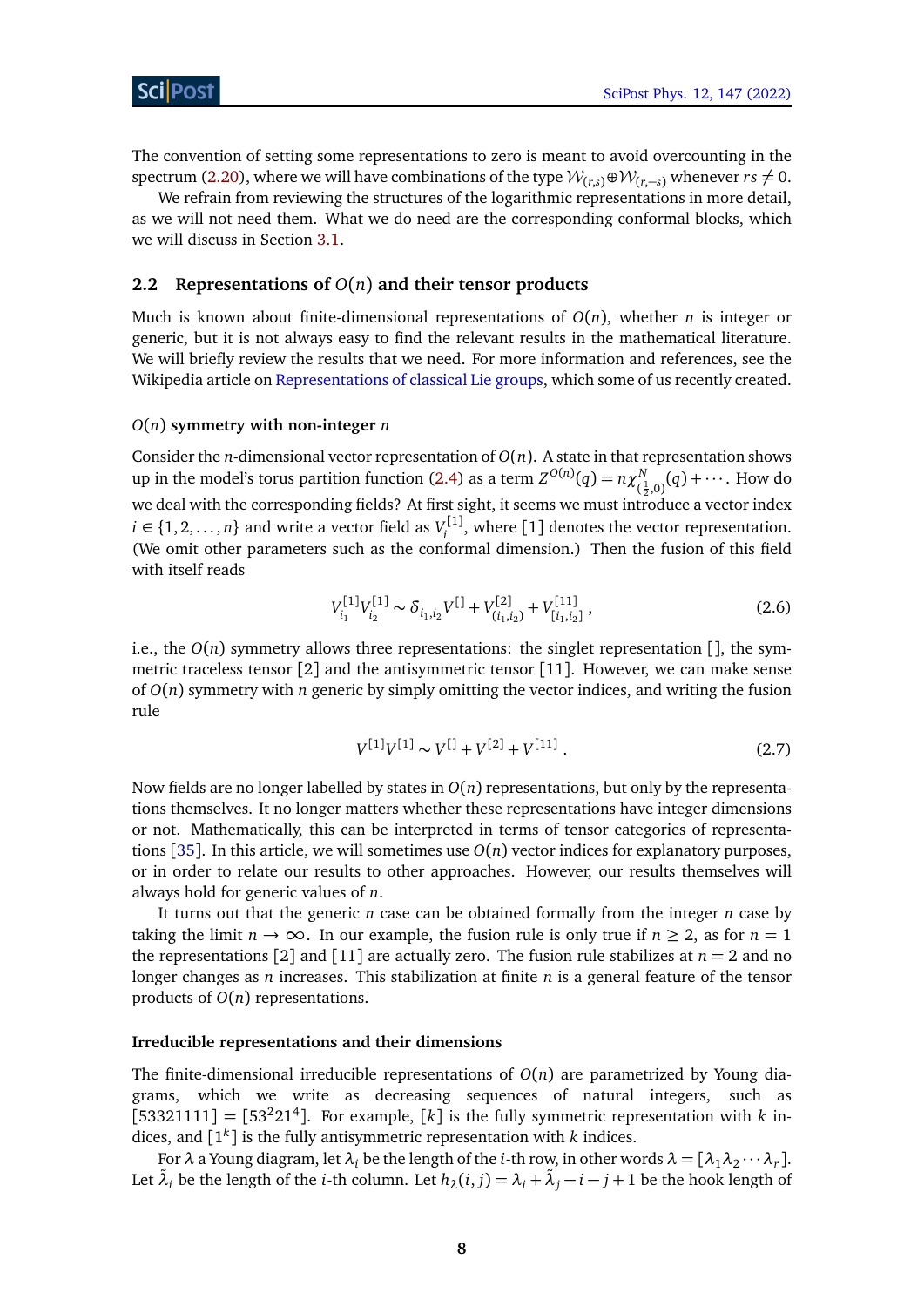ScilPos<sup>.</sup>

the box  $(i, j)$  in the diagram  $\lambda$ .

<span id="page-8-1"></span>
$$
\lambda = [85542]:
$$
\n
$$
\lambda_3 = 5
$$
\n
$$
\lambda_4 = 4
$$
\n(2.8)

Then the dimension of the corresponding  $O(n)$  representation is [[36](#page-43-7)]

$$
\dim_{O(n)} \lambda = \prod_{\substack{(i,j)\in\lambda\\i\geq j}} \frac{n+\lambda_i+\lambda_j-i-j}{h_{\lambda}(i,j)} \prod_{\substack{(i,j)\in\lambda\\i (2.9)
$$

For example, the dimensions of the fully symmetric representations  $[], [1], [2], [3], [4], \cdots$  are

$$
\dim_{O(n)}[k] = 1, n, \frac{1}{2}(n+2)(n-1), \frac{1}{6}(n+4)n(n-1), \frac{1}{24}(n+6)(n+1)n(n-1), \cdots
$$
 (2.10)

The dimensions of the fully antisymmetric representations are

<span id="page-8-0"></span>
$$
\dim_{O(n)}[1^k] = \binom{n}{k},\tag{2.11}
$$

which vanishes for *k > n*. More generally, for integer *n*, irreducible representations are actually parametrized by diagrams such that  $\tilde{\lambda}_1 + \tilde{\lambda}_2 \le n$ . There is no such restriction for generic *n*. In this case, the dimensions of representations should be considered as formal polynomial functions of *n*. The degree of a polynomial is the size of the corresponding Young diagram, i.e., the number of boxes.

## **Tensor products and Newell–Littlewood numbers**

Tensor products of *O*(*n*) representations with *n* generic can be written as

$$
\lambda \otimes \mu = \sum_{\nu} N_{\lambda,\mu,\nu} \nu , \qquad (2.12)
$$

where the tensor product coefficients  $N_{\lambda,\mu,\nu}$  are called Newell–Littlewood numbers [[37](#page-43-8)]. These numbers are *n*-independent natural integers. They can in principle be obtained as large *n* limits of their integer-*n* counterparts, although the integer-*n* coefficients are actually more complicated. For example,

$$
[1] \otimes [1] = [2] + [11] + []\,,\tag{2.13a}
$$

$$
[1] \otimes [2] = [21] + [3] + [1], \tag{2.13b}
$$

$$
[1] \otimes [11] = [111] + [21] + [1], \tag{2.13c}
$$

$$
[1] \otimes [21] = [31] + [22] + [211] + [2] + [11], \tag{2.13d}
$$

$$
[1] \otimes [3] = [4] + [31] + [2], \tag{2.13e}
$$

$$
[2] \otimes [2] = [4] + [31] + [22] + [2] + [11] + []\,,\tag{2.13f}
$$

$$
[2] \otimes [11] = [31] + [211] + [2] + [11], \tag{2.13g}
$$

$$
[11] \otimes [11] = [1111] + [211] + [22] + [2] + [11] + []\,,\tag{2.13h}
$$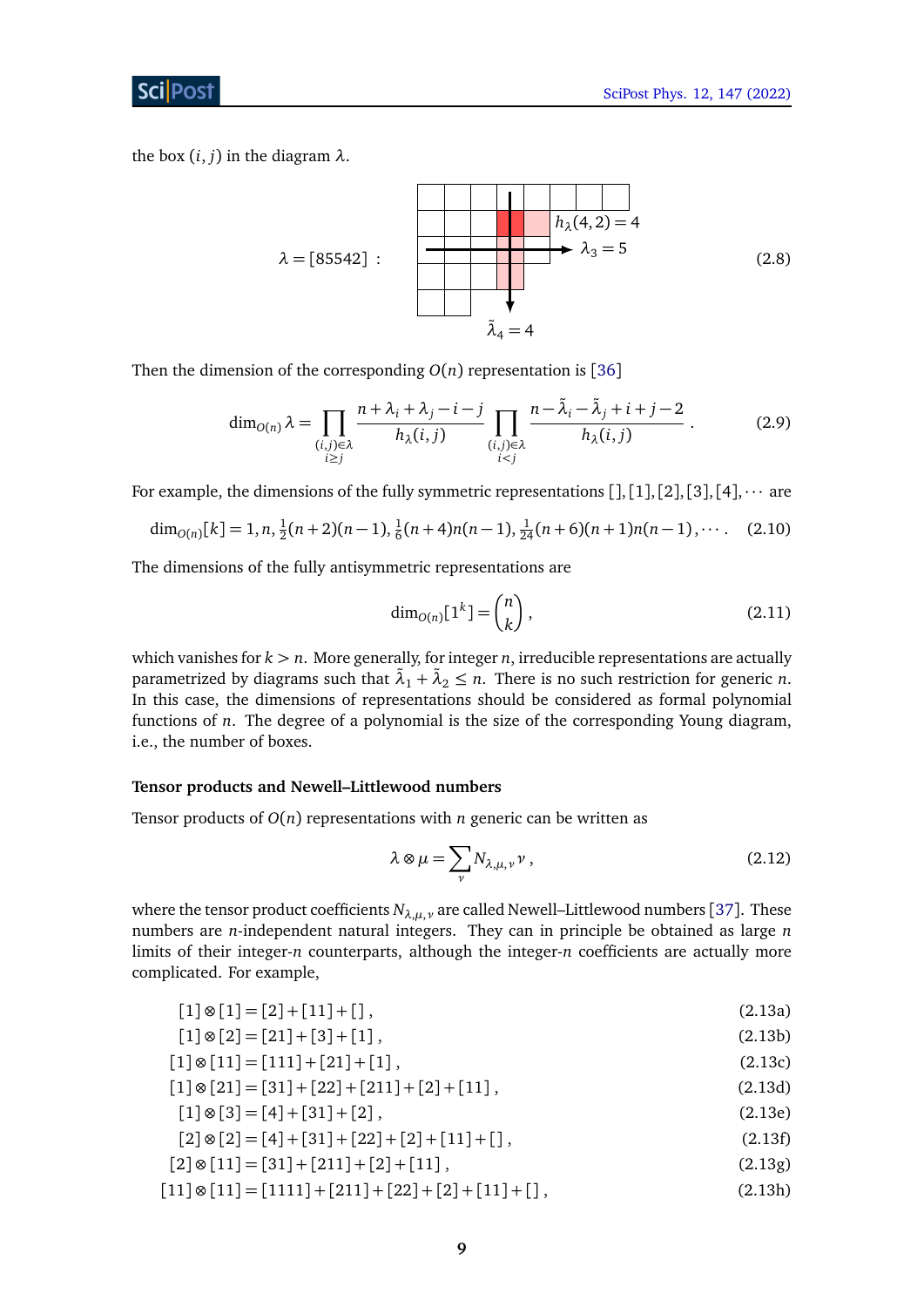$$
[21] \otimes [3] = [321] + [411] + [42] + [51] + [211] + [22] + 2[31] + [4] + [11] + [2].
$$
\n
$$
(2.13i)
$$

The tensor product is commutative and associative, and *Nλ*,*µ*,*<sup>ν</sup>* is symmetric under permutations of the three Young diagrams. The size  $|\lambda| = \sum_i \lambda_i$  is conserved modulo 2 and obeys the inequalities

$$
||\lambda| - |\mu|| \le |\nu| \le |\lambda| + |\mu| \,. \tag{2.14}
$$

In practice, all tensor products can be computed using associativity, together with the Pieritype rule that determines the products of the type  $[k] \otimes \mu$ . The rule says that  $[k] \otimes \mu$  is the sum of all possible Young diagrams that are obtained by, for each successive  $i \in \{0, \ldots, k\}$ , first removing *i* boxes from  $\mu$  in different columns, and then adding  $k - i$  boxes in different columns.

## <span id="page-9-0"></span>**2.3 Action of**  $O(n)$  **on the spectrum**

## **Dimensions of representations**

In the partition function [\(2.4\)](#page-6-0), the non-diagonal Virasoro characters come with the coefficients [[23](#page-42-14)]

$$
L_{(r,s)}(n) = \delta_{r,1} \delta_{s \in 2\mathbb{Z}+1} + \frac{1}{2r} \sum_{r'=0}^{2r-1} e^{\pi i r' s} x_{(2r)\wedge r'}(n) \Bigg|, \tag{2.15}
$$

where we recall the condition  $2r \in \mathbb{N}^*$ , and introduce the polynomials  $x_d(n)$  such that

$$
x_0(n) = 2, \quad x_1(n) = n, \quad nx_d(n) = x_{d-1}(n) + x_{d+1}(n) \,. \tag{2.16}
$$

If we had set  $x_0(n) = 1$ , we would have obtained the Chebyshev polynomials of the second kind. Instead, we obtain the polynomials

<span id="page-9-1"></span>
$$
x_2(n) = n^2 - 2 \tag{2.17a}
$$

$$
x_3(n) = n(n^2 - 3), \tag{2.17b}
$$

$$
x_4(n) = n^4 - 4n^2 + 2 \tag{2.17c}
$$

$$
x_5(n) = n(n^4 - 5n^2 + 5),
$$
 (2.17d)

$$
x_6(n) = (n^2 - 2)(n^4 - 4n^2 + 1).
$$
 (2.17e)

This leads to the coefficients

$$
L_{(\frac{1}{2},0)}(n) = n \tag{2.18a}
$$

$$
L_{(1,0)}(n) = \frac{1}{2}(n+2)(n-1) \tag{2.18b}
$$

$$
L_{(1,1)}(n) = \frac{1}{2}n(n-1),
$$
\n(2.18c)

$$
L_{(\frac{3}{2},0)}(n) = \frac{1}{3}n(n^2 - 1),
$$
\n(2.18d)

$$
L_{(\frac{3}{2},\frac{2}{3})}(n) = \frac{1}{3}n(n^2 - 4) \tag{2.18e}
$$

By construction, the coefficients obey

$$
L_{(r,s)}(n) = L_{(r,-s)}(n) = L_{(r,s+2)}(n) . \tag{2.19}
$$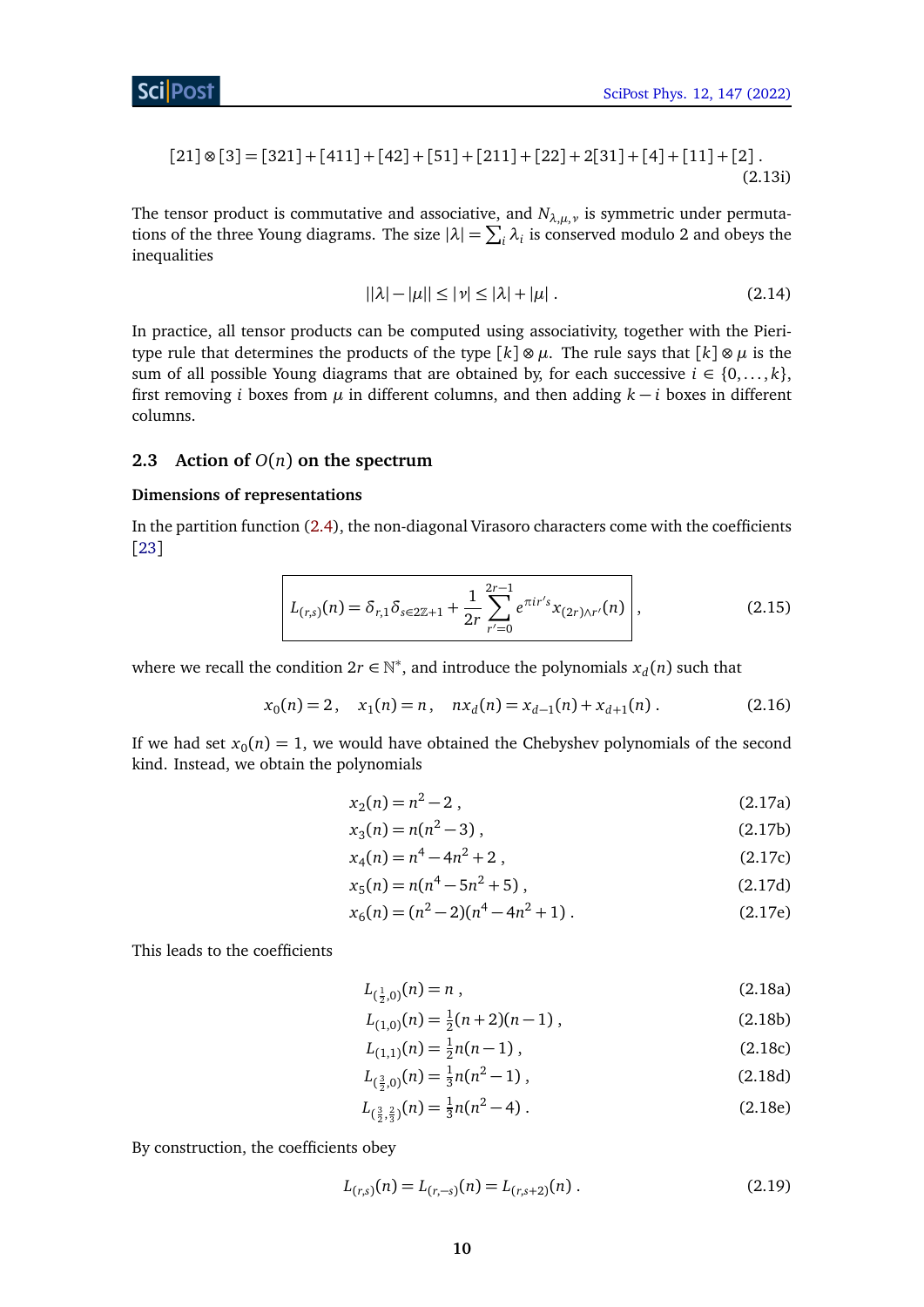These equations are rather easy to interpret. The first equation expresses the invariance of the theory under the exchange of left-moving and right-moving variables. The second equation follows from the existence of a degenerate field with Kac indices (1, 3). We will discuss similar equations for conformal blocks and correlation functions in Section [3.1.](#page-12-1)

We would now like to write the spectrum of the  $O(n)$  CFT as a representation of  $O(n) \times \mathfrak{C}$ of the type

$$
\mathcal{S}^{O(n)} = \bigoplus_{s \in 2\mathbb{N}+1} [\ ] \otimes \mathcal{R}_{\langle 1,s \rangle} \oplus \bigoplus_{r \in \frac{1}{2}\mathbb{N}^*} \bigoplus_{s \in \frac{1}{r}\mathbb{Z}} \Lambda_{(r,s)} \otimes \mathcal{W}_{(r,s)} \Bigg| \,.
$$

Here,  $\mathcal{R}_{(1,s)}$  and  $\mathcal{W}_{(r,s)}$  are the representations of the conformal algebra  $\mathfrak C$  that we introduced in Section [2.1.](#page-5-1) The unknown representation *Λ*(*r*,*s*) of *O*(*n*) is a linear combination of irreducible finite-dimensional representations, with positive integer coefficients that do not depend on *n* [[35,](#page-43-6)[38](#page-43-9)]. By definition of the partition function [\(2.4\)](#page-6-0), this implies

<span id="page-10-0"></span>
$$
\dim_{O(n)} \Lambda_{(r,s)} = L_{(r,s)}(n) . \tag{2.21}
$$

Given the dimensions [\(2.9\)](#page-8-0) of  $O(n)$  representations, the first three equations of this type have unique solutions,

<span id="page-10-1"></span>
$$
\Lambda_{(\frac{1}{2},0)} = [1], \tag{2.22a}
$$

$$
\Lambda_{(1,0)} = [2], \tag{2.22b}
$$

$$
\Lambda_{(1,1)} = [11]. \tag{2.22c}
$$

However, the next equation has two solutions,  $\Lambda_{(\frac{3}{2},0)} \in \{[3] + [111], [21] + [1]\}$ , and the number of solutions increases quickly with *r*. Some extra constraints can be obtained by considering the case  $n = 2$  [[27](#page-43-1)], but they are not enough for making the solution unique in general.

#### **Structures of representations**

In order to write the representations *Λ*(*r*,*s*) , our basic idea is to use the formula [\(2.15\)](#page-9-1) for its dimension, where we replace each occurrence of *n* with an *n*-dimensional formal representation, i.e., a combination of irreducible representations with coefficients in  $\mathbb Z$ . The sizes of the needed Young diagrams are constrained by the requirement that *Λ*(*r*,*s*) be a combination of diagrams of size 2*r* or less, since its dimension is a polynomial of degree 2*r*. Therefore, for any *t* ∈ N ∗ , we need to find at least one combination of irreducible representations of size *t* or less, whose dimension is *n*.

We propose the following alternating hook representations,

$$
\lambda_t = \delta_{t \equiv 0 \mod 2} [1 + \sum_{k=0}^{t-1} (-1)^k [t-k, 1^k] \Bigg].
$$
 (2.23)

The first few examples are

$$
\Lambda_1 = [1], \tag{2.24a}
$$

$$
\Lambda_2 = [2] - [11] + [] , \tag{2.24b}
$$

$$
\Lambda_3 = [3] - [21] + [111], \tag{2.24c}
$$

$$
\Lambda_4 = [4] - [31] + [211] - [1111] + [] \tag{2.24d}
$$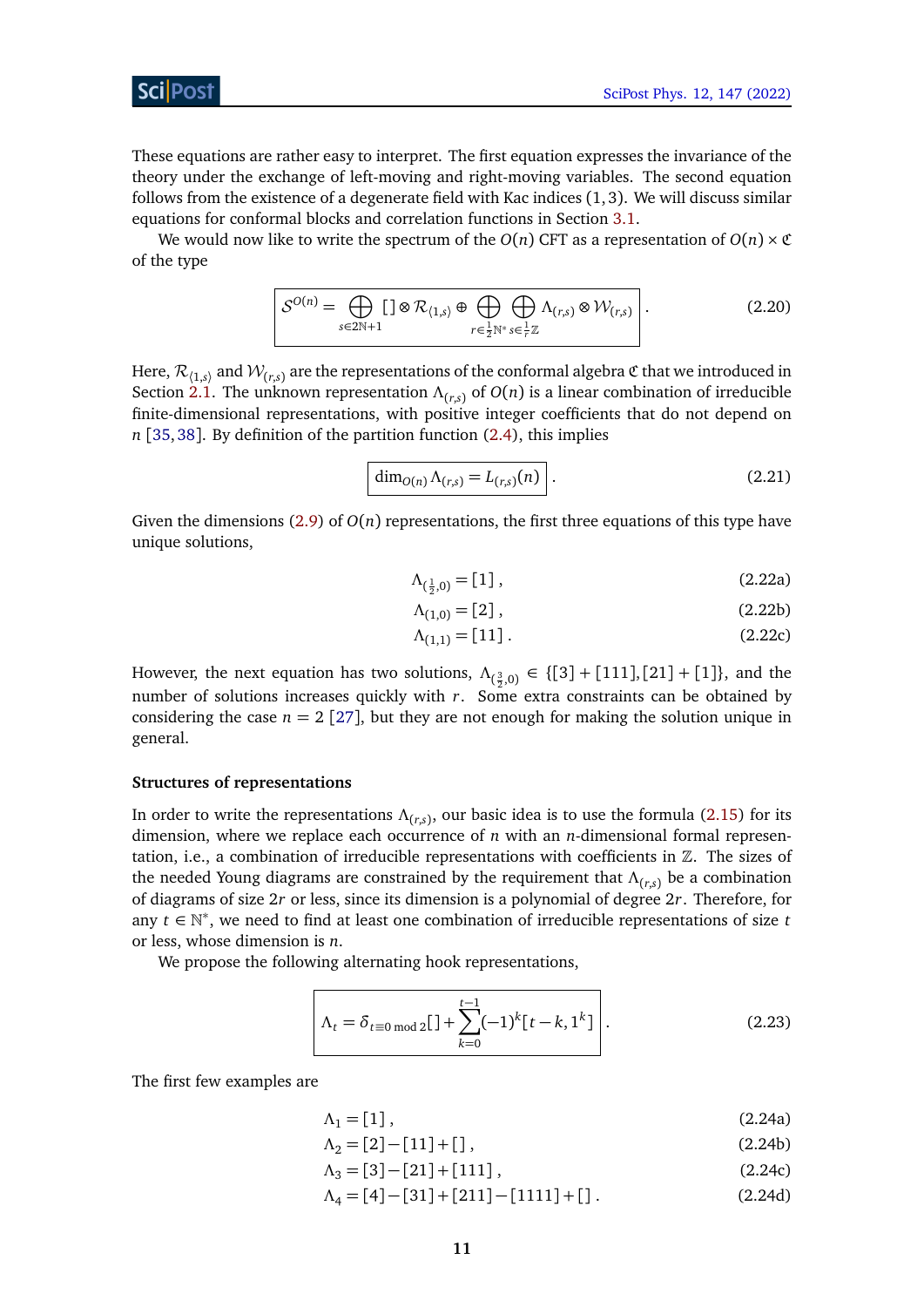Automated calculations for many values of *t* convince us that

<span id="page-11-0"></span>
$$
\dim_{O(n)} \Lambda_t = n . \tag{2.25}
$$

This leads us to the conjecture

$$
\Lambda_{(r,s)} = \delta_{r,1} \delta_{s \in 2\mathbb{Z}+1} [1 + \frac{1}{2r} \sum_{r'=0}^{2r-1} e^{\pi i r' s} x_{(2r)\wedge r'} \left( \Lambda_{\frac{2r}{(2r)\wedge r'}} \right) \Bigg| \,. \tag{2.26}
$$

In each polynomial  $x_d(n)$  that appears in the formula [\(2.15\)](#page-9-1) for  $L_{(r,s)}(n)$ , we have replaced  $n$ with a representation  $\Lambda_t$  such that  $d \times t = 2r$ . Replacing powers of *n* with tensor products of  $Λ$ <sub>*t*</sub>, we obtain the formal representation  $x_d(Λ_t)$ , which is a combination of diagrams of size 2*r* or less. According to the conjecture, the fully symmetric tensor [2*r*] appears in *Λ*(*r*,*s*) with multiplicity *δs*,0.

By construction, our representation *Λ*(*r*,*s*) has the correct dimension, i.e., Eq. [\(2.21\)](#page-10-1) is satisfied. However, each term in *Λ*(*r*,*s*) is a formal representation, and involves irreducible *O*(*n*) representations with coefficients that are neither positive nor even integer. Automated calculations in many examples show that  $\Lambda_{(r,s)}$  itself is actually a representation, i.e., a combination with positive integer coefficients. Let us display the first few examples, beyond the cases already given in [\(2.22a\)](#page-5-2)-[\(2.22c\)](#page-5-3):

<span id="page-11-1"></span>
$$
\Lambda_{(\frac{3}{2},0)} = [3] + [111],\tag{2.27a}
$$

$$
\Lambda_{(\frac{3}{2},\frac{2}{3})} = [21],\tag{2.27b}
$$

$$
\Lambda_{(2,0)} = [4] + [22] + [211] + [2] + []\,,\tag{2.27c}
$$

$$
\Lambda_{(2,\frac{1}{2})} = [31] + [211] + [11],\tag{2.27d}
$$

$$
\Lambda_{(2,1)} = [31] + [22] + [1111] + [2],
$$
\n
$$
\Lambda_{(2,1)} = [51 + [32] + 2[311] + [221] + [11111] + [3] + 2[21] + [1111] + [1]
$$
\n
$$
(2.276)
$$
\n
$$
(2.276)
$$

$$
\Lambda_{(\frac{5}{2},0)} = [5] + [32] + 2[311] + [221] + [11111] + [3] + 2[21] + [111] + [1],
$$
\n(2.27f)  
\n
$$
\Lambda_{(\frac{5}{2},\frac{2}{5})} = [41] + [32] + [311] + [221] + [2111] + [3] + 2[21] + [111] + [1],
$$
\n(2.27g)  
\n
$$
\Lambda_{(\frac{5}{2},\frac{2}{5})} = [41] + [32] + [311] + [221] + [2111] + [3] + 2[2111] + [111] + [111]
$$

$$
\Lambda_{(3,0)} = [6] + 2[42] + 2[411] + [33] + 2[321] + 2[3111] + 2[222] + [2211] \n+ [21111] + 2[4] + 4[31] + 4[22] + 4[211] + 2[1111] + 4[2] + 2[11] \n+ 2[]
$$
\n
$$
\Lambda_{(3,\frac{1}{3})} = [51] + [42] + 2[411] + [33] + 3[321] + [3111] + 2[2211] + [21111]
$$
\n(2.27h)

$$
+ [4] + 5[31] + 2[22] + 5[211] + [1111] + 2[2] + 4[11],
$$
 (2.27i)  
\n $- [511] + 2[42] + [411] + 2[221] + 2[2111] + [222] + [2211] + [21111] + [21111]$ 

$$
\Lambda_{(3,\frac{2}{3})} = [51] + 2[42] + [411] + 3[321] + 2[3111] + [222] + [2211] + [21111] \n+ 2[4] + 4[31] + 4[22] + 4[211] + 2[1111] + 4[2] + 2[11] + [] ,
$$
\n(2.27j)

$$
\Lambda_{(3,1)} = [51] + [42] + 2[411] + 2[33] + 2[321] + 2[3111] + [222] + 2[2211] \n+ [111111] + [4] + 5[31] + 2[22] + 5[211] + [1111] + 2[2] + 4[11].
$$
\n(2.27k)

In the case of  $\Lambda_{(2,0)}$ , our conjecture agrees with already known results [[27](#page-43-1)]. More evidence will come from our bootstrap calculations, since the structure of *Λ*(*r*,*s*) leads to predictions on the numbers of solutions of crossing symmetry equations, as we will explain in Section [3.2.](#page-15-0) Some of us are working on studying the conjecture in more detail, as well as a similar conjecture for the *Q*-state Potts model, but this is outside the scope of the present article.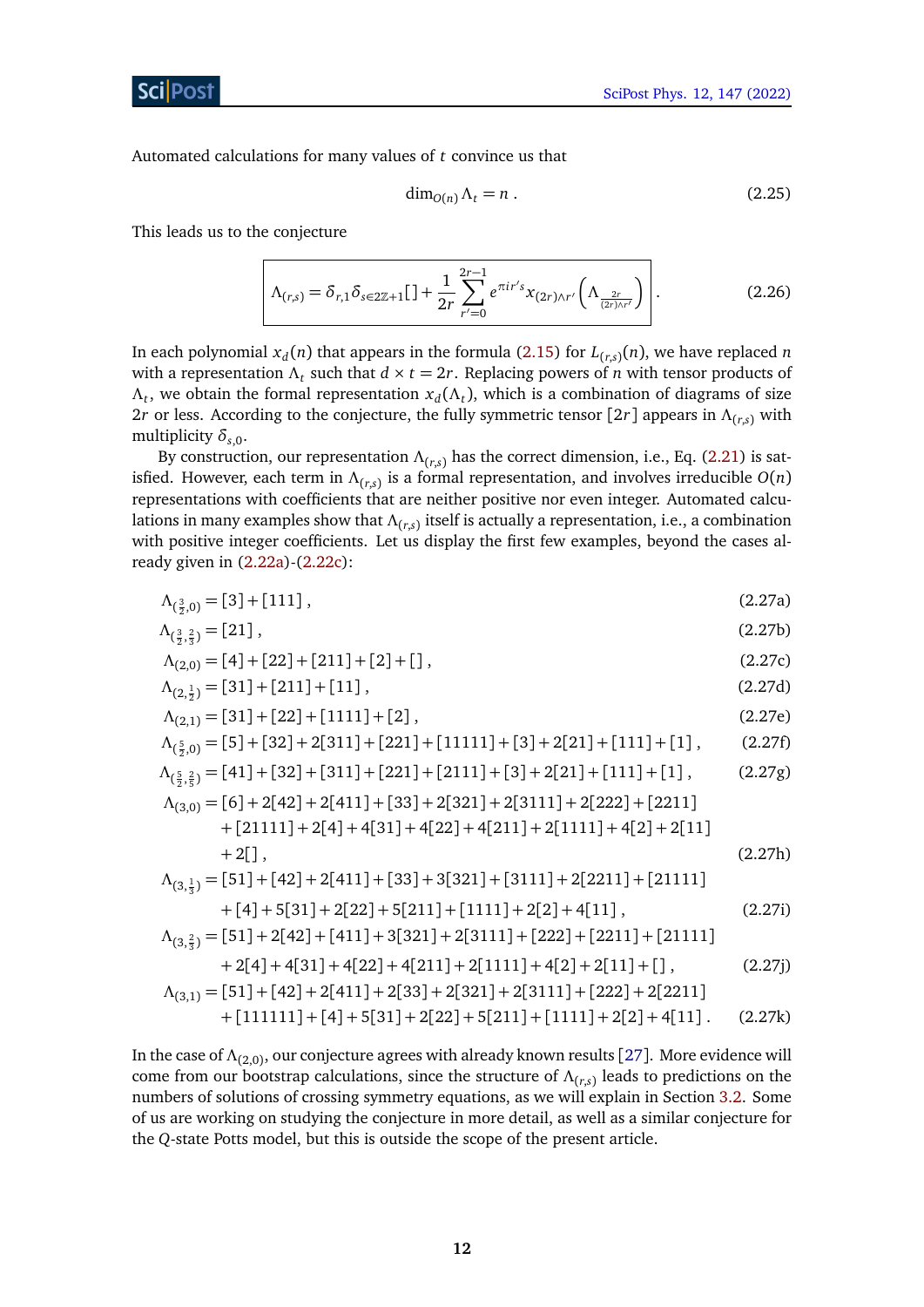# <span id="page-12-0"></span>**3 Conformal bootstrap**

Since we know the representations of the conformal algebra that appear in the  $O(n)$  CFT, we can in principle use the semi-analytic bootstrap method of [[28](#page-43-2)], and write crossing symmetry as a system of linear equations for four-point structure constants. However, the *O*(*n*) CFT gives rise to new technical and conceptual issues. In particular, the presence of a global  $O(n)$  symmetry leads to the existence of large numbers of solutions of crossing symmetry, which we will have to count and to interpret. This is a priori not easy, because crossing symmetry equations know only about the conformal symmetry, and do not directly encode any information about the global symmetry.

Let us introduce notations for primary fields in the  $O(n)$  CFT, which correspond to the representations in the spectrum [\(2.20\)](#page-10-0):

- Let  $V^D_{(1,s)}$  be a diagonal degenerate primary field: such fields always transform in the singlet representation [] of *O*(*n*).
- Let  $V_{(r,s)}$  be a non-diagonal primary field with the left and right conformal dimensions  $(\Delta, \bar{\Delta}) = (\Delta_{(r,s)}, \Delta_{(r,-s)})$  [\(2.1\)](#page-5-2).
- Let  $V^{\lambda}$  be a field that belongs to the irreducible representation  $\lambda$  of  $O(n)$ .
- Let  $V_{\text{f}_r}^{\lambda}$  $\mathcal{L}(\mathcal{L}_{(r,s)})$  be a non-diagonal primary field that also belongs to the irreducible representation *λ* of *O*(*n*). For example, the representation  $Λ_{(\frac{3}{2},0)}$  [\(2.27a\)](#page-5-2) gives rise to the two fields  $V_{c3}^{[3]}$  $V^{[3]}_{(\frac{3}{2},0)}$  and  $V^{[111]}_{(\frac{3}{2},0)}$  $\frac{1}{2}$ .0)

Unless  $r, s \in \mathbb{Z}^*$ , the primary field  $V_{(r,s)}$  generates the Verma module  $\mathcal{W}_{(r,s)}$  of the conformal algebra. If  $r, s \in \mathbb{N}^*$ , the logarithmic module  $\mathcal{W}_{(r,s)}$  contains two primary fields  $V_{(r,s)}$ ,  $V_{(r,-s)}$ , which however do not generate it [[32](#page-43-3)]. Our notation is ambiguous whenever *Λ*(*r*,*s*) has nontrivial multiplicities. For example,  $Λ_{(\frac{5}{2},0)}$  [\(2.27f\)](#page-7-1) gives rise to two independent fields of the type *V* [21]  $(\frac{5}{2},0)$ 

## <span id="page-12-1"></span>**3.1 Singularities of conformal blocks**

In the  $O(n)$  CFT, the existence of degenerate fields  $V^D_{\langle 1,s\rangle}$  leads to shift equations for structure constants [[24,](#page-42-15)[39](#page-43-10)]. These equations allow us to combine linear sums of infinitely many conformal blocks into interchiral blocks [[31,](#page-43-11) [40](#page-43-12)], and therefore to reduce the number of unknowns in crossing symmetry equations. Moreover, these equations allow us to determine logarithmic conformal blocks [[32](#page-43-3)]. We will now study the singularities that can appear in these equations, and therefore also in conformal blocks.

Before that, let us comment on a small subtlety. The shift equations are usually derived from the existence of the degenerate field  $V^D_{(1,2)}$ , whereas the spectrum of the *O*(*n*) CFT only contains  $V^D_{(1,3)}$ . Given the fusion rule  $V^D_{(1,2)} \times V^D_{(1,2)} \sim V^D_{(1,3)} + V^D_{(1,1)}$ , the  $V^D_{(1,3)}$  shift equations must follow from the  $V^D_{(1,2)}$  shift equations, but they could conceivably be weaker. However, a closer look shows that they are in fact equivalent: monodromies of third-order BPZ equations, while harder to compute, are in principle no less constraining than those of second-order BPZ equations.

## **Regularizing singularities in shift equations**

Let us quickly review the shift equations for non-diagonal fields. (The argument would be the same in the presence of diagonal fields.) We assume that there exists a diagonal degenerate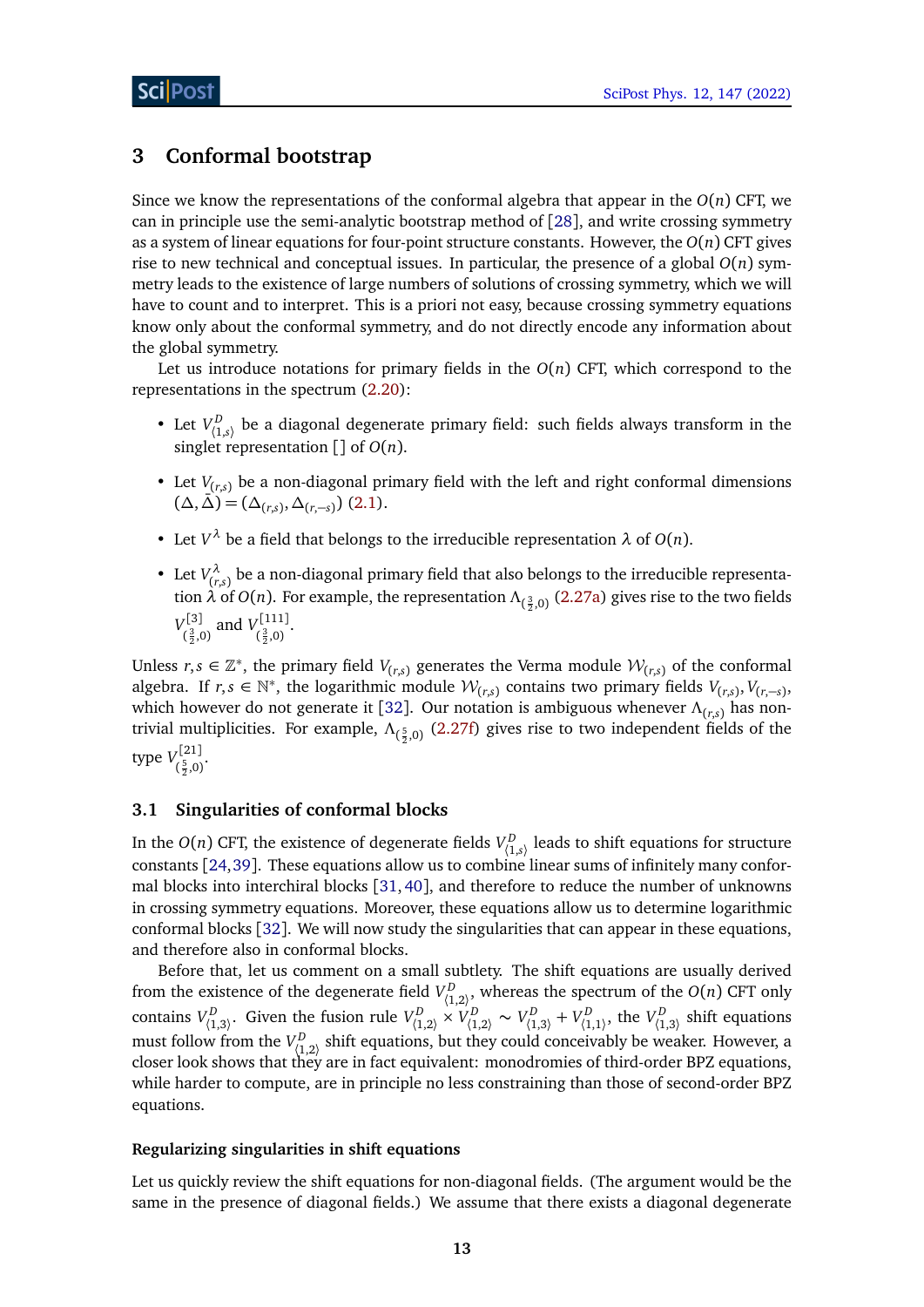## ScilPost

field  $V^D_{(1,2)}$ , whose fusion rule with the non-diagonal field  $V_{(r,s)}$  is

$$
V_{(1,2)}^D \times V_{(r,s)} \sim V_{(r,s+1)} + V_{(r,s-1)} . \tag{3.1}
$$

Crossing symmetry and single-valuedness of the four-point function  $\langle V_{(1,2)}^D \prod_{i=1}^3 V_{(r_i,s_i)} \rangle$  imply the conditions [[39](#page-43-10)]

<span id="page-13-0"></span>
$$
r_i s_i \in \mathbb{Z} \,, \tag{3.2a}
$$

<span id="page-13-2"></span>
$$
r_i \in \frac{1}{2}\mathbb{Z} \,,\tag{3.2b}
$$

$$
r_1 + r_2 + r_3 \in \mathbb{Z} \ . \tag{3.2c}
$$

The first two conditions are obeyed by the spectrum [\(2.20\)](#page-10-0) of the *O*(*n*) CFT. The third condition is a basic constraint on fusion: the first index is conserved modulo integers. This constraint is equivalent to the conservation of |*λ*| modulo 2 in tensor products of *O*(*n*) representation, since the model only contains fields  $V_{\text{tr}}^{\lambda}$  $\binom{n}{r,s}$  such that  $|\lambda| \equiv 2r \mod 2$ .

However, when it comes to the linear system [[39](#page-43-10)](3.16) that leads to shift equations, only the last two conditions are necessary for a solution to exist. When we encounter singularities in shift equations, we can therefore regularize them by relaxing the integer spin condition [\(3.2a\)](#page-13-0), i.e., by analytically continuing fields in their second index  $s_i$  while keeping  $r_i$  fixed.

To be concrete, our shift equations [\(3.5\)](#page-14-0) and [\(3.6\)](#page-14-1) will involve ratios of Gamma functions, which may include factors of the type  $\rho = \frac{\Gamma(\frac{1}{2}r + \frac{1}{2}\beta^{-2}s)}{\Gamma(\frac{1}{2}r - \frac{1}{2}\beta^{-2}s)}$  $\frac{1}{\Gamma(\frac{1}{2}r-\frac{1}{2}\beta^{-2}s)}$ . In the *O*(*n*) CFT, we may need the value of this ratio for  $r = s = 0$ . This value depends on the way we take the limit, in particular  $\lim_{r\to 0}$   $\lim_{s\to 0}$   $\rho = 1$  while  $\lim_{s\to 0}$   $\lim_{r\to 0}$   $\rho = -1$ . From the analysis of the shift equations' derivation, we have just deduced that the correct limit is the second one.

## **Interchiral blocks**

Let us consider a four-point function of non-diagonal primary fields, and its *s*-channel decomposition into conformal blocks:

$$
\left\langle \prod_{i=1}^{4} V_{(r_i, s_i)} \right\rangle = \sum_{s \in 2\mathbb{N}+1} D_s \mathcal{G}_{\langle 1, s \rangle}^D + \sum_{r \in \frac{1}{2}\mathbb{N}^*} \sum_{s \in \frac{1}{r} \mathbb{Z}} D_{(r,s)} \mathcal{G}_{(r,s)} . \tag{3.3}
$$

Here we have summed over the whole spectrum of possible representations [\(2.20\)](#page-10-0), and introduced the corresponding conformal blocks  $\mathcal{G}^D_{(1,s)}$  and  $\mathcal{G}_{(r,s)}$  for the channel representations  $\mathcal{R}_{(1,s)}$  and  $\mathcal{W}_{(r,s)}$  respectively. The coefficients  $D_s$  and  $D_{(r,s)}$ , which unlike the blocks do not depend on the fields' positions, are called four-point structure constants.

Actually, we already know that the sum is not over the whole spectrum. To begin with, *r* is conserved modulo integers, which implies  $\sum_{i=1}^{4} r_i \in \mathbb{Z}$ , and eliminates half the terms in our decomposition. Furthermore, degenerate representations obey the fusion rule

<span id="page-13-1"></span>
$$
V_{\langle 1,s \rangle}^D \times V_{(r_1,s_1)} \sim \sum_{j=1-s}^{1+s} V_{(r_1,s_1+j)}, \qquad (3.4)
$$

where the sum runs by increments of two. This severely restricts the degenerate representations that can appear in the decomposition, and actually eliminates them completely unless  $(r_1, r_3) = (r_2, r_4)$  and  $(s_1, s_3) \equiv (s_2, s_4) \mod (2, 2)$ .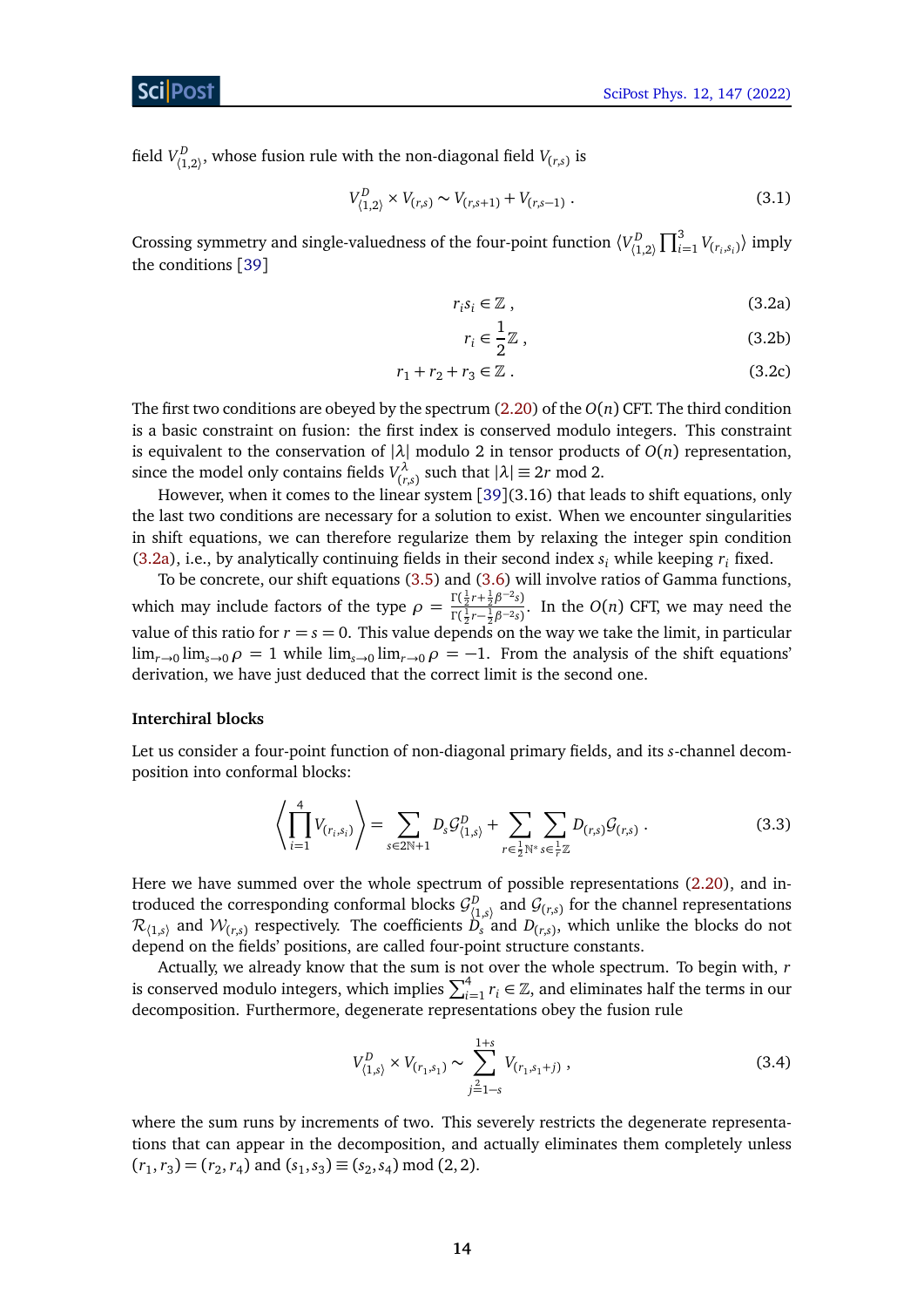ScilPost

Let us now discuss the influence of shift equations on the decomposition into conformal blocks. Shift equations determine how four-point structure constants behave under  $s \rightarrow s + 2$ , namely [[39](#page-43-10)]

$$
\frac{D_{(r,s+1)}}{D_{(r,s-1)}} = (-)^{2r_2 + 2r_4 + 1} \prod_{\epsilon,\eta=\pm} \Gamma\left(\epsilon s \beta^{-2} + \eta r\right)^{-\epsilon} \Gamma\left(\frac{1-\eta}{2} + (\epsilon s + \eta)\beta^{-2} - r\right)^{-\epsilon} \times \frac{M(P_{(r,s)}, P_1, P_2)}{M(P_{(r,-s)}, \bar{P}_1, \bar{P}_2)} \frac{M(P_{(r,s)}, P_3, P_4)}{M(P_{(r,-s)}, \bar{P}_3, \bar{P}_4)}, \quad (3.5)
$$

$$
\frac{D_{s+1}}{D_{s-1}} = (-)^{2r_2 + 2r_4 + 1} \prod_{\epsilon, \eta = \pm} \Gamma\left(\epsilon s \beta^{-2} - \epsilon\right)^{-\epsilon} \Gamma\left(\frac{1-\eta}{2} + (\epsilon s + \eta)\beta^{-2} - \epsilon\right)^{-\epsilon} \times \frac{M(P_{(1,s)}, P_1, P_2)}{M(-P_{(1,s)}, \bar{P}_1, \bar{P}_2)} \frac{M(P_{(1,s)}, P_3, P_4)}{M(-P_{(1,s)}, \bar{P}_1, \bar{P}_2)} , \quad (3.6)
$$

where we introduced the notations

<span id="page-14-0"></span>
$$
\begin{cases}\nP_i = P_{(r_i, s_i)} \\
\bar{P}_i = P_{(r_i, -s_i)}\n\end{cases},\n\quad\nM(P_1, P_2, P_3) = \prod_{\pm, \pm} \Gamma\left(\frac{1}{2} - \beta^{-1}P_1 \pm \beta^{-1}P_2 \pm \beta^{-1}P_3\right). \tag{3.7}
$$

In the *s*-channel decomposition, it is therefore enough to reduce the second index to an interval of length 2,

<span id="page-14-2"></span><span id="page-14-1"></span>
$$
\left\langle \prod_{i=1}^{4} V_{(r_i, s_i)} \right\rangle = D_{s_0} \mathcal{H}_{s_0} + \sum_{r \in \frac{1}{2} \mathbb{N}^*} \sum_{s \in \frac{1}{r} \mathbb{Z} \cap (-1, 1]} D_{(r, s)} \mathcal{H}_{(r, s)}, \tag{3.8}
$$

provided we introduce the interchiral blocks

$$
\mathcal{H}_{s_0} = \sum_{s \in s_0 + 2\mathbb{N}} \frac{D_s}{D_{s_0}} \mathcal{G}_{\langle 1, s \rangle}^D, \quad \mathcal{H}_{(r,s)} = \sum_{j \in 2\mathbb{N}} \frac{D_{(r,s+j)}}{D_{(r,s)}} \mathcal{G}_{(r,s+j)}, \tag{3.9}
$$

where  $s_0$  is the smallest index that is allowed by the degenerate fusion rules  $(3.4)$ , namely

$$
s_0 = 1 + \min(|s_1 - s_2|, |s_3 - s_4|) \quad \text{if} \quad \begin{cases} (r_1, r_3) = (r_2, r_4), \\ (s_1, s_3) \equiv (s_2, s_4) \mod (2, 2). \end{cases} \tag{3.10}
$$

In the interchiral blocks, the ratios of structure constants are determined by the shift equations. Therefore, just like the conformal blocks themselves, interchiral blocks are universal quantities. Working with interchiral blocks rather than conformal blocks reduces the number of unknown four-point structure constants to be determined in the conformal bootstrap.

#### **Accidentally non-logarithmic blocks**

Let us discuss the conformal blocks that appear in the decomposition [\(3.3\)](#page-13-2) of the four-point function  $\left\langle \prod_{i=1}^4 V_{(r_i,s_i)} \right\rangle$ . Conformal blocks are functions of the channel representation, which can be a Verma module, a degenerate representation, or a logarithmic representation. In all cases, the blocks can be assembled from the well-known Virasoro conformal blocks  $\mathcal{F}_{\Lambda}$ , which correspond to Verma modules of the left-moving Virasoro algebra, together with their counterparts F¯*∆*, which correspond to Verma modules of the right-moving Virasoro algebra.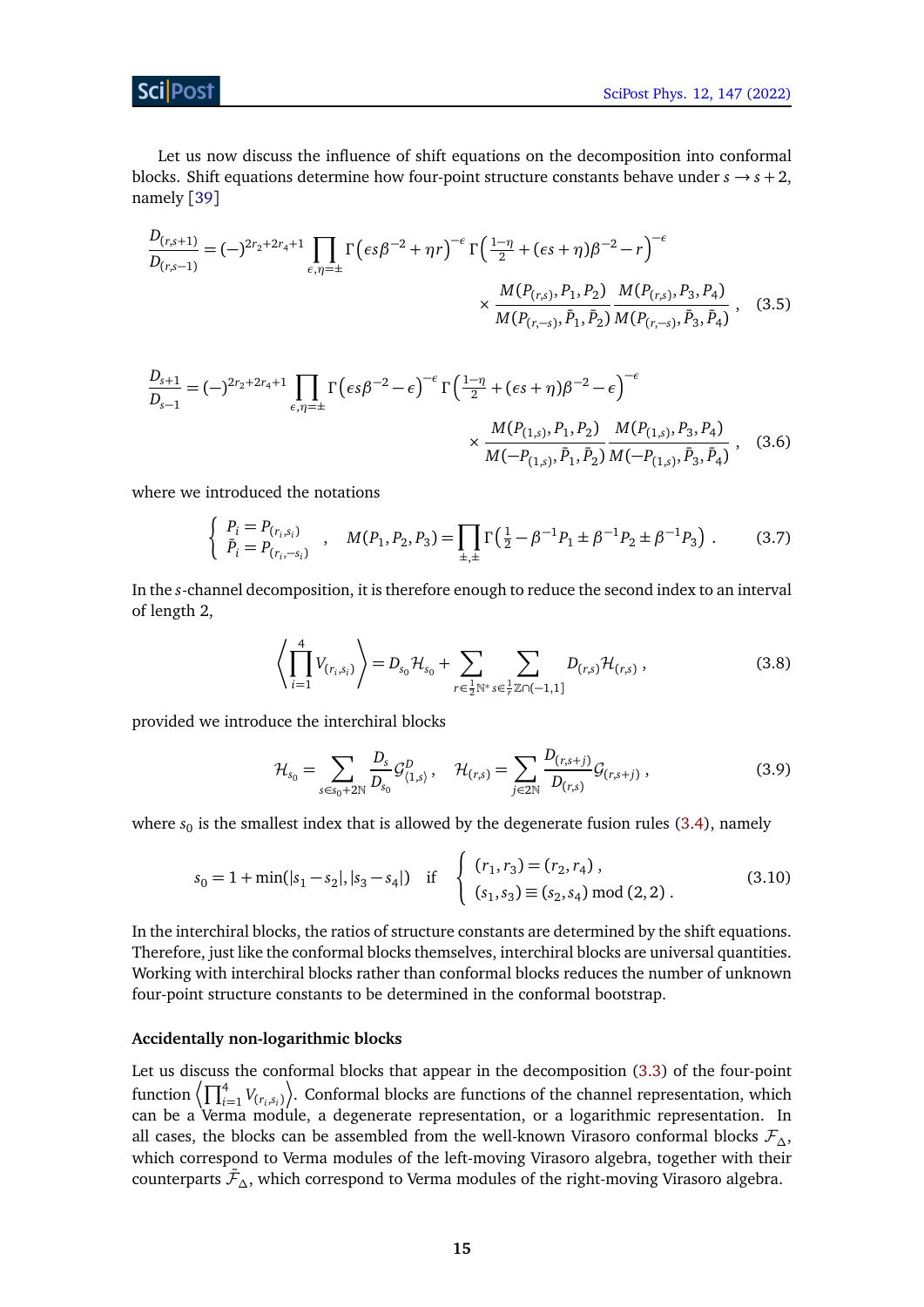

In the cases of Verma modules and degenerate representations, our conformal blocks factorize, and have the simple expressions

$$
\mathcal{G}_{(r,s)}\underset{r \notin \mathbb{Z}^*}{=} \mathcal{F}_{\Delta_{(r,s)}} \bar{\mathcal{F}}_{\Delta_{(r,-s)}},
$$
\n(3.11)

<span id="page-15-3"></span><span id="page-15-2"></span>
$$
\mathcal{G}^D_{(1,s)} = \mathcal{F}_{\Delta_{(1,s)}} \bar{\mathcal{F}}_{\Delta_{(1,s)}} \,. \tag{3.12}
$$

For  $r, s \in \mathbb{N}^*$ , the logarithmic representation  $\mathcal{W}_{(r,s)}$  generically gives rise to a logarithmic block. To write this block, let us introduce the behaviour of F*<sup>∆</sup>* near one of its poles,

<span id="page-15-1"></span>
$$
\mathcal{F}_{\Delta_{(r,s)}+\epsilon} = \frac{R_{r,s}}{\epsilon} \mathcal{F}_{\Delta_{(r,-s)}} + \mathcal{F}_{\Delta_{(r,s)}}^{\text{reg}} + O(\epsilon) \,. \tag{3.13}
$$

Here  $R_{r,s}$  is called a conformal block residue, and the regularized block  ${\cal F}_{\Delta_{rr}}^{\text{reg}}$  $\frac{Z_{(r,s)}}{\Delta_{(r,s)}}$  is generically logarithmic. Reproducing the formula [[32](#page-43-3)](3.43) while slightly changing the notations and the overall normalization, we have

$$
G_{(r,s)} = \mathcal{F}^{\text{reg}}_{\Delta(r,s)} \bar{\mathcal{F}}_{\Delta(r,s)} + \frac{R_{r,s}}{\bar{R}_{r,s}} \mathcal{F}_{\Delta(r,-s)} \bar{\mathcal{F}}^{\text{reg}}_{\Delta(r,s)} - R_{r,s} \frac{P_{(r,-s)}}{P_{(r,s)}} \left( \mathcal{F}_{\Delta(r,-s)} \bar{\mathcal{F}}_{\Delta(r,-s)} \right)' - R_{r,s} \frac{\ell(r,s)}{2P_{(r,s)}} \mathcal{F}_{\Delta(r,-s)} \bar{\mathcal{F}}_{\Delta(r,-s)},
$$
(3.14)

where the prime is a derivative with respect to the conformal dimension.

Our formula for logarithmic conformal blocks becomes singular in special cases where  $R_{r,s} = 0$ , which is equivalent to  $\bar{R}_{r,s} = 0$ . Remembering that the formula was deduced from shift equations, we know that the singularity should be regularized by continuing the blocks in the second indices  $s_i$ , while keeping  $r_i$  fixed: this allows us to compute the ratio of residues *Rr*,*<sup>s</sup>*  $\frac{R_{r,s}}{\bar{R}_{r,s}}$ . Moreover, simplifications occur in the formula [\(3.14\)](#page-15-1): the regularized block [\(3.13\)](#page-15-2) is no longer logarithmic or even regularized, i.e.,  $\mathcal{F}^{\text{reg}}_{\Lambda}$  $\Delta$ <sup>*(r,* $\Delta$ )</sup> $($ *r,s* $)$ , and the whole second line vanishes. (The coefficient  $\ell_{(r,s)}$  has a finite limit.) We are left with

$$
\left| \mathcal{G}_{(r,s)} \underset{\substack{r,s \in \mathbb{N}^* \\ R_{r,s} = 0}}{\cong} \mathcal{F}_{\Delta_{(r,s)}} \bar{\mathcal{F}}_{\Delta_{(r,-s)}} + \frac{R_{r,s}}{\bar{R}_{r,s}} \mathcal{F}_{\Delta_{(r,-s)}} \bar{\mathcal{F}}_{\Delta_{(r,s)}} \right|.
$$
 (3.15)

Of course, the representation  $\mathcal{W}_{(r,s)}$  itself is still logarithmic in this case, as its structure does not depend on the four-point function we are considering. The disappearance of logarithmic terms in the conformal block is because the logarithmic fields in the representation happen to give vanishing contributions to this particular block. The block is now a linear combination of two Verma module blocks [\(3.11\)](#page-15-3), with a relative coefficient that is still determined by the structure of  $\mathcal{W}_{(r,s)}$ .

## <span id="page-15-0"></span>**3.2 Global symmetry and crossing symmetry**

The four-point functions of the  $O(n)$  conformal field theory are subject to two apparently independent types of constraints: conformal symmetry leads to crossing symmetry equations, while  $O(n)$  symmetry leads to other constraints. Since the two types of constraints apply to the same four-point functions, they should lead to compatible results, and this will allow us to test our conjecture [\(2.26\)](#page-11-0) for the action of the  $O(n)$  symmetry on the theory's spectrum. This reasoning should apply not only to the  $O(n)$  CFT, but also to any CFT with global symmetries.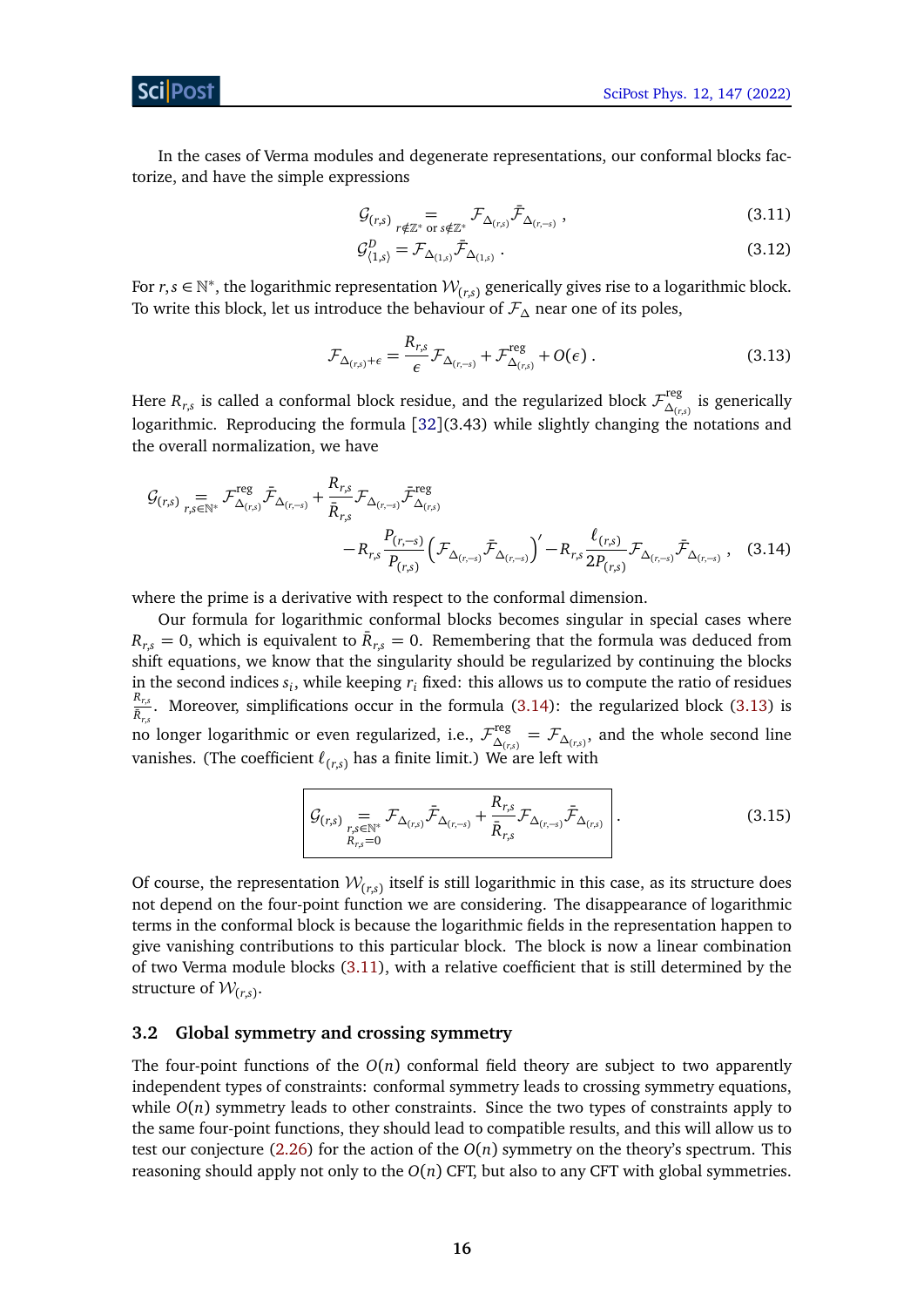## ScilPost

#### **Crossing symmetry**

Crossing symmetry is the equality between three decompositions of the same four-point function  $\left\langle \prod_{i=1}^4 V_{(r_i, s_i)} \right\rangle$ :



In these equations, the known quantities are the spectra  $\mathcal{S}^{(s)},\mathcal{S}^{(t)},\mathcal{S}^{(u)},$  and the diagramatically represented interchiral blocks. The *s*-channel decomposition is just another notation for the decomposition [\(3.8\)](#page-14-2). We do not use the condition that four-point structure constants are products of three-point structure constants, and we view crossing symmetry as a system of linear equations whose unknowns are the four-point structure constants  $D_V^{(s)}, D_V^{(t)}, D_V^{(u)}$ .

In practice, the spectra  $\mathcal{S}^{(s)}, \mathcal{S}^{(t)}, \mathcal{S}^{(u)}$  are subsets of the full spectrum of the  $O(n)$  CFT. These subsets are determined by the constraints [\(3.2c\)](#page-13-2) and [\(3.4\)](#page-13-1), which we now express as conformal fusion rules for our non-diagonal fields:

$$
V_{(r_1,s_1)} \times V_{(r_2,s_2)} \sim \delta_{r_1,r_2} \delta_{s_1-s_2 \in 2\mathbb{Z}} \sum_{s \in |s_1-s_2|+1+2\mathbb{N}} V_{\langle 1,s \rangle}^D + \sum_{r \in \frac{1}{2}\mathbb{N}^* \cap (\mathbb{Z}+r_1+r_2)} \sum_{s \in \frac{\mathbb{Z}}{r}} V_{(r,s)}.
$$
(3.17)

For example,

<span id="page-16-1"></span><span id="page-16-0"></span>
$$
V_{(\frac{1}{2},0)} \times V_{(\frac{1}{2},0)} \sim \sum_{s \in 1+2\mathbb{N}} V_{(1,s)}^D + \sum_{r \in \mathbb{N}^*} \sum_{s \in \frac{Z}{r}} V_{(r,s)} . \tag{3.18}
$$

In these fusion rules, we only write primary fields on the right-hand side. In the corresponding OPEs,  $V_{(r,s)}$  comes with all its descendant fields. Moreover, if  $r, s \in \mathbb{Z}^*$ , there also appear other fields from the indecomposable representation  $\mathcal{W}_{(r,s)}$ , which are not descendants of  $V_{(r,s)}$ .

 $\Sigma$ According to the fusion rules, our four-point function is non-vanishing provided  $\frac{4}{3}$   $\pi \in \mathbb{Z}$ . This is the condition for the greater  $S^{(s)}$ ,  $S^{(t)}$ ,  $S^{(t)}$  to be non-conntri-in-vibiable <sup>4</sup><sub>*i*=1</sub>  $r_i$  ∈ ℤ. This is the condition for the spectra  $S^{(s)}$ ,  $S^{(t)}$ ,  $S^{(u)}$  to be non-empty, in which case they are actually infinite. We therefore have infinitely many unknown four-point structure constants. We also have infinitely many equations, since interchiral blocks are functions of one complex variable (the cross-ratio of the four fields' positions). Let us write the number of independent solutions as

$$
\mathcal{N}_{\left\langle \prod_{i=1}^{4} V_{\left(r_i, s_i\right)} \right\rangle} = \dim \left\{ \text{solutions of (3.16)} \right\} \tag{3.19}
$$

From our experience with the *Q*-state Potts model, we expect that this number is finite [[31,](#page-43-11)[32](#page-43-3)]. In the case of cluster connectivities in the *Q*-state Potts model, the number of solutions is 4. Notice however that crossing symmetry equations that involve only 2 channels out of 3 can have infinitely many solutions. Leaving the third channel unconstrained can lead to spurious solutions and/or to solutions that belong to other CFTs.

## **Four-point** *O*(*n*) **invariants**

Let us now consider a four-point function  $\left<\prod_{i=1}^4 V^{\lambda_i}\right>$  from the point of view of  $O(n)$  symmetry. The values of that four-point function are by definition invariant under  $O(n)$ , so the four-point function may be viewed as an invariant tensor in  $\otimes^4_k$  $i=1}^4 \lambda_i$ .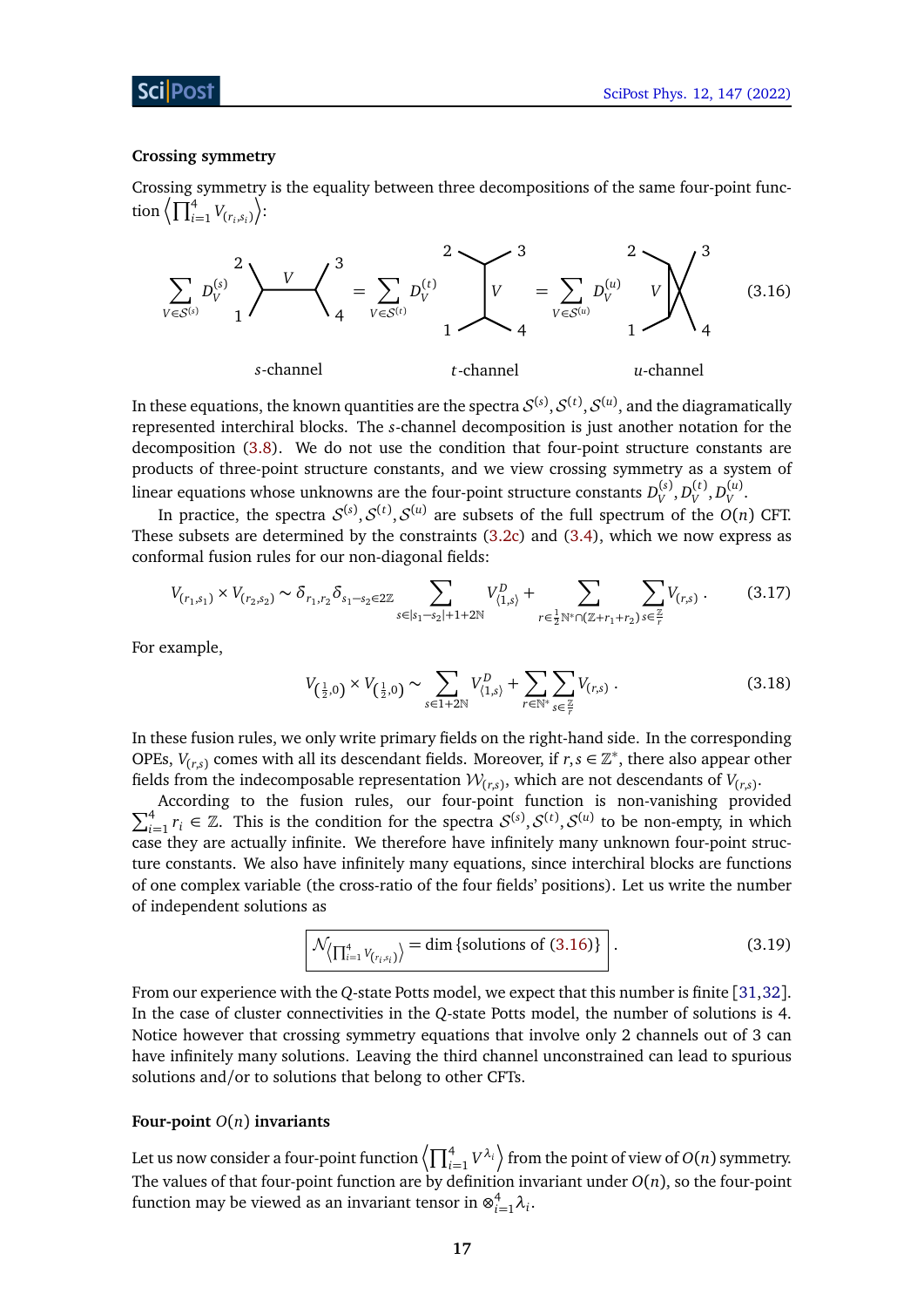

In order to discuss  $O(n)$  invariants, let us introduce the notation  $\text{Hom}(\Lambda_1, \Lambda_2)$  for the space of intertwiners between two representation  $\Lambda_1, \Lambda_2,$  i.e. the space of linear maps that commute with the action of  $O(n)$ . For two irreducible representations, Schur's lemma can be written as dim Hom $(\lambda, \mu) = \delta_{\lambda,\mu}$ . Moreover, we have canonical isomorphisms  $Hom(\Lambda_1, \Lambda_2) \simeq Hom(\Lambda_2, \Lambda_1) \simeq Hom(\Lambda_1 \otimes \Lambda_2, [$ ]), where the latter space is the space of invariant tensors in *Λ*<sup>1</sup> ⊗ *Λ*<sup>2</sup> , i.e. the space of intertwiners between *Λ*<sup>1</sup> ⊗ *Λ*<sup>2</sup> and the identity representation []. The decomposition of a tensor product into irreducible representations can be written as

$$
\lambda \otimes \mu = \bigoplus_{\nu} N_{\lambda,\mu,\nu} \nu \quad \text{with} \quad N_{\lambda,\mu,\nu} = \dim \text{Hom}(\lambda \otimes \mu,\nu) \in \mathbb{N} \ . \tag{3.20}
$$

Using this notation, we can write

$$
\left\langle \prod_{i=1}^{4} V^{\lambda_i} \right\rangle \in \text{Hom}\left(\bigotimes_{i=1}^{4} \lambda_i, [1] \right). \tag{3.21}
$$

The dimension of this space, which is also the number of linearly independent *O*(*n*) invariants in the representation  $\otimes_{i}^4$  $\sum_{i=1}^{4} \lambda_i$ , will be denoted as

$$
\mathcal{I}_{\left\langle \prod_{i=1}^{4} V^{\lambda_{i}} \right\rangle} = \dim \text{Hom}\left(\bigotimes_{i=1}^{4} \lambda_{i}, [1] \right).
$$
 (3.22)

Each channel *s*, *t* or *u* gives rise to a different basis of invariants, and to a different calculation of this dimension. Consider for example the *s*-channel, and consider the following decompositions into irreducible *O*(*n*) representations *ν*:

$$
\lambda_1 \otimes \lambda_2 = \bigoplus_{\nu} N_{\lambda_1, \lambda_2, \nu} \nu, \quad \lambda_3 \otimes \lambda_4 = \bigoplus_{\nu} N_{\lambda_3, \lambda_4, \nu} \nu. \tag{3.23}
$$

For each irreducible representation  $\nu$  that appears in both  $\lambda_1 \otimes \lambda_2$  and  $\lambda_3 \otimes \lambda_4$ , we can build  $N_{\lambda_1,\lambda_2,\nu}N_{\lambda_3,\lambda_4,\nu}$  invariants such that  $\nu$  propagates in the *s*-channel, using the intertwiners that underlie our decompositions of  $\lambda_1 \otimes \lambda_2$  and  $\lambda_3 \otimes \lambda_4$ :

$$
\operatorname{Hom}\left(\bigotimes_{i=1}^{4} \lambda_{i}, \left[ \right] \right) \simeq \operatorname{Hom}\left(\lambda_{1} \otimes \lambda_{2}, \lambda_{3} \otimes \lambda_{4}\right) \tag{3.24}
$$

$$
\simeq \bigoplus_{\nu} \text{Hom} \left( \lambda_1 \otimes \lambda_2, \nu \right) \otimes \text{Hom} \left( \nu, \lambda_3 \otimes \lambda_4 \right) . \tag{3.25}
$$

At the level of dimensions, these isomorphisms lead to the expression

$$
\mathcal{I}_{\left\langle \prod_{i=1}^{4} V^{\lambda_i} \right\rangle} = \sum_{\nu} N_{\lambda_1, \lambda_2, \nu} N_{\lambda_3, \lambda_4, \nu} \ . \tag{3.26}
$$

Whenever  $N_{\lambda_1,\lambda_2,\nu}N_{\lambda_3,\lambda_4,\nu}=1$ , we call  $T_{\nu}^{(s)}$  the unique (up to rescaling) four-point invariant such that *ν* propagates in the *s*-channel. If all relevant fusion multiplicities *Nλ<sup>i</sup>* ,*λ<sup>j</sup>* ,*<sup>ν</sup>* are one, the three bases of invariants can be written as

$$
\operatorname{Hom}\left(\bigotimes_{i=1}^{4} \lambda_{i}, \left[1\right]\right) = \operatorname{Span}\left\{T_{\nu}^{(s)}\right\}_{\nu} = \operatorname{Span}\left\{T_{\nu}^{(t)}\right\}_{\nu} = \operatorname{Span}\left\{T_{\nu}^{(u)}\right\}_{\nu}.
$$
 (3.27)

Let us give two examples, one with trivial multiplicities, the other one with nontrivial multiplicities: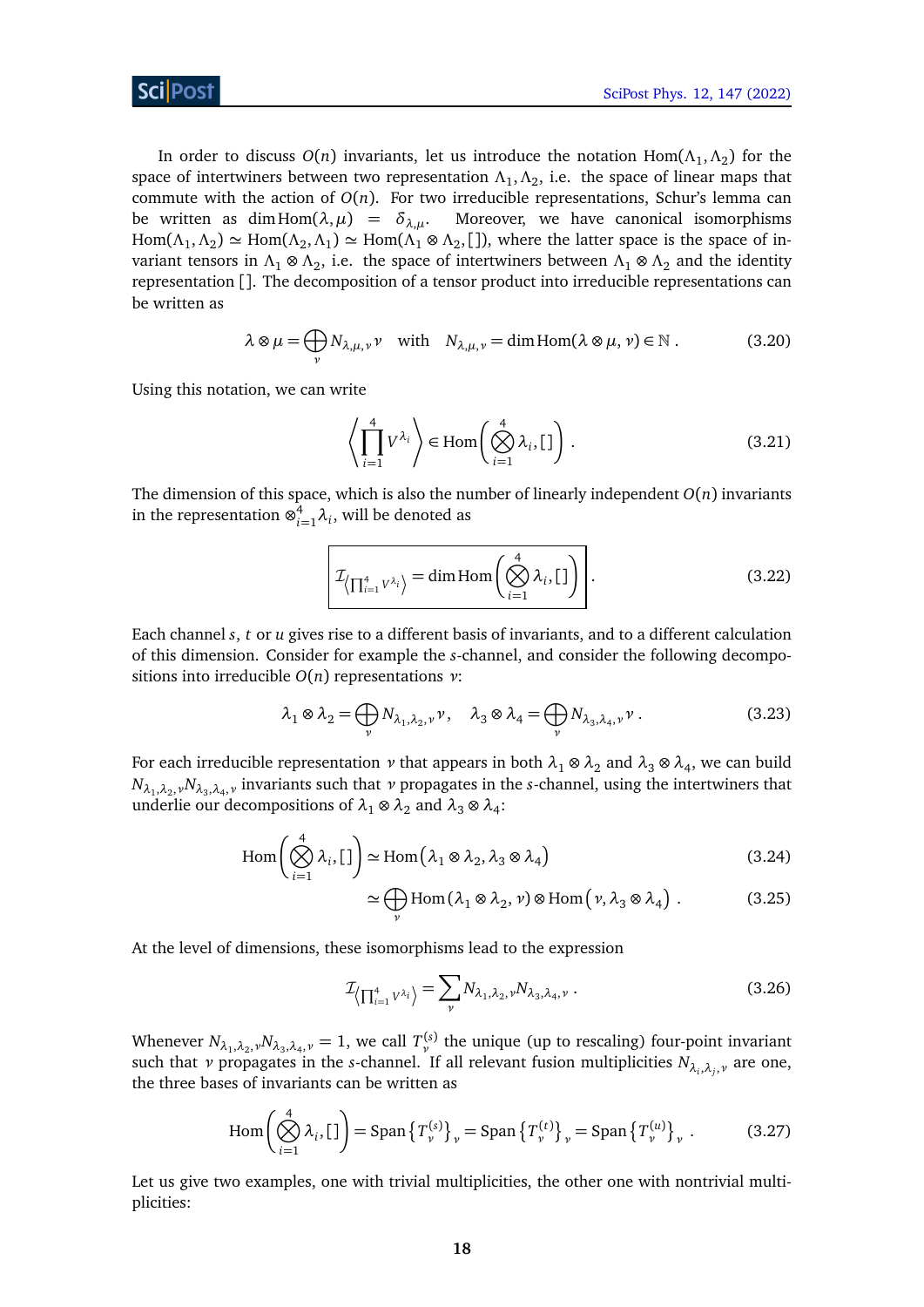- Case of  $\left\langle V^{[1]}V^{[1]}V^{[1]}V^{[1]}\right\rangle$ : the *s*-channel basis is made of the three invariants  $T_{[1]}^{(s)}$ ,  $T_{[2]}^{(s)}$ ,(s)<br>[2]'  $T_{\text{f1}}^{(s)}$  $\binom{n(s)}{[11]}$ . If *n* is integer, we can restore the indices  $i \in \{1, 2, ..., n\}$  in our four-point function  $\sqrt{\prod_{j=1}^4 V_{i_j}^{[1]}}$ *i j* E . Using the fusion rule [\(2.6\)](#page-7-1), we then write the invariants as explicit tensors such as  $T_{[]}^{(s)} = \delta_{i_1, i_2} \delta_{i_3, i_4}$ .
- Case of  $\left\langle V^{[21]}V^{[21]}V^{[1]}V^{[1]}\right\rangle$ : in the *t*-channel, [1]  $\otimes$  [21] [\(2.13d\)](#page-6-0) is a sum of 5 irreducible representations with trivial multiplicities, therefore  $\mathcal{I}_{\{V^{[21]}V^{[21]}V^{[1]}\}} = 5$ . In the *s*-channel, the same result follows from  $[1] \otimes [1]$  [\(2.13a\)](#page-5-2) together with

$$
[21] \otimes [21] = \left(\text{Representations with 6 or 4 boxes}\right) + 2[2] + 2[11] + []\,. \tag{3.28}
$$

## **Four-point functions**

Let us decompose a four-point function in the  $O(n)$  conformal field theory over a basis  $\{T_k\}_k$ of four-point invariants:

<span id="page-18-1"></span>
$$
\left\langle \prod_{i=1}^{4} V_{(r_i, s_i)}^{\lambda_i} \right\rangle = \sum_k T_k F_k . \tag{3.29}
$$

The coefficients  $F_k$  are still solutions of crossing symmetry, and we conjecture that they generate the space of solutions. In other words, we conjecture that all solutions of the crossing symmetry equations belong to the  $O(n)$  CFT. This conjecture is natural, because the nontrivial input in the crossing symmetry equations is the spectrum of the model. It would be interesting to test this conjecture in simpler cases, such as minimal models: in this case, the conjecture says that we would not find more solutions by allowing channel fields to violate fusion rules, while still belonging to the spectrum.

The conjecture would be wrong if we were only considering two-channel crossing symmetry equations: we could then find solutions that have nothing to do with the  $O(n)$  CFT, as is known to happen in the *Q*-state Potts model [[31,](#page-43-11)[32](#page-43-3)]. But the three-channel equations [\(3.16\)](#page-16-0) are more constraining. All our numerical results will support the conjecture.

From the conjecture, it follows that the number of invariants provides an upper bound on the number of solutions of crossing symmetry,

<span id="page-18-0"></span>
$$
\mathcal{N}_{\left\langle \prod_{i=1}^{4} V_{(r_i, s_i)} \right\rangle} \leq \mathcal{I}_{\left\langle \prod_{i=1}^{4} V^{\Lambda_{(r_i, s_i)}} \right\rangle} \tag{3.30}
$$

We expect an inequality, but not necessarily an equality, because two solutions can coincide by a dynamical accident. In numerical results, we will indeed find many cases where the inequality is strict.

### **Fusion rules**

In order to explicitly determine a particular solution  $F_k$  of crossing symmetry, we should use the existence of fusion rules in our CFT,

$$
V_{(r_1,s_1)}^{\lambda_1} \times V_{(r_2,s_2)}^{\lambda_2} \sim \delta_{r_1,r_2} \delta_{s_1-s_2 \in 2\mathbb{Z}} \delta_{[\ ] \subset \lambda_1 \otimes \lambda_2} \sum_{s \in |s_1-s_2|+1+2\mathbb{N}} V_{\langle 1,s \rangle}^D + \sum_{r \in \frac{1}{2}\mathbb{N}^* \cap (\mathbb{Z}+r_1+r_2)} \sum_{s \in \frac{\mathbb{Z}}{r}} \sum_{\nu \subset \Lambda_{(r,s)} \cap (\lambda_1 \otimes \lambda_2)} V_{(r,s)}^{\nu}. \tag{3.31}
$$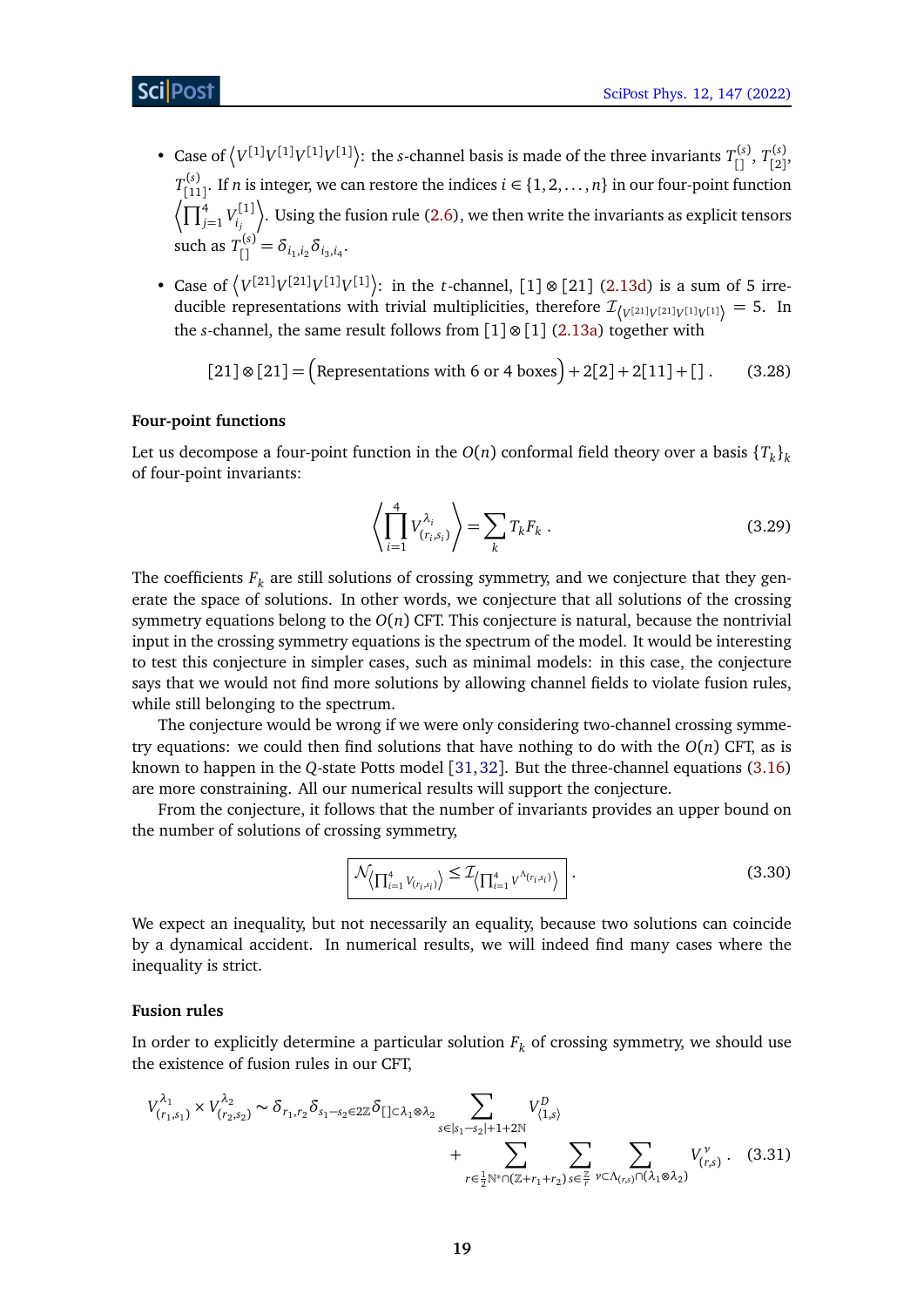These fusion rules take into account the conformal fusion rules [\(3.17\)](#page-16-1), plus the constraints of  $O(n)$  symmetry, and the condition  $\nu \subset \Lambda_{(r,s)}$  from the structure of the spectrum [\(2.20\)](#page-10-0). In the case of the four-point function  $\left\langle \prod_{i=1}^4 V_{(\frac{1}{2},0)} \right\rangle$ ), the solution  $F_{[\,]}^{(s)}$ , which corresponds to the invariant tensor  $T_{[]}^{(s)}$ , may involve the *s*-channel Virasoro representation  $\mathcal{W}_{(2,0)}$  since  $[\ ] \subset \Lambda_{(2,0)}$ [\(2.27c\)](#page-5-3), but not the representations  $W_{(1,0)}$ ,  $W_{(1,1)}$ ,  $W_{(2,\frac{1}{2})}$  and  $W_{(2,1)}$ . Removing these representations from the spectrum  $\mathcal{S}^{(s)}$  in the crossing symmetry equations [\(3.16\)](#page-16-0) reduces the dimension of the space of solutions from 3 to 1, singling out the desired solution.

This type of reasoning typically determines a solution  $F_{\nu}^{(x)}$  (with  $x \in \{s, t, u\}$ ) up to an overall normalization. To fix this normalization, we can use the relations between the three bases of solutions. For example, the bases of invariants  $\{T_{\nu}^{(s)}\}_{\nu}$  and  $\{T_{\nu}^{(t)}\}_{\nu}$  obey a linear relation *ν ν* of the type  $T_{\nu}^{(s)} = \sum_{\lambda} M_{\nu\lambda} T_{\lambda}^{(t)}$ *λ* , whose coefficients are rational functions of *n* [[35](#page-43-6)]. Therefore, the corresponding bases of solutions  $\{F_v^{(s)}\}_v$  and  $\{F_v^{(t)}\}_v$  must obey a similar linear relation, whose matrix is *M*−1*<sup>T</sup>* . We expect that this linear relation fixes the relative normalizations of the solutions, which determines the four-point function [\(3.29\)](#page-18-1) up to one overall constant coefficient. We will sketch this fixing of normalizations in an example in Section [4.1.](#page-25-0)

#### **OPE commutativity and parity of spins**

The fusion rule of two identical fields  $V_{(r)}^{\lambda_1}$  $(v_1, s_1) \times V_{(r_1)}^{\lambda_1}$  $\binom{n_1}{r_1,s_1}$  obeys an extra constraint, because of OPE commutativity. Exchanging the two fields, the term of  $V_r^{\nu}$  $\binom{r}{r,s}$  in the OPE picks a factor  $(-1)^{rs}$ from the dependence on field positions, and a factor  $\epsilon_{\lambda_1}(\nu) \in \{-1,1\}$  from the Clebsch-Gordan coefficient. For example, since the map

$$
\left(v_i \otimes v_j \mapsto v_i \otimes v_j - v_j \otimes v_i\right) \in \text{Hom}([1] \otimes [1], [11]),\tag{3.32}
$$

is antisymmetric under  $i \leftrightarrow j$ , we have  $\epsilon_{1}$ <sup>[[11]</sup>] = -1. OPE commutativity then implies

<span id="page-19-1"></span>
$$
V_{(r,s)}^{\nu} \in V_{(r_1,s_1)}^{\lambda_1} \times V_{(r_1,s_1)}^{\lambda_1} \implies (-1)^{rs} \epsilon_{\lambda_1}(\nu) = 1.
$$
 (3.33)

This means that a given representation *ν* can only be associated to fields with conformal spins that are either odd, or even.

But how do we determine *ελ*<sup>1</sup> (*ν*)? This quantity may actually be ambiguous if *ν* appears several times in  $\lambda_1 \otimes \lambda_1$ . We did not find general results on this subject. In Section [4.3,](#page-31-0) we will find that the constraint [\(3.33\)](#page-19-1) is obeyed in numerical bootstrap results. For  $\lambda_1 \in \{ [1], [11], [2] \}$ , we found that  $\epsilon_{\lambda_1}(\nu)$  actually does not depend on  $\lambda_1$ , and

$$
\lambda_1 \in \{ [1], [11], [2] \} \implies \begin{cases} \epsilon_{\lambda_1}([1]) = \epsilon_{\lambda_1}([2]) = \epsilon_{\lambda_1}([4]) = \epsilon_{\lambda_1}([22]) = \epsilon_{\lambda_1}([1111]) = 1 \,, \\ \epsilon_{\lambda_1}([11]) = \epsilon_{\lambda_1}([211]) = \epsilon_{\lambda_1}([31]) = -1 \,. \end{cases} \tag{3.34}
$$

### <span id="page-19-0"></span>**3.3 Numerical implementation**

Our numerical treatment of crossing symmetry equations follows the method of [[28](#page-43-2)], which is applicable when the spectrum of conformal dimensions is known exactly. The basic idea is to truncate the equations to a finite system, and to deduce the existence of exact solutions from the behaviour of the truncated system's solutions as the cutoff increases. In order to reduce the size of the system, we follow [[31](#page-43-11)] and use interchiral blocks rather than conformal blocks. We further reduce computing time by drawing only one set of random positions rather than several.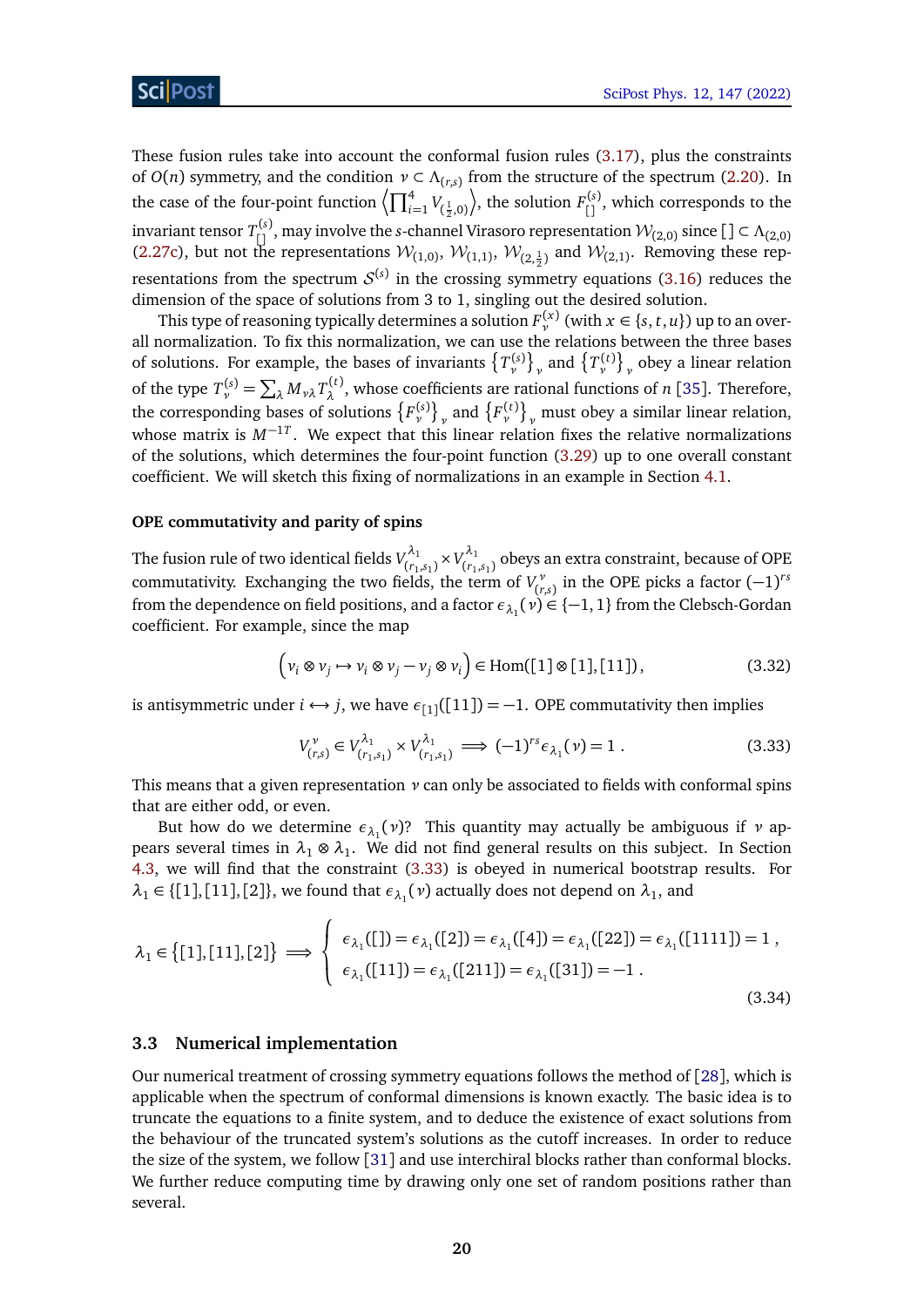#### **Truncated crossing symmetry equations**

We are interested in solving the crossing equation [\(3.16\)](#page-16-0) for the structure constants at generic central charge. Since Virasoro conformal blocks have poles at rational values of the central charge, we choose values  $c \in \mathbb{C} - \mathbb{R}$ .

We group the fields in the spectrum into infinite families, whose relative structure constants are fixed by shift equations from degenerate fields. At the level of conformal blocks, this amounts to replacing conformal blocks with interchiral blocks. The number of families is still infinite, so we need to truncate the spectrum using a cutoff on the total conformal dimension

$$
\Re(\Delta + \bar{\Delta}) \le \Delta_{\text{max}} \,. \tag{3.35}
$$

Given the structure of the spectrum [\(2.20\)](#page-10-0), and the assumption [\(1.4\)](#page-3-0) on the parameter  $\beta^2$ , this truncation leaves us with a finite number *N*unknowns of "interchiral primary" fields. The truncation can also be applied to descendant fields when computing a conformal block, reducing this computation to summing a finite series.

Having made the number of unknowns *N*unknowns finite, we can now afford to make the number of equations finite as well. In the three-channel bootstrap, there are in principle two equations for each value of the cross-ratio  $z \in \mathbb{C}$  of the four fields' positions. Choosing 2*N*cross-ratios = *N*unknowns−1 would give us a unique solution up to an overall factor. But we still need to test whether this solves crossing symmetry at other values of *z*. In [[28](#page-43-2)] this was done by looking at how the solution depends on the random draw of positions  $\{z_k\}_{k=1,2,...,N_{\text{cross-ratios}}}$ . However, it is computationally wasteful to generate the system again with completely different positions.

Instead, we propose to add only a few more positions than necessary, i.e. to choose  $2N_{\text{cross-ratios}} = N_{\text{unknowns}} + O(1)$ . We can then compare the solution of the first  $N_{\text{unknowns}} - 1$ equations, with the solution of the last *N*<sub>unknowns</sub> − 1 equations. The relative difference of these two solutions is called the **deviation**. We have a good determination of a non-vanishing structure constant if its deviation goes to zero as  $\Delta_{\text{max}} \to \infty$ . We have a solution of crossing symmetry if the deviation of any given non-vanishing structure constant goes to zero. In practice, a deviation that is much smaller than 1 usually indicates that the corresponding structure constant is nonzero, and that we know its value with a relative error of the order of the deviation.

Let us give more details on the structure of our linear system of crossing symmetry equations [\(3.16\)](#page-16-0). After grouping the fields and truncating, the spectrum in each channel is made of finitely many interchiral primary fields, which we write as  $V_1, V_2, V_3, \cdots$ . The equations' unknowns are four-point structure constants  $D^{(x)}_V$  $V_k^{(x)}$  with  $x \in \{s, t, u\}$ , and we build the vector of unknowns by stacking the unknowns from each channel:

$$
\vec{d} = \begin{pmatrix} d^{(s)} \\ d^{(t)} \\ d^{(u)} \end{pmatrix} \quad \text{with} \quad d^{(x)} = \begin{bmatrix} D_{V_1}^{(x)} \\ D_{V_2}^{(x)} \\ D_{V_3}^{(x)} \\ \vdots \end{bmatrix} . \tag{3.36}
$$

In total, the vector  $\vec{d}$  has  $N_{unknowns}$  components, split in some way between the three channels. From the values of the interchiral blocks, we then build three matrices  $b^{(s)}, b^{(t)}, b^{(u)},$ 

$$
b^{(x)} = \begin{bmatrix} \mathcal{H}_{V_1}^{(x)}(z_1) & \mathcal{H}_{V_2}^{(x)}(z_1) & \mathcal{H}_{V_3}^{(x)}(z_1) & \dots \\ \mathcal{H}_{V_1}^{(x)}(z_2) & \mathcal{H}_{V_2}^{(x)}(z_2) & \mathcal{H}_{V_3}^{(x)}(z_2) & \dots \\ \vdots & \vdots & \vdots & \ddots \end{bmatrix} . \tag{3.37}
$$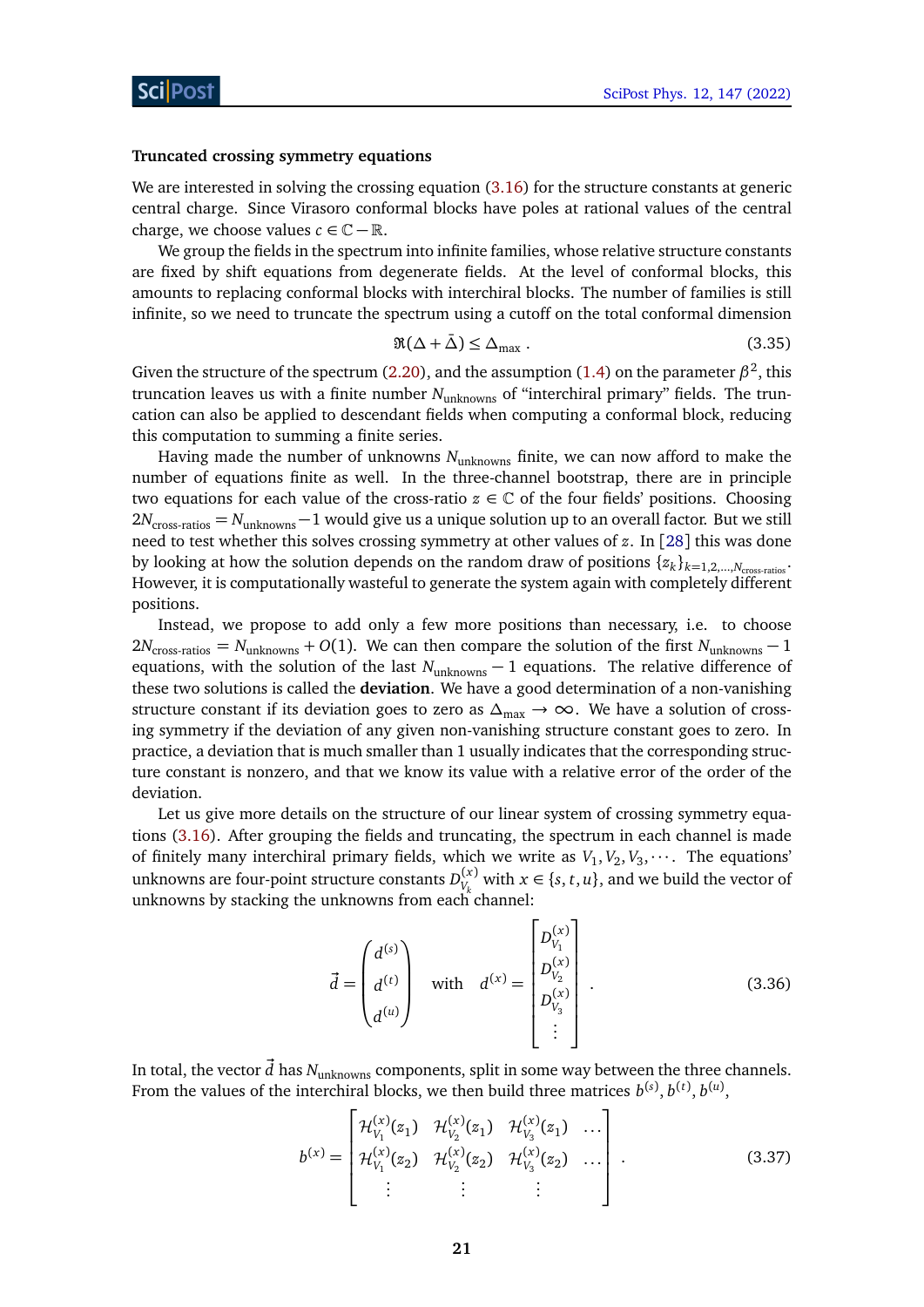Sci Post

The number of lines of these matrices is  $N_{\text{cross-ratios}}$ . From these three matrices, we build the block matrix

$$
B = \begin{pmatrix} b^{(s)} & -b^{(t)} & 0 \\ 0 & b^{(t)} & -b^{(u)} \end{pmatrix},
$$
 (3.38)

and the crossing symmetry equations [\(3.16\)](#page-16-0) now take the form

<span id="page-21-0"></span>
$$
B\vec{d} = 0\tag{3.39}
$$

The same equation could equivalently be written using the alternative block matrices

$$
B = \begin{pmatrix} b^{(s)} & -b^{(t)} & 0 \\ b^{(s)} & 0 & -b^{(u)} \end{pmatrix} \text{ or } B = \begin{pmatrix} 0 & b^{(t)} & -b^{(u)} \\ b^{(s)} & 0 & -b^{(u)} \end{pmatrix}.
$$
 (3.40)

## **Singular values**

In principle, the number  $\mathcal{N}_{\left\{\prod_{i=1}^{4}V_{(r_i,s_i)}\right\}}$  of solutions of the crossing-symmetry equations is the number of vanishing singular values of the untruncated crossing matrix, i.e., of the analogue of *B* before truncation. However, after truncating the system, no singular value is exactly zero. We should therefore count singular values that are very small and/or that go to zero as  $\Delta_{\text{max}} \rightarrow \infty$ . This is not necessarily straightforward, because large matrices tend to have small singular values, even if they are not degenerate.

We do not have a mathematically well-founded criterion for determining which singular values indicate the existence of bootstrap solutions. However, our experience with numerical data suggests that it is possible to deduce the number of solutions from the singular values of the crossing matrix *B* [\(3.38\)](#page-21-0), provided the cutoff is large enough.

Let us demonstrate this in two examples, by plotting the few lowest singular values as functions of  $\Delta_{\text{max}}$ . Here and in other numerical examples, we choose  $\beta^{-1} = 0.8 + 0.1i$ : a generic complex value of *β*, far enough from the singularities of the conformal blocks at  $β^2 ∈ Q$ . In each case we draw in red the singular values that correspond to bootstrap solutions, as we see from the large and increasing gap that separates them from the other singular values. The first plot is for the simplest nontrivial four-point function  $\left\langle V_{(\frac{1}{2},0)} V_{(\frac{1}{2},0)} V_{(\frac{1}{2},0)} V_{(\frac{1}{2},0)} \right\rangle$ ¶ , where we have 3 solutions:



<span id="page-21-1"></span>(3.41)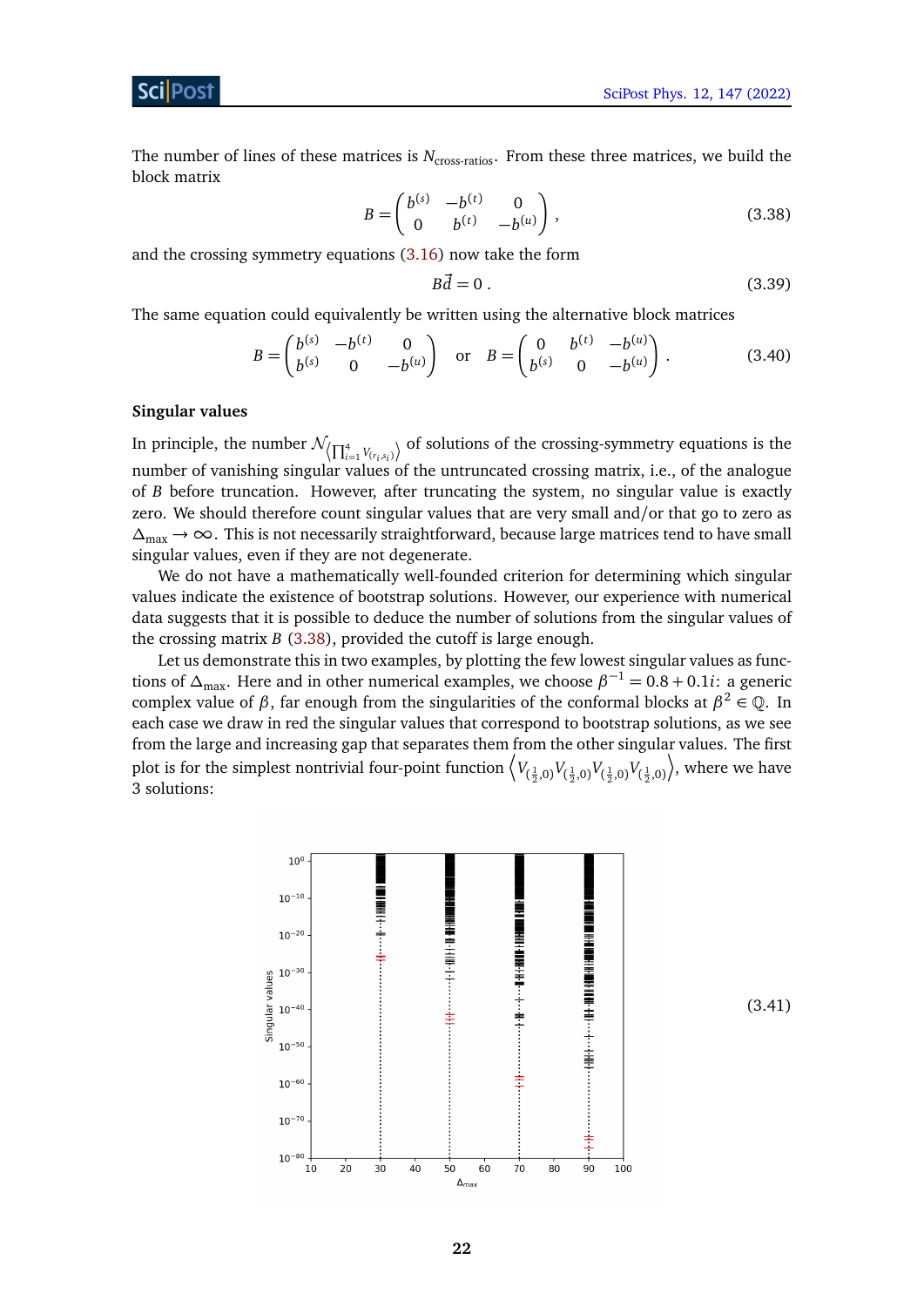## **ScilPost**

In the case of the four-point function  $\left\langle V_{(\frac{3}{2},0)} V_{(\frac{3}{2},0)} V_{(\frac{1}{2},0)} V_{(\frac{1}{2},0)} \right\rangle$ ¶ , the separation between the 5 lowest singular values and the rest is not large for low values of *∆*max, but increases as  $\Delta_{\text{max}}$  → ∞:



Counting solutions by examining singular values is therefore possible, but can take considerable amounts of resources because we need to compute the crossing matrix *B* at high precision. For instance, the crossing matrix for Figure [\(3.41\)](#page-21-1) at  $\Delta_{\text{max}} = 90$  has a precision of around 70 digits. The computation took a standard desktop computer two days. And the needed precision increases with the number of solutions. To evade this issue, we will now introduce another method for counting solutions, which requires less computing power—but more human craftsmanship.

## **Method of excluding fields**

In our bootstrap method, it is easy to detect whether the solution of the crossing symmetry equations is unique: when this happens, the deviations of non-vanishing structure constants go to zero. We can therefore single out a particular solution by adding constraints until a unique solution is found. The number of independent solutions is the number of constraints. In practice, the constraints that we use consist in setting structure constants to zero, i.e., excluding fields from the spectrum. (We also set one structure constant to one as a normalization condition.)

This method is however more an art than a science, due to the nontrivial structure of the bootstrap solutions. It can indeed happen that a structure constant (or a linear combination of structure constants) vanishes in all solutions of a given system of crossing symmetry equations. When this happens, setting that structure constant to zero does not reduce the number of solutions, and could therefore lead to miscounting.

In practice, it is rather easy to count solutions in any given example by this method, but we do not know how to automate the process. Excluding fields has the added advantage of singling out specific solutions of crossing symmetry.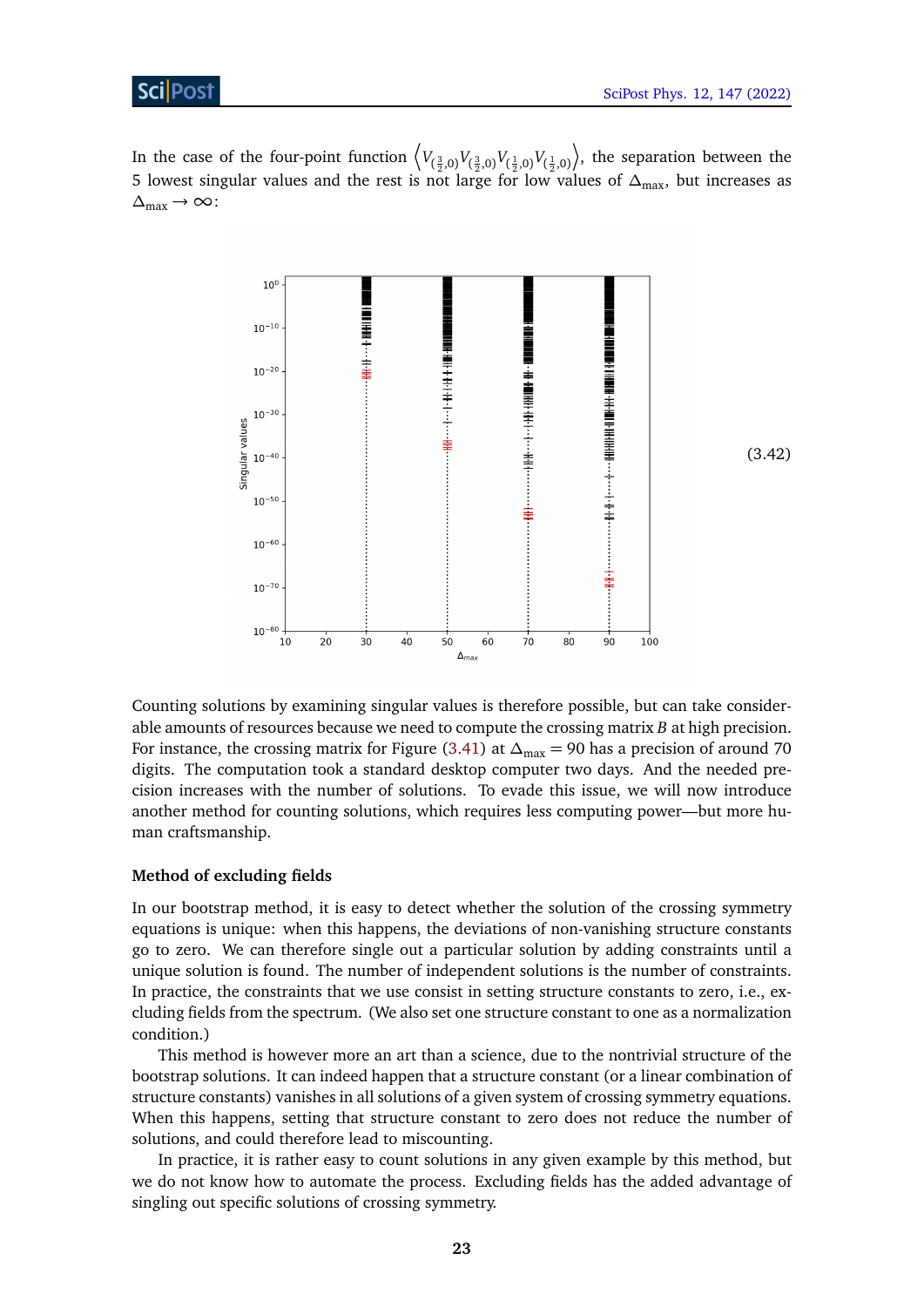Let us illustrate this method in the case of  $\langle V_{c}^4 \rangle$  $(\frac{1}{2}, 0)$  $\left( \phi \right)$  at  $\Delta_{\text{max}} = 40$  and  $\beta^{-1} = 0.8 + 0.1i$ . We will display the first few *s*-channel structure constants and their deviations, omitting the *t*- and *u*-channel structure constants for brevity. For brevity again, we only display real parts of structure constants, giving only one or two significant digits. We adopt the normalization condition  $D_1^{(s)} = 1$ , i.e., we normalize the structure constant of the identity field in the *s*channel. We display the data before and after excluding the fields  $V_{(1,0)}$  and  $V_{(1,1)}$ :

| (r,s)                  | $\Re D^{(s)}$ .<br>(r,s) | Deviation | $\Re D^{(s)}$<br>(r,s) | Deviation             |
|------------------------|--------------------------|-----------|------------------------|-----------------------|
| $\langle 1,1\rangle$   | 1                        | 0         | 1                      | 0                     |
| (1,0)                  | 1.24                     | 0.16      |                        |                       |
| (1,1)                  | $-0.029$                 | 0.15      |                        |                       |
| (2,0)                  | $-8.9 \times 10^{-4}$    | 0.14      | $-1.5 \times 10^{-3}$  | $1.5 \times 10^{-19}$ |
| $(2,\pm \frac{1}{2})$  | $0.3 \times 10^{-3}$     | 0.15      | $-1.1 \times 10^{-21}$ | 0.21                  |
| (2,1)                  | $-2 \times 10^{-3}$      | 0.16      | $-2.9 \times 10^{-22}$ | 0.24                  |
| (3,0)                  | $2.8 \times 10^{-7}$     | 0.15      | $1.3 \times 10^{-7}$   | $6.7 \times 10^{-11}$ |
| $(3, \pm \frac{1}{3})$ | $-8.0 \times 10^{-8}$    | 0.15      | $-1.7 \times 10^{-18}$ | 2.6                   |
| $(3,\pm\frac{2}{3})$   | $2.8 \times 10^{-7}$     | 0.15      | $8.3 \times 10^{-8}$   | $7.4 \times 10^{-11}$ |

Before After

(3.43)

Before excluding two fields, all deviations are large: we have not singled out a solution. So we have to exclude some fields. We may choose the excluded fields arbitrarily: for definiteness we choose them by increasing values of the conformal dimension. The field with the lowest dimension after the identity field is  $V_{(1,0)}$ : excluding it however does not improve the deviations. If we moreover exclude the next field  $V_{(1,1)}$ , then the fields  $V_{(2,0)}$ ,  $V_{(3,0)}$  and  $V_{(3,\pm \frac{2}{3})}$ have small deviations, while  $V_{(2,\pm \frac{1}{2})}$ ,  $V_{(2,1)}$  and  $V_{(3,\pm \frac{1}{3})}$  have small values and large deviations.  $2^{\int}$  (2,1) (3,  $\frac{3}{2}$ ) This signals the existence of a crossing symmetry solution with  $D_{(0)}^{(s)}$  $L_{(2,\pm\frac{1}{2})}^{(s)} = D_{(2,\pm\frac{1}{2})}^{(s)}$  $D_{(2,1)}^{(s)} = D_{(3)}^{(s)}$  $j_{(3,\pm\frac{1}{3})}^{(s)}=0,$ whereas  $D_{(2)}^{(s)}$ (2,0) , *D* (*s*)  $_{(3,0)}^{(s)}$  and  $D_{(3)}^{(s)}$  $\binom{3}{3,\pm\frac{2}{3}}$  have non-vanishing values that are well approximated by our numerical results, with relative errors of the order of their respective deviations. For example, we know *D* (*s*) (3,0) with about 10 significant digits, i.e. with an absolute error *<sup>O</sup>*(10−17). This solution is called  $F_{\begin{bmatrix} 1 \end{bmatrix}}^{(s)}$ .

## **Precision of the results**

Finally, given a solution of crossing symmetry as a list of structure constants, we can compute the corresponding four-point function in all three channels. After all, the four-point function is the physical observable: in the *Q*-state Potts model, some four-point functions can be compared to results from Monte-Carlo simulations [[15](#page-42-6)], and this should be doable in the *O*(*n*) CFT too. Moreover, we can compare the results from the three channels, and directly check that crossing symmetry is obeyed at arbitrary values of the cross-ratio.

For example, here are the relative differences between the *s*, *t* and *u*-channel calculations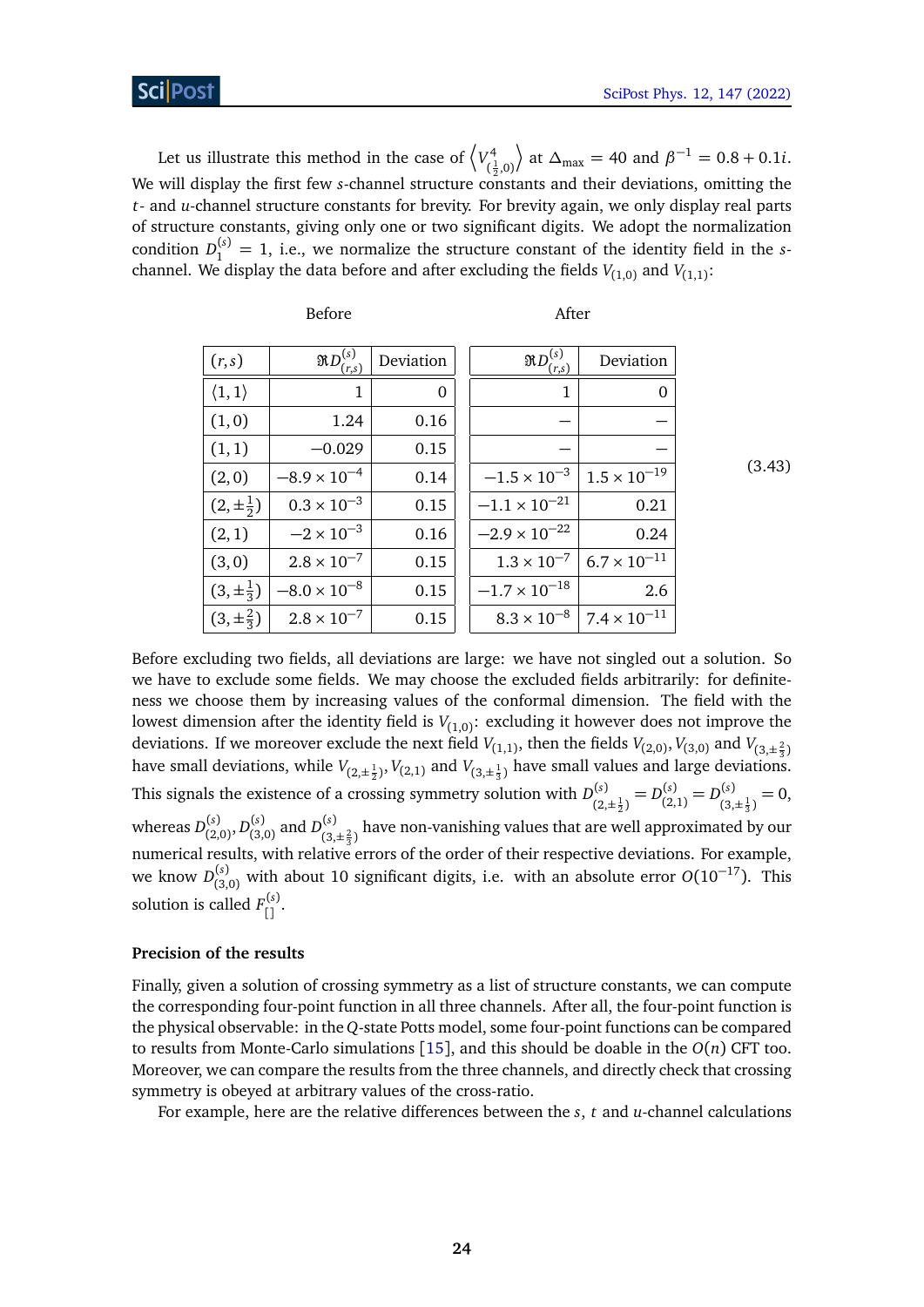of  $F_{[]}^{(s)}$  at  $\beta^{-1} = 0.8 + 0.1i$  and  $z = 0.3 + 0.1i$ , depending on  $\Delta_{\text{max}}$ :

| nax | s versus t            | t versus u            |
|-----|-----------------------|-----------------------|
| 30  | $2.7 \times 10^{-23}$ | $3.6 \times 10^{-22}$ |
| 50  | $2.7 \times 10^{-39}$ | $4.3 \times 10^{-37}$ |
| 70  | $1 \times 10^{-53}$   | $2.2 \times 10^{-51}$ |
| 90  | $1\times10^{-66}$     | $3.7 \times 10^{-64}$ |

<span id="page-24-1"></span>(3.44)

The relative differences decrease exponentially with  $\Delta_{\text{max}}$ , which confirms that the results are converging towards an exact solution.

## <span id="page-24-0"></span>**4 Solutions of crossing symmetry equations**

The numerical results in this section were obtained using publicly available Python code [[33](#page-43-4)]. In particular, relatively low-precision results for all considered solutions are found in the notebook On4pt.ipynb.

Let us introduce notations for writing which fields appear in a given correlation function or fusion rule. These fields must belong to the spectrum  $\mathcal{S}^{O(n)}$  [\(2.20\)](#page-10-0). However, due to the conservation of *r* modulo integers, it is convenient to introduce subspectra with values of *r* that differ by integers. For any  $\ell \in \frac{1}{2} \mathbb{N}^*$ , we introduce

$$
\mathcal{S}_{\ell} = \left\{ (r,s) \in (\mathbb{N} + \ell) \times (-1,1) \middle| rs \in \mathbb{Z} \right\}.
$$
 (4.1)

Moreover, let  $\mathcal{S}_0$  be  $\mathcal{S}_1$  plus degenerate fields. While  $\mathcal{S}^{O(n)}$  was initially defined as a vector space, we now identify it with a set of Kac indices for the corresponding indecomposable representations of the interchiral algebra, hence  $s \in (-1, 1]$ . Furthermore, the commutativity of OPEs of identical fields [\(3.33\)](#page-19-1) suggests the further split  $S_1 = S_{even} \sqcup S_{odd}$  according to the parity of the conformal spin, with

$$
S_{\text{even}} = \{(r,s) \in \mathbb{N} \times (-1,1] | rs \in 2\mathbb{Z}\},\tag{4.2}
$$

$$
S_{\text{odd}} = \{(r, s) \in \mathbb{N}^* \times (-1, 1] | rs \in 2\mathbb{Z} + 1\} . \tag{4.3}
$$

It is also useful to list which indices are relevant to a given  $O(n)$  representation,

<span id="page-24-3"></span><span id="page-24-2"></span>
$$
S^{\lambda} = \left\{ (r,s) \in S^{O(n)} \middle| \lambda \subset \Lambda_{(r,s)} \right\} . \tag{4.4}
$$

Based on our conjecture [\(2.26\)](#page-11-0) for *Λ*(*r*,*s*) , we further conjecture

$$
S^{\lambda} = S_{\frac{1}{2}|\lambda|} - F_{\lambda} \quad \text{with} \quad F_{\lambda} \text{ finite }.
$$
 (4.5)

When examining the expressions [\(2.27\)](#page-11-1) for  $\Lambda_{(r,s)}$  with  $r \leq 3$ , and with quite a few higher values of *r*, we indeed find that the multiplicity of any given irreducible representation  $\lambda$  tends to increase with *r*. While the increase is not always monotonous, sharp decreases do not occur, and the multiplicity does not drop to zero after reaching high enough values. For example, the multiplicities  $m_{\ell_{r,s}}^{[2]}$  $\left(\begin{array}{c} 2 \ l(r,s) \end{array}\right)$  of  $\lambda = [2]$  in  $\Lambda_{(r,s)}$  with  $r \leq 4$  are:

|  |  |                                            |  | $ (r,s)  (1,0)(1,1) (2,0)(2,\pm\frac{1}{2})(2,1) (3,0)(3,\pm\frac{1}{3})(3,\pm\frac{2}{3})(3,1) (4,0)(4,\pm\frac{1}{4})(4,\pm\frac{1}{2})(4,1) $ |  |  |  |
|--|--|--------------------------------------------|--|--------------------------------------------------------------------------------------------------------------------------------------------------|--|--|--|
|  |  | $\left[m_{(r,s)}^{[2]}\right]$ 1 0 1 0 1 4 |  | $4 \quad 2 \mid 23 \quad 18 \quad 23 \quad 23 \mid$                                                                                              |  |  |  |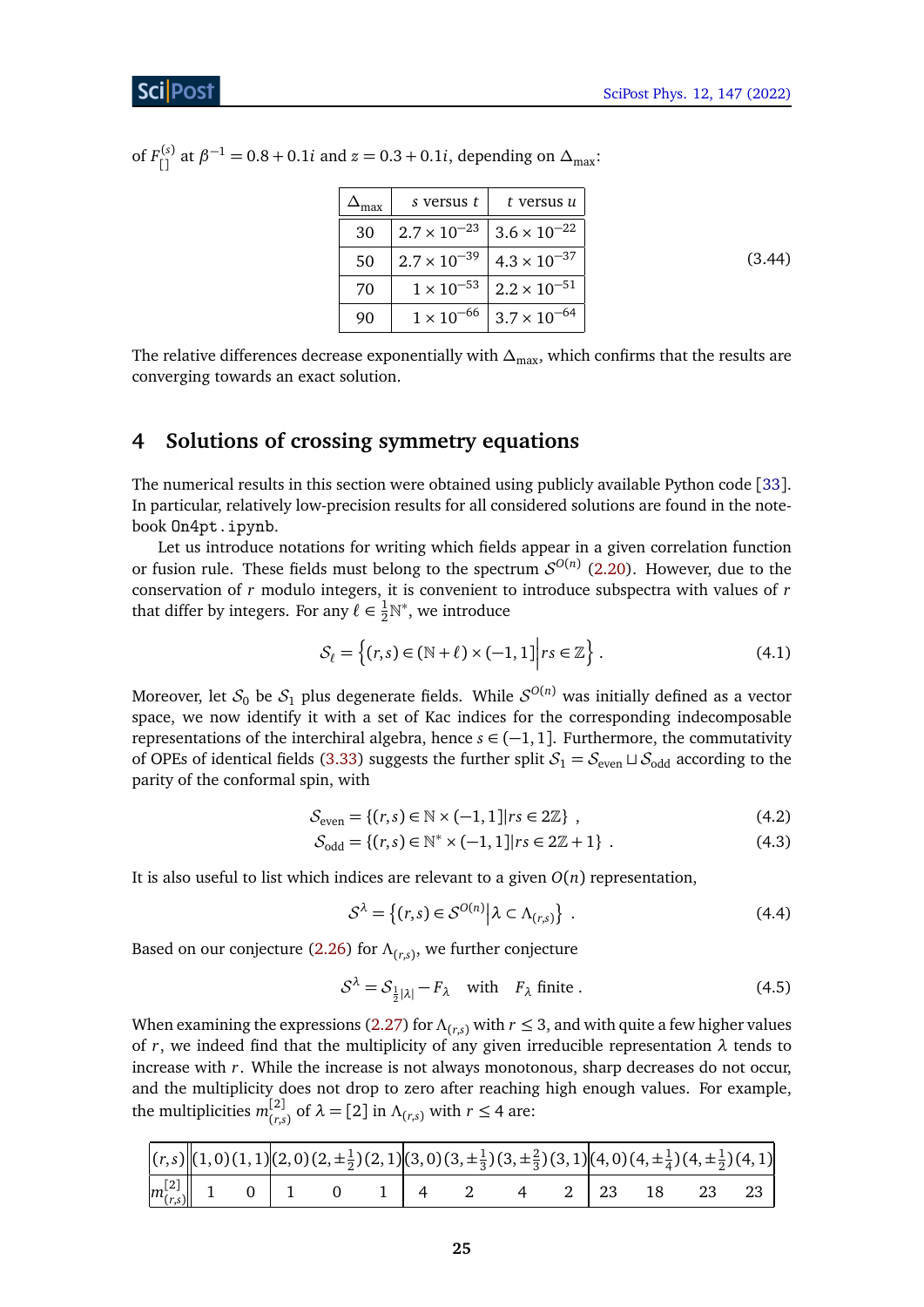Then we find  $m_{(5)}^{[2]}$  $\binom{[2]}{(5,s)}$  ≥ 174 and it is hard to imagine  $m_{\binom{r,s}{s}}^{[2]}$  $\binom{[2]}{(r,s)}$  reaching zero ever after. Therefore, we determine  $F_{\lambda}$  by examining  $\Lambda_{(r,s)}$  with the first few values of  $r \geq \frac{1}{2}$  $\frac{1}{2}|\lambda|$ , and we find:

$$
S^{[]} = S_0 - \{(1,0), (1,1), (2, \pm \frac{1}{2}), (2,1), (3, \pm \frac{1}{3}), (3,1)\},
$$
 (4.6a)

$$
S^{[1]} = S_{\frac{1}{2}} - \left\{ \left( \frac{3}{2}, 0 \right), \left( \frac{3}{2}, \pm \frac{2}{3} \right) \right\},\tag{4.6b}
$$

$$
S^{[2]} = S_1 - \{(1,1), (2, \pm \frac{1}{2})\},\tag{4.6c}
$$

$$
S^{[11]} = S_1 - \{(1,0), (2,0), (2,1)\},\tag{4.6d}
$$

$$
S^{[3]} = S_{\frac{3}{2}} - \left\{ \left( \frac{3}{2}, \pm \frac{2}{3} \right) \right\},\tag{4.6e}
$$

$$
S^{[21]} = S_{\frac{3}{2}} - \left\{ \left( \frac{3}{2}, 0 \right) \right\} , \tag{4.6f}
$$

$$
S^{[111]} = S_{\frac{3}{2}} - \left\{ \left( \frac{3}{2}, \pm \frac{2}{3} \right) \right\},\tag{4.6g}
$$

<span id="page-25-3"></span>
$$
S^{[4]} = S_2 - \{(2, \pm \frac{1}{2}), (2, 1)\},\tag{4.6h}
$$

<span id="page-25-2"></span><span id="page-25-1"></span>
$$
S^{[31]} = S_2 - \{(2,0)\} \t{,} \t(4.6i)
$$

$$
S^{[22]} = S_2 - \{(2, \pm \frac{1}{2})\},\tag{4.6}
$$

$$
S^{[211]} = S_2 - \{(2, 1)\},\tag{4.6k}
$$

$$
S^{[1111]} = S_2 - \{(2,0), (2, \pm \frac{1}{2})\} \tag{4.6}
$$

Notice the equality  $S^{[3]} = S^{[111]}$ .

#### <span id="page-25-0"></span>**4.1** The simplest four-point function  $\langle V^4_{\epsilon} \rangle$  $(\frac{1}{2}, 0)$  $\backslash$

## **Invariants and bases**

From the point of view of *O*(*n*) representations, and with *O*(*n*) vector indices explicit, our four-point function reads  $\langle V_i^{[1]} \rangle$ ,[1]<sub>*V*[1]</sub><br>*i*<sub>1</sub> <sup>r</sup><sup>[1]</sup>V<sup>[1]</sup><br><sup>*i*<sub>2</sub></sub></sup> <sup>r</sup><sup>[1]</sup>V<sup>[1]</sup><br><sup>*i*<sub>3</sub></sub></sup>  $\binom{[1]}{i_4}$ . The *s*-channel invariants read

$$
T_{[1]}^{(s)} = \delta_{i_1 i_2} \delta_{i_3 i_4} , \qquad (4.7a)
$$

$$
T_{[11]}^{(s)} = \delta_{i_1 i_4} \delta_{i_2 i_3} - \delta_{i_1 i_3} \delta_{i_2 i_4}, \qquad (4.7b)
$$

$$
T_{[2]}^{(s)} = \delta_{i_1 i_3} \delta_{i_2 i_4} + \delta_{i_1 i_4} \delta_{i_2 i_3} - \frac{2}{n} \delta_{i_1 i_2} \delta_{i_3 i_4} . \tag{4.7c}
$$

The decomposition [\(3.29\)](#page-18-1) of our four-point function over this basis predicts three solutions of crossing symmetry  $F_{[\,]}^{(s)},F_{[\,2]}^{(s)}$ [2] , *F* (*s*)  $\binom{[s]}{[11]}$ . Consider the other basis of invariants,



and let  $F_0^{(s)}$ ,  $F_0^{(t)}$ ,  $F_0^{(u)}$  be the corresponding solutions of crossing symmetry. From the linear relations between the invariants, we deduce

$$
F_0^{(s)} = F_{[]}^{(s)} - \frac{2}{n} F_{[2]}^{(s)}, \quad F_0^{(t)} = F_{[2]}^{(s)} + F_{[11]}^{(s)}, \quad F_0^{(u)} = F_{[2]}^{(s)} - F_{[11]}^{(s)}.
$$
 (4.9)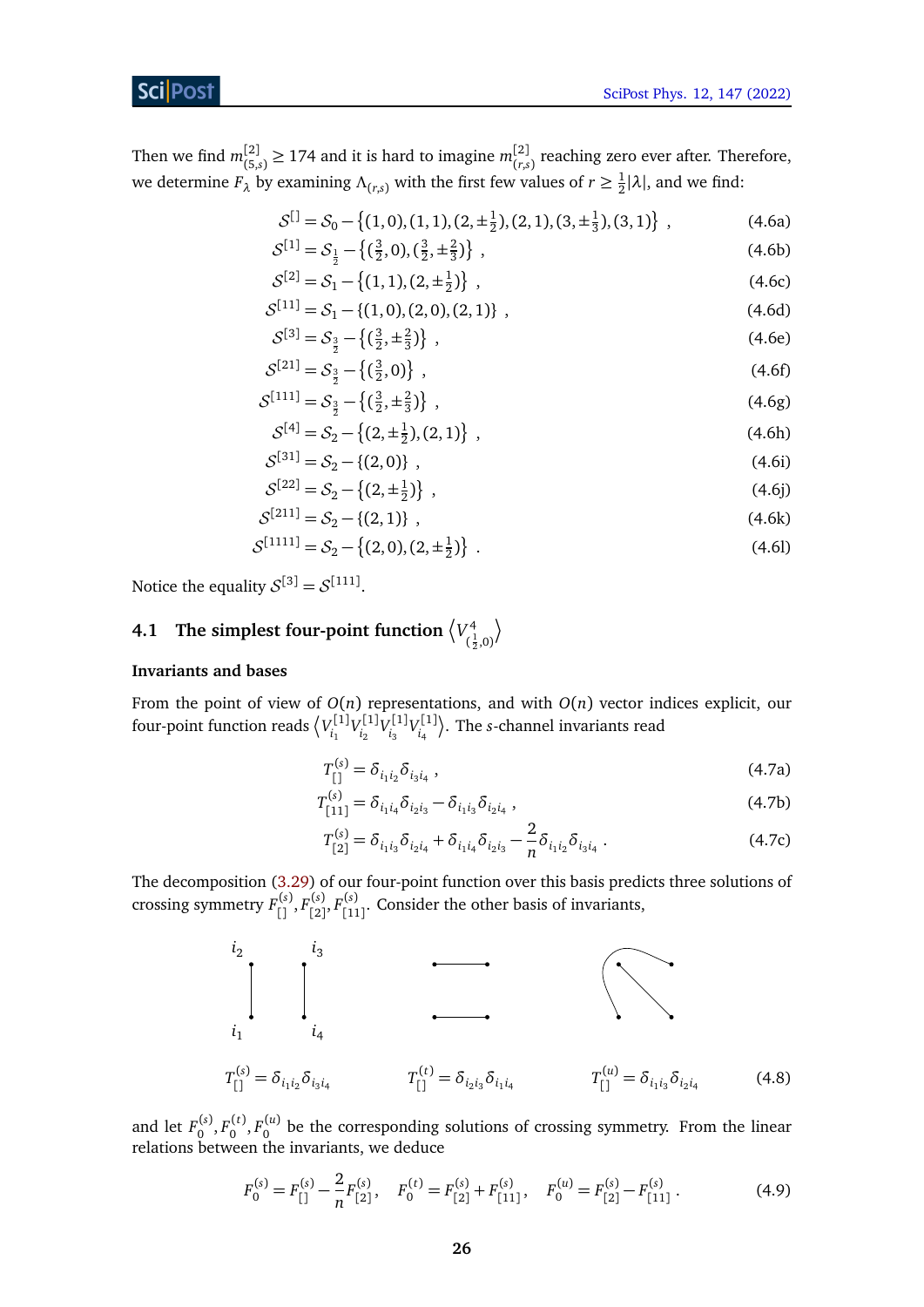From the definition [\(3.29\)](#page-18-1), our four-point function is

$$
\left\langle V_{i_1}^{[1]} V_{i_2}^{[1]} V_{i_3}^{[1]} V_{i_4}^{[1]} \right\rangle = \sum_{x \in \{s, t, u\}} T_{[}^{(x)} F_0^{(x)} . \tag{4.10}
$$

The four-point function must be covariant under permutations of the four fields, and therefore also under permutations of the three channels. This implies that the three solutions  $F_0^{(x)}$  are related by permutations, just like the three invariants  $T_{[]}^{(x)}$ . In particular,  $D_{(r,s)}^{(t)}$  $(L)$ <sub>(r,s)</sub> $(F_0^{(t)}) = D_{(r,s)}^{(s)}$  $(x_0, (s_0)$  ( $F_0^{(s)}$ ). Using Eq. [\(4.9\)](#page-25-1), this allows us to fix the relative normalizations of the three solutions  $F_{[1]}^{(s)}, F_{[2]}^{(s)}$ ,(s)<br>[2]<sup>, F</sup>[11  $\binom{s}{11}$ . For example, we know that  $D_{odd\text{ spin}}^{(s)}(F_0^{(s)}) = 0$ , which implies  $D_{\text{odd spin}}^{(t)}(F_{[2]}^{(s)})$  $\frac{f(s)}{[2]} + F_{[11]}^{(s)}$  $\binom{s}{[1]}$  = 0, and therefore fixes the relative normalizations of  $F_{[2]}^{(s)}$  $\binom{8}{2}$  and  $F_{\text{f11}}^{(s)}$ <sup>(s)</sup><sub>[11]</sub>. This determines the four-point function  $\left\langle V_{i_1}^{[1]} \right\rangle$ ,[1]<sub>*V*[1]</sub><br>*i*<sub>1</sub> <sup>r</sup><sup>[1]</sup>V<sup>[1]</sup><br><sup>*i*<sub>2</sub></sub></sup> <sup>r</sup><sup>[1]</sup>V<sup>[1]</sup><br><sup>*i*<sub>3</sub></sub></sup>  $\binom{n[1]}{i_4}$  up to an overall constant prefactor.

#### **Numerical results**

From the rules [\(3.17\)](#page-16-1) and [\(3.33\)](#page-19-1), the representations that may appear in the *s*-channel decompositions of the solutions  $F_{[0]}^{(s)}$ ,  $F_{[2]}^{(s)}$ [2] , *F* (*s*) (<sup>s)</sup> are

$$
S^{(s)}\left(F_{[1]}^{(s)}\right) = S_{even}^{[1]}, \quad S^{(s)}\left(F_{[2]}^{(s)}\right) = S_{even}^{[2]}, \quad S^{(s)}\left(F_{[11]}^{(s)}\right) = S_{odd}^{[11]}.
$$
 (4.11)

And indeed, for each one of these three *s*-channel spectra, we find a unique solution of crossing symmetry. We are able to single out these solutions in the 3-dimensional space of solutions because each spectrum involves setting two of the three structure constants  $D_1^{(s)}, D_{(1)}^{(s)}$  $D_{(1,0)}^{(s)}, D_{(1,0)}^{(s)}$ to zero. In the *t*- and *u*-channels, these solutions have the largest possible spectra,

$$
S^{(t,u)}\left(F_{\lambda}^{(s)}\right) = S_0 \tag{4.12}
$$

i.e. anything that is allowed by the conservation of  $r \mod \mathbb{Z}$ . Let us display numerical data that underlie these results. We list all *s*-channel fields with small deviations *<* 0.1, together with the first field with a large deviation for comparison. For each field with a small deviation, we display the real part of the four-point structure constant with as many digits as the deviation suggests are significant. For example, in the case of  $F_{[]}^{(s)}$ , although  $D_{(3)}^{(s)}$  $I_{(3,0)}^{(s)} = O(10^{-15})$  is rather small, we do know its value with about 15 significant digits, i.e., the absolute error is *<sup>O</sup>*(10−30).

| (r,s)                | $\Re D^{(s)}$<br>$(r_{\rm s}s)$      | Deviation             |
|----------------------|--------------------------------------|-----------------------|
| $\langle 1,1\rangle$ |                                      |                       |
| (2,0)                | $-1.515508647813802768\times10^{-3}$ | $2.2 \times 10^{-19}$ |
| (3,0)                | $1.39468476197762 \times 10^{-15}$   | $6.6 \times 10^{-15}$ |
| $(3,\pm\frac{2}{3})$ | $8.3751227046841 \times 10^{-8}$     | $1.2 \times 10^{-14}$ |
| (4,0)                | $3.7 \times 10^{-13}$                | 0.87                  |

 $F_{[}^{(s)}$  at  $\Delta_{\text{max}} = 40$  and  $\beta^{-1} = 0.8 + 0.1i$  ,

<span id="page-26-0"></span>(4.13)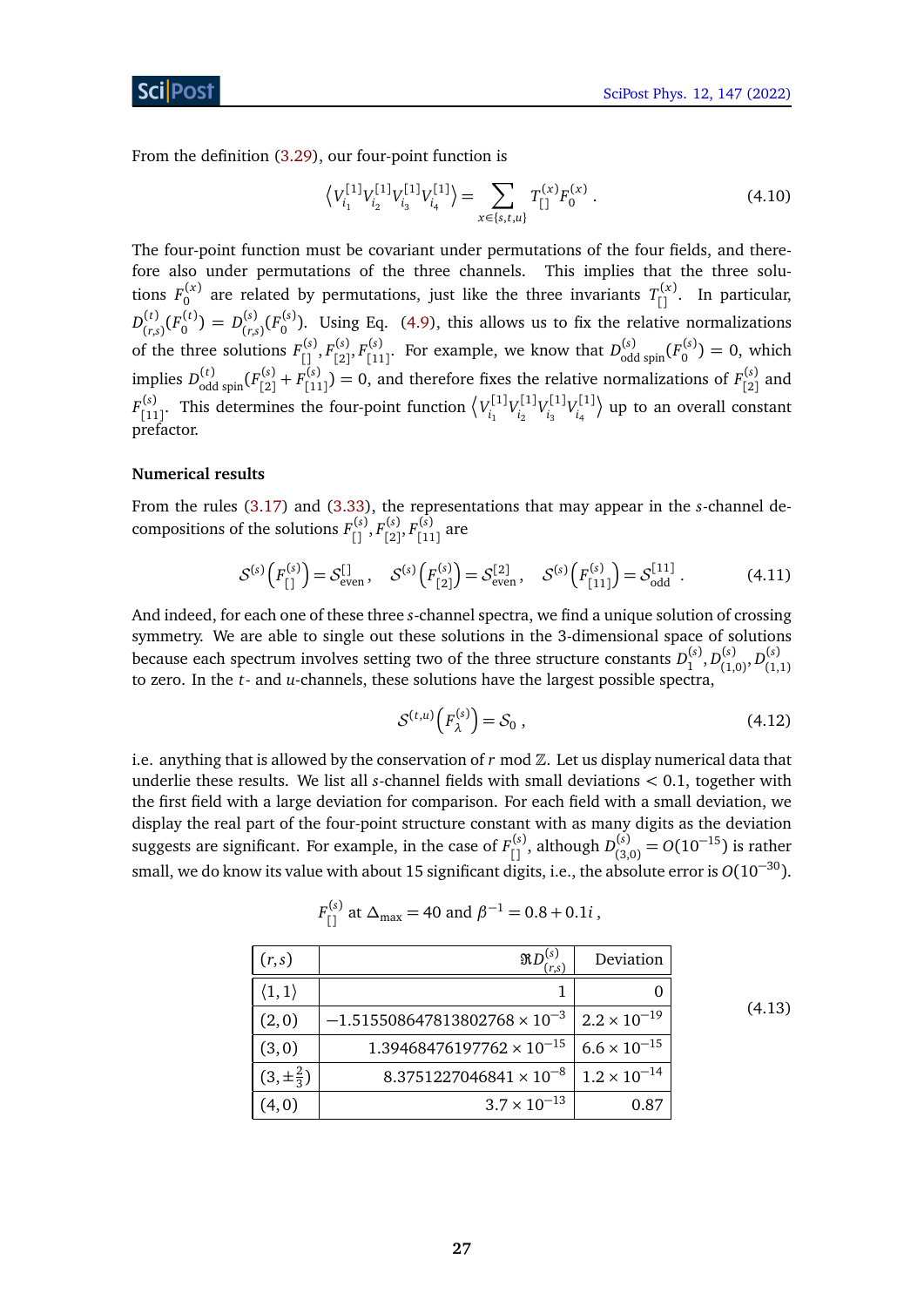| (r,s)                  | $\Re D^{(s)}$<br>(r,s)               | Deviation             |
|------------------------|--------------------------------------|-----------------------|
| (1,1)                  |                                      |                       |
| $(2,\pm \frac{1}{2})$  | $-1.136421079784788769\times10^{-3}$ | $4.7 \times 10^{-20}$ |
| $(3, \pm \frac{1}{3})$ | $4.60859597460550 \times 10^{-7}$    | $4.1 \times 10^{-15}$ |
| (3,1)                  | $2.43369637600654 \times 10^{-7}$    | $3.1 \times 10^{-15}$ |
| $(4, \pm \frac{1}{4})$ | $5.8 \times 10^{-13}$                | 0.48                  |

#### $F_{\text{f1}}^{(s)}$  $\binom{s}{11}$  at Δ<sub>max</sub> = 40 and  $β^{-1} = 0.8 + 0.1i$ ,

(4.14)

| $F_{[2]}^{(s)}$ at $\Delta_{\text{max}} = 40$ and $\beta^{-1} = 0.8 + 0.1i$ , |
|-------------------------------------------------------------------------------|
|                                                                               |

| (r,s)                | (r,s)                                   | Deviation             |
|----------------------|-----------------------------------------|-----------------------|
| (1,0)                |                                         |                       |
| (2,0)                | $-6.249142617756265636\times10^{-3}$    | $2.1 \times 10^{-19}$ |
| (2,1)                | $-1.4658809155406988148 \times 10^{-3}$ | $7.9 \times 10^{-20}$ |
| (3,0)                | $2.06056149998946 \times 10^{-7}$       | $7.1 \times 10^{-15}$ |
| $(3,\pm\frac{2}{3})$ | $2.15149154275906 \times 10^{-8}$       | $3.9 \times 10^{-15}$ |
| (4,0)                | $6.1 \times 10^{-13}$                   | 0.57                  |

<span id="page-27-1"></span>(4.15)

## **Fusion rule interpretation**

From the solutions of crossing symmetry in the *s*-channel basis, we deduce the fusion rule

$$
\left[ V_{(\frac{1}{2},0)}^{[1]} \times V_{(\frac{1}{2},0)}^{[1]} \sim \sum_{k \in S_{\text{even}}^{[1]}} V_k^{[1]} + \sum_{k \in S_{\text{even}}^{[2]}} V_k^{[2]} + \sum_{k \in S_{\text{odd}}^{[11]}} V_k^{[11]} \right].
$$
 (4.16)

In this case, the fusion rules coincide with what we would expect from the spectrum, after splitting it according to odd or even spins. In other words, all fields that are allowed by symmetry to appear, do in fact appear, i.e. they come with nonzero structure constants in the solutions  $F_2^{(s)}$  $λ<sup>(5)</sup>$ . For instance, from [\(4.13\)](#page-26-0), the field *V*<sub>(2,1)</sub> vanishes in the singlet-channel because it cannot be decomposed on to the singlet. In other fusion rules, we will however find examples of fields that could appear, but do not.

This provides a test of the conjectured spectrum. In particular, the conjecture predicts that the field  $V_{(2)}^{\downarrow}$  $\mathcal{L}^{[1]}_{(2,1)}$  does not exist, see the expression [\(4.6a\)](#page-24-1) for  $\mathcal{S}^{[1]}$ . Finding such a field would have killed the conjecture. The power of this test is limited because  $\mathcal{S}^{\downarrow}$  contains all possible pairs  $(r, s)$  with  $r \in \mathbb{N}_{\geq 3}$ .

# <span id="page-27-0"></span>**4.2** Four-point functions and fusion rules of  $V_{(\frac{1}{2},0)}$ ,  $V_{(1,0)}$  and  $V_{(1,1)}$

The simplest non-degenerate fields in the  $O(n)$  CFT are  $V_{(\frac{1}{2},0)},\ V_{(1,0)}$  and  $V_{(1,1)}.$  Each one of these fields correspond to a single irreducible representation of  $O(n)$ . The fields should therefore be written as  $V_{c1}^{[1]}$ ,<sup>[1]</sup>, *V*<sup>[2]</sup><br>( $\frac{1}{2}$ ,0)<sup>,</sup> *V*(1,0  $V_{(1,0)}^{[2]}$  and  $V_{(1,1)}^{[11]}$  $\binom{[1,1]}{[1,1]}$ , but we can omit the  $O(n)$  representation labels without introducing ambiguities.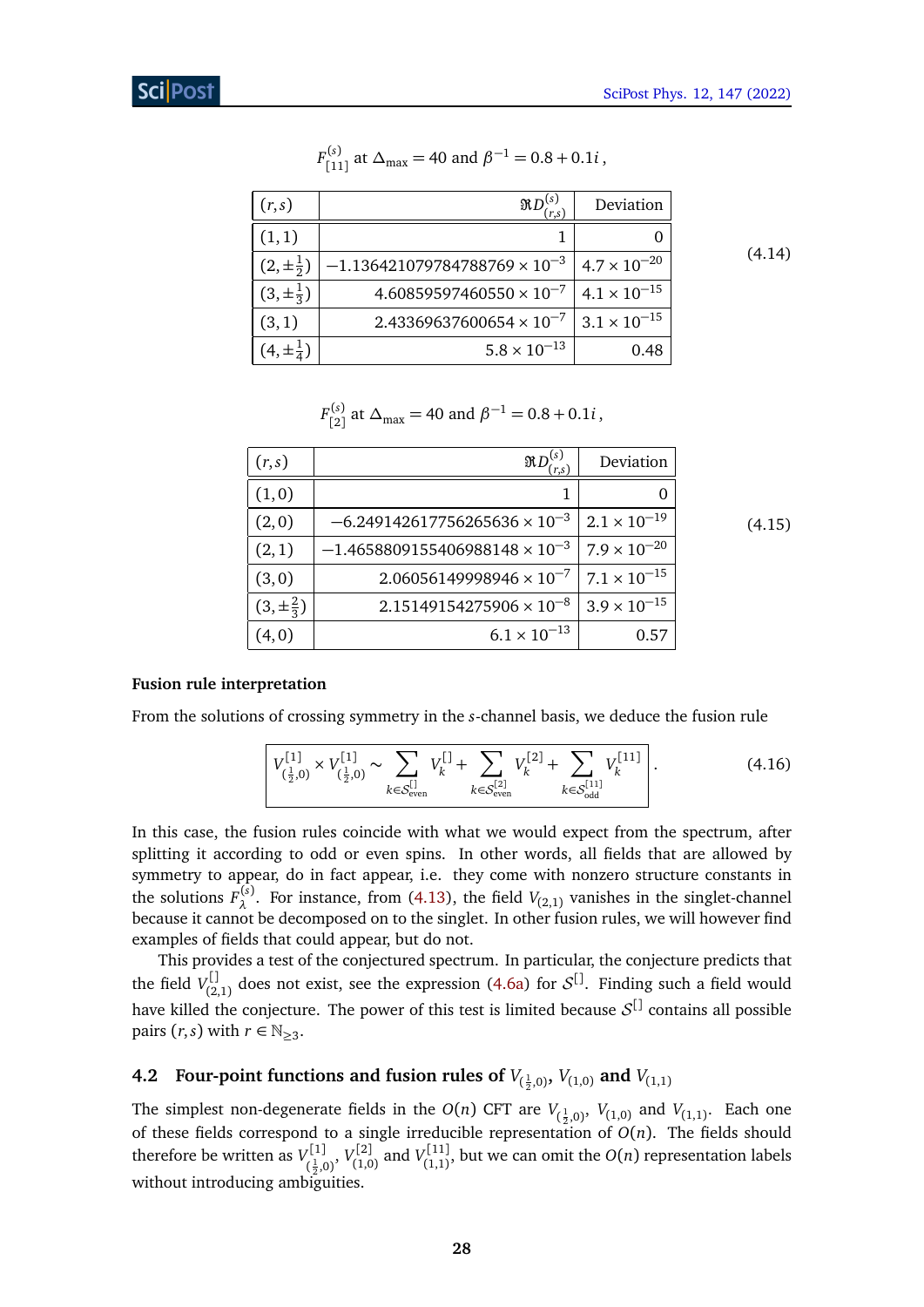#### The four-point functions  $\sqrt[n]{V_{c1}^2}$  $V^2_{(1,0)}V^2_{(\frac{1}{2})}$  $(\frac{1}{2},0)$  $\langle V_{c_1}^2 \rangle$  $V^2_{(1,1)}V^2_{(\frac{1}{2})}$  $(\frac{1}{2},0)$  $\setminus$

For each one of these four-point functions, there exist three independent *O*(*n*) invariants, and we numerically find three independent solutions of crossing symmetry. Let us write the *s*- and *t*-channel bases of solutions:

|                                                                | 4-point function $\left  s\right $ s-channel solutions $\left  t\right $ t-channel solutions |                                                  |        |
|----------------------------------------------------------------|----------------------------------------------------------------------------------------------|--------------------------------------------------|--------|
| $\left\langle V_{(1,0)}^2 V_{(\frac{1}{2},0)}^2 \right\rangle$ | $F_{[1]}^{(s)}$ , $F_{[2]}^{(s)}$ , $F_{[11]}^{(s)}$                                         | $F_{[1]}^{(t)}, F_{[21]}^{(t)}, F_{[3]}^{(t)}$   | (4.17) |
| $\left\langle V_{(1,1)}^2 V_{(\frac{1}{2},0)}^2 \right\rangle$ | $G_{1}^{(s)}, G_{12}^{(s)}, G_{111}^{(s)}$                                                   | $G_{[1]}^{(t)}, G_{[21]}^{(t)}, G_{[111]}^{(t)}$ |        |

In the *s*-channel, each solution can be singled out by requiring the vanishing of two structure constants among  $D_1^{(s)}$ ,  $D_{(1)}^{(s)}$ (1,0) , *D* (*s*)  $(1,1)$  see Eqs. [\(4.6a\)](#page-24-1)-[\(4.6d\)](#page-24-2). The situation is similar in the *t*-channel with  $D_{\ell_1}^{(t)}$  $\bigl(\frac{t}{2},0\bigr),\,D_{\left(\frac{3}{2},\right)}^{(t)}$  $\binom{(t)}{\left(\frac{3}{2},0\right)}$  and  $D_{\left(\frac{3}{2},\right)}^{(t)}$  $\left(\frac{3}{2},\frac{2}{3}\right)$ .

We can therefore easily determine each solution numerically, and we find a nontrivial pattern of vanishing structure constants: all solutions obey  $D_{(r)}^{(s)}$  $f_{(r,1)}^{(s)} = 0$  for  $r \in \mathbb{N} + 2$ . (Numerically, we are however limited to  $r \leq 8$ .) Let us display some of the structure constants in the singlet solution  $F_{[]}^{(s)}$ , computed at  $\beta^{-1} = 0.8 + 0.1i$ , to support our argument.

| (r,s)                | $\Re D^{(s)}$<br>$r_{\rm s}$ | Deviation             |
|----------------------|------------------------------|-----------------------|
| $\langle 1,1\rangle$ | 1                            | O                     |
| (2,0)                | $1.3371893 \times 10^{-3}$   | $4.5 \times 10^{-25}$ |
| (2,1)                | $3.0 \times 10^{-28}$        | 1.4                   |
| (4,0)                | $-2.7870591 \times 10^{-13}$ | $3.0 \times 10^{-13}$ |
| (4,1)                | $-4.9 \times 10^{-27}$       | 0.92                  |
| (6, 0)               | $-6.5 \times 10^{-22}$       | 1.8                   |
| (6, 1)               | $7.2 \times 10^{-24}$        | 1.9                   |
| (8, 0)               |                              |                       |
| (8,1)                |                              |                       |

$$
\Delta_{\text{max}}=40
$$

$$
\Delta_{\text{max}} = 40 \qquad \Delta_{\text{max}} = 120
$$

| NL<br>$r_{s}$                | Deviation             |
|------------------------------|-----------------------|
| 1                            |                       |
| $1.3371893 \times 10^{-3}$   | $6.6 \times 10^{-91}$ |
| $7.5 \times 10^{-93}$        | 0.91                  |
| $-2.7870591 \times 10^{-13}$ | $2.2 \times 10^{-78}$ |
| $-5.0 \times 10^{-92}$       | 4.0                   |
| $-7.9541852 \times 10^{-31}$ | $2.5 \times 10^{-57}$ |
| $2.5 \times 10^{-87}$        | 0.78                  |
| $2.864293 \times 10^{-55}$   | $1.7 \times 10^{-24}$ |
| $6.1 \times 10^{-80}$        | 1.8                   |
|                              |                       |

(4.18)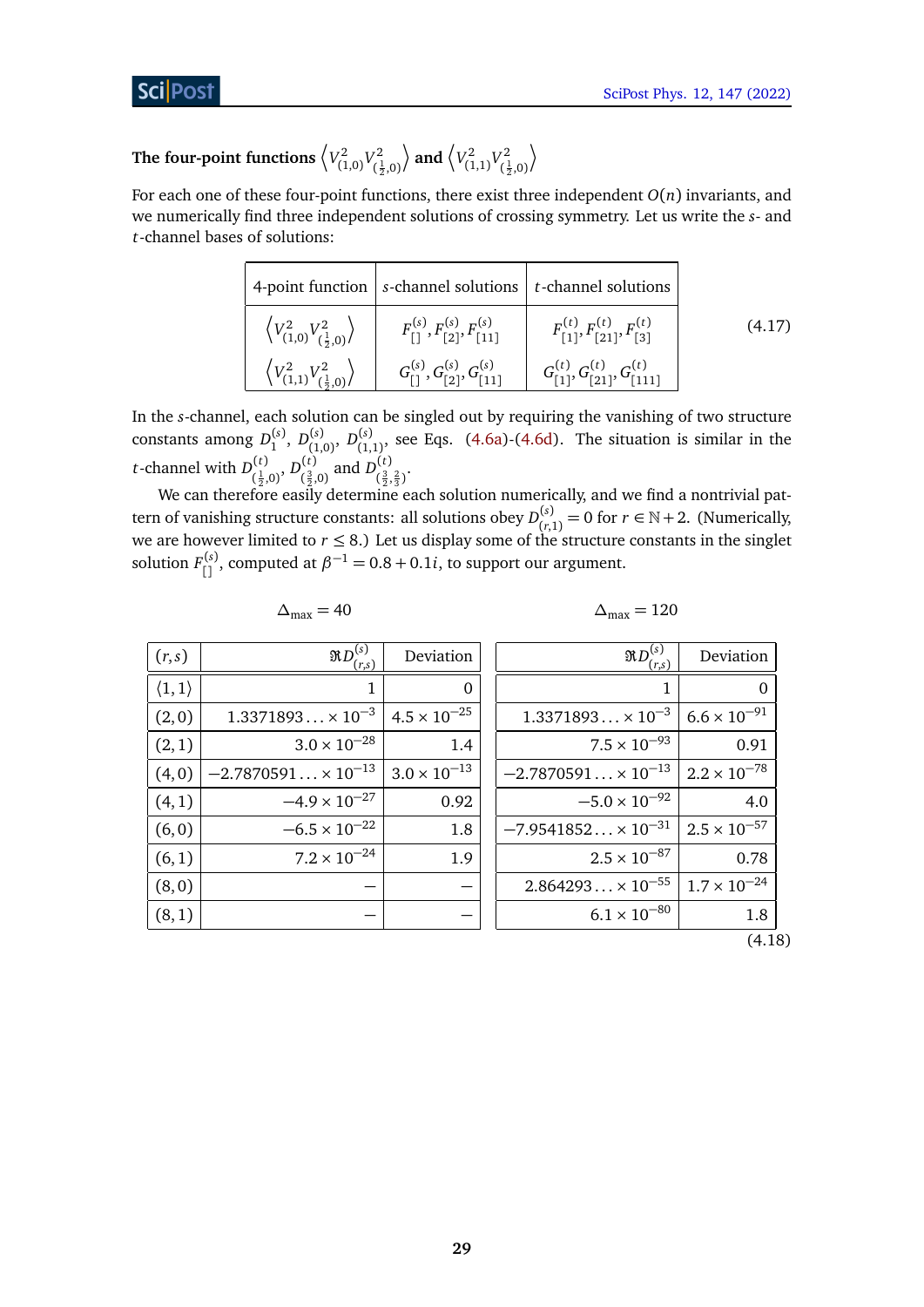## Scil

<span id="page-29-0"></span>

| Solutions                         | s-channel                                                                                                                                                                                               | t-channel                                                                  | $u$ -channel                |        |
|-----------------------------------|---------------------------------------------------------------------------------------------------------------------------------------------------------------------------------------------------------|----------------------------------------------------------------------------|-----------------------------|--------|
| $F_{1}^{(s)}$                     | $S_{\text{even}}^{\text{L}} - (2N + 2, 1)$                                                                                                                                                              | $\mathcal{S}_{\frac{1}{2}}$                                                | $\mathcal{S}_{\frac{1}{2}}$ |        |
| $F_{[2]}^{(s)}$                   | $S_{\text{even}}^{[2]} - (2N + 2, 1)$                                                                                                                                                                   | $\mathcal{S}_{\frac{1}{2}}$                                                | $\mathcal{S}_{\frac{1}{2}}$ |        |
| $F_{[11]}^{(s)}$                  | $S_{\text{odd}}^{[11]}$ – (2N + 3, 1)                                                                                                                                                                   | $\mathcal{S}_{\frac{1}{2}}$                                                | $\mathcal{S}_{\frac{1}{2}}$ |        |
| $F_{\lambda}^{(t)}$               | $S_0 - (N + 2, 1)$                                                                                                                                                                                      | $S^{\lambda}$                                                              | ${\cal S}_{\frac{1}{2}}$    | (4.19) |
| $G_{1}^{(s)}$                     | $S_{\text{even}}^{\text{L}} - (2N + 2, 1)$                                                                                                                                                              | $\mathcal{S}_{\frac{1}{2}}$                                                | ${\cal S}_\frac{1}{2}$      |        |
| $G_{[2]}^{(s)}$                   | $S_{\text{even}}^{[2]} - (2N + 2, 1)$                                                                                                                                                                   | ${\cal S}_{\frac{1}{2}}$                                                   | $S_{\frac{1}{2}}$           |        |
| $G_{[11]}^{(s)}$                  | $S_{\text{odd}}^{[11]} - (2N+3,1) \left  \mathcal{S}_{\frac{1}{2}} - \left\{ \left( \frac{5}{2}, 0 \right) \right\} \right  \mathcal{S}_{\frac{1}{2}} - \left\{ \left( \frac{5}{2}, 0 \right) \right\}$ |                                                                            |                             |        |
| $G_{11}^{(t)}$                    | $S_0 - (N + 2, 1)$                                                                                                                                                                                      | $S^{[1]} - \{(\frac{5}{2},0)\}\Big S_{\frac{1}{2}} - \{(\frac{5}{2},0)\}\$ |                             |        |
| $G_{[21]}^{(t)}, G_{[111]}^{(t)}$ | $S_0 - (N + 2, 1)$                                                                                                                                                                                      | $S^{\lambda}$                                                              | $\mathcal{S}_{\frac{1}{2}}$ |        |

Moreover, the solutions  $G_{\text{L1}}^{(s)}$  $\binom{(s)}{[11]}$  and  $G_{[1]}^{(t)}$ [1] obey *D* (*t*,*u*)  $\binom{S^{(1),i,j}}{S(5,0)}$  = 0. These results may be written as

We deduce the fusion rules

<span id="page-29-3"></span><span id="page-29-2"></span>
$$
\left| V_{(1,0)}^{[2]} \times V_{(\frac{1}{2},0)}^{[1]} \sim \sum_{k \in S^{[1]}} V_k^{[1]} + \sum_{k \in S^{[3]}} V_k^{[3]} + \sum_{k \in S^{[21]}} V_k^{[21]} \right|, \tag{4.20}
$$

$$
V_{(1,1)}^{[11]}\times V_{(\frac{1}{2},0)}^{[1]}\sim \sum_{k\in\mathcal{S}^{[1]}-\{(\frac{5}{2},0)\}} V_k^{[1]} + \sum_{k\in\mathcal{S}^{[111]}} V_k^{[111]} + \sum_{k\in\mathcal{S}^{[21]}} V_k^{[21]} \Bigg].
$$
 (4.21)

These are the only fusion rules that we can deduce from  $\left\langle V_{\ell 1}^2 \right\rangle$  $V^2_{(1,0)}V^2_{(\frac{1}{2})}$  $(\frac{1}{2}, 0)$  $\langle V_{c_1}^2$  $V^2_{(1,1)}V^2_{(\frac{1}{2})}$  $(\frac{1}{2},0)$ ¶ . Our four-point function are indeed of the type  $\langle V_1V_1V_2V_2\rangle$ , which gives us access to  $V_1\times V_2$  and to  $(V_1 \times V_1) \cap (V_2 \times V_2)$ , from which we however cannot deduce  $V_1 \times V_1$  or  $V_2 \times V_2$ .

The four-point function  $\left\langle V_{C_1}^2 \right\rangle$  $V^2_{(1,0)}V^2_{(1)}$ (1,1)  $\setminus$ 

There exist four independent  $O(n)$  invariants, and we numerically find four independent solutions of crossing symmetry. According to the tensor products [\(2.13f\)](#page-7-1)-[\(2.13h\)](#page-8-1) of the representations [2] and [11], the *s*- and *t*-channel bases of solutions are

<span id="page-29-1"></span>

| 4-point function                                                                                                                                                                                                                                                                                                                         | $ s$ -channel solutions $ t$ -channel solutions | (4.22) |
|------------------------------------------------------------------------------------------------------------------------------------------------------------------------------------------------------------------------------------------------------------------------------------------------------------------------------------------|-------------------------------------------------|--------|
| $\left\langle V_{(1,0)}^{[2]} V_{(1,0)}^{[1]} V_{(1,1)}^{[11]} V_{(1,1)}^{[11]} \right\rangle \bigg  F_{\lceil 1}^{(s)}, F_{\lceil 2 \rceil}^{(s)}, F_{\lceil 11 \rceil}^{(s)}, F_{\lceil 22 \rceil}^{(s)} \bigg  F_{\lceil 2 \rceil}^{(t)}, F_{\lceil 11 \rceil}^{(t)}, F_{\lceil 31 \rceil}^{(t)}, F_{\lceil 211 \rceil}^{(t)} \bigg $ |                                                 |        |

It is easy to single out the solutions  $F_{r_{11}}^{(t)}$ [11] , *F* (*t*)  $F^{(t)}_{[31]}$  and  $F^{(t)}_{[21]}$  $\binom{10}{211}$  by requiring the vanishing of three structure constants in each case among  $\{D_{t_1}^{(t)}\}$  $\big( \begin{matrix} (t) \ (1,0) \end{matrix} , D \big( \begin{matrix} (t) \ (1,0) \end{matrix} \big)$  $\bigl( \begin{smallmatrix} (t) \ (1,1) \end{smallmatrix} \bigr)$ ,  $D^{(t)}_{(2,1)}$  $D_{(2,0)}^{(t)}, D_{(2,0)}^{(t)}$ (2,1) © , see Eqs. [\(4.6d\)](#page-24-2), [\(4.6i\)](#page-25-1), [\(4.6k\)](#page-25-2). However, this does not work for  $F_{\text{r2}}^{(t)}$  $\binom{f(t)}{[2]}$ : while  $S^{[2]}$  [\(4.6c\)](#page-24-3) implies that  $F^{(t)}_{[2]}$  $\binom{11}{2}$  obeys the three equations  $D_{(1)}^{(t)}$  $D_{(1,1)}^{(t)} = D_{(2)}^{(t)}$  $L_{(2,\frac{1}{2})}^{(t)} = D_{(2,\frac{1}{2})}^{(t)}$  $\binom{10}{(2,-\frac{1}{2})}$  = 0, these equations are not all independent, because all solutions happen to obey  $D_{\alpha}^{(t)}$  $L_{(2,\frac{1}{2})}^{(t)} = D_{(2,\frac{1}{2})}^{(t)}$  $\frac{(t)}{(2,-\frac{1}{2})}$ .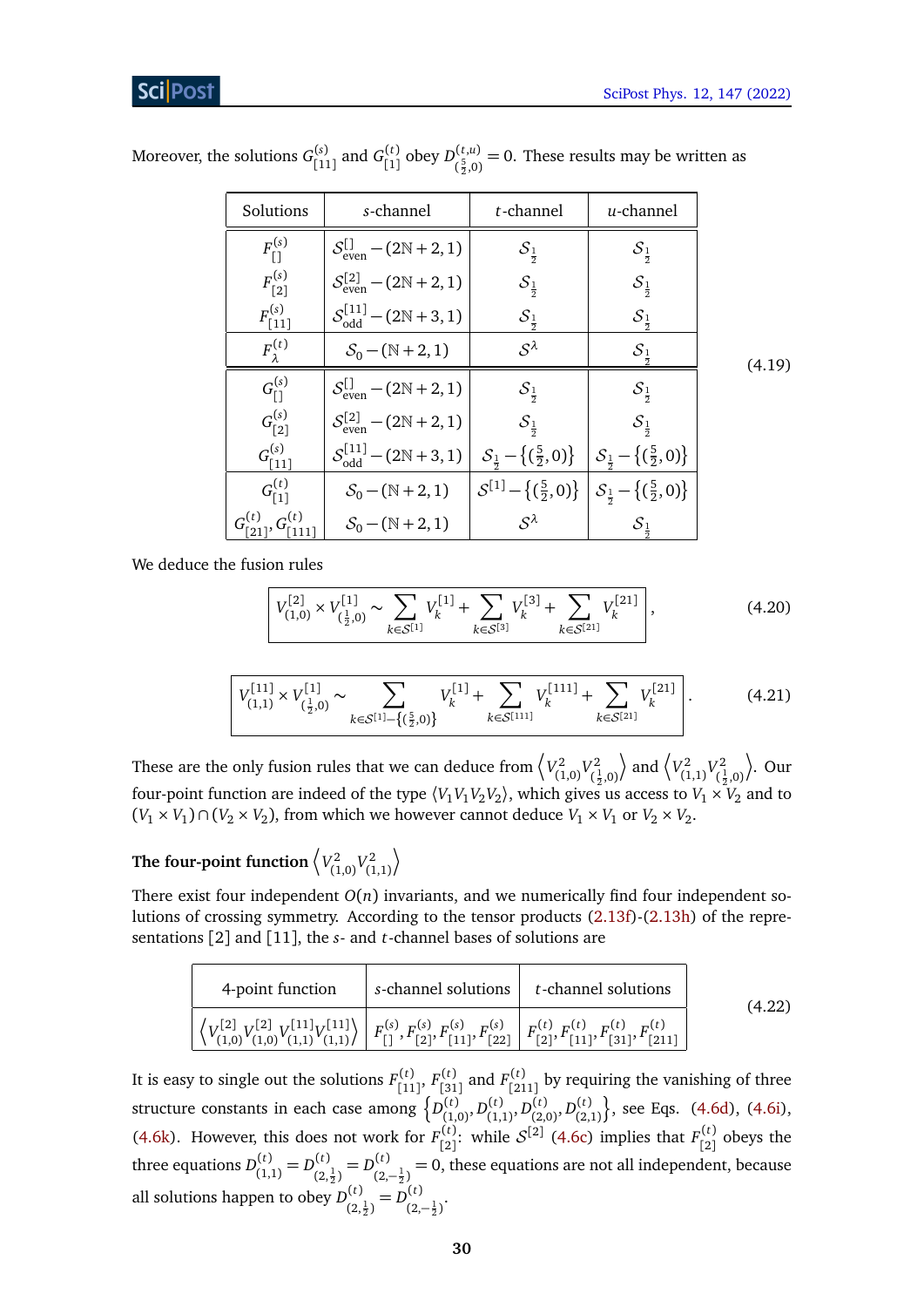To determine  $F_{[2]}^{(t)}$  $\binom{f(t)}{[2]}$ , we have to think about the fusion rule  $V_{(1,0)} \times V_{(1,1)}$ , and to remember that this fusion rule also appears in the four-point function  $\left\langle V_{(1,0)} V_{(1,1)} V_{(1,1)}^2 \right\rangle$  $(\frac{1}{2},0)$ · . The numerical study of that four-point function shows that  $V_{QQ}^{[2]}$  $\binom{[2,0]}{(2,0)}$  does not appear in the *s*-channel. However,  $V_{(2)}^{[2]}$  $V_{(2,0)}^{[2]}$  does appear in the fusion rule  $V_{(\frac{1}{2},0)} \times V_{(\frac{1}{2},0)}$  [\(4.16\)](#page-27-1). Since there is a unique field of this type, it must be absent from the fusion rule  $V_{(1,0)} \times V_{(1,1)}$ , and therefore also from  $F_{[2]}^{(t)}$  $\binom{11}{2}$ . This provides the third constraint that we need for singling out the solution  $F_{[2]}^{(t)}$  $\binom{1}{2}$ . From the solutions  $F_{\lambda}^{(t)}$  $\lambda^{(1)}$ , we then deduce the fusion rule

$$
V_{(1,0)}^{[2]} \times V_{(1,1)}^{[11]} \sim \sum_{k \in S^{[2]} - \{(2,0),(3,0)\}} V_k^{[2]} + \sum_{k \in S^{[11]}} V_k^{[11]} + \sum_{k \in S^{[31]}} V_k^{[31]} + \sum_{k \in S^{[211]}} V_k^{[211]} \Bigg| \, . \tag{4.23}
$$

**The fusion rules**  $V_{(1,0)} \times V_{(1,0)}$  and  $V_{(1,1)} \times V_{(1,1)}$ 

To determine these fusion rules, it would be enough to find the crossing symmetry solutions associated to the the four-point functions  $\langle V_{0}^4 \rangle$ (1,0)  $\langle V_{c_1}^4$ (1,1) ¶ . In these cases, there exist six independent *O*(*n*) invariants, and we numerically find six independent solutions of crossing symmetry. Let us write the *s*-channel bases of solutions:

<span id="page-30-0"></span>4-point function  
\n
$$
\begin{array}{c|c}\n\left\langle V_{(1,0)}^4 \right\rangle & F_{[1]}^{(s)}, F_{[2]}^{(s)}, F_{[11]}^{(s)}, F_{[22]}^{(s)}, F_{[31]}^{(s)}, F_{[4]}^{(s)} \\
\left\langle V_{(1,1)}^4 \right\rangle & G_{[1]}^{(s)}, G_{[2]}^{(s)}, G_{[11]}^{(s)}, G_{[22]}^{(s)}, G_{[211]}^{(s)}, G_{[1111]}^{(s)}\n\end{array}
$$
\n(4.24)

We can single out the solution  $F_{\text{A}}^{(s)}$  $\begin{bmatrix} 1.6 & 1.6 \\ 1.6 & 1.6 \end{bmatrix}$  by using the five independent constraints  $D_1^{(s)} = D_{(1)}^{(s)}$  $\binom{(s)}{(1,0)} = D_{(1)}^{(s)}$  $\binom{(s)}{(1,1)} = D_{(2)}^{(s)}$  $\binom{(s)}{(2,\frac{1}{2})} = D_{(2)}^{(s)}$  $\binom{(s)}{(2,1)}$  = 0, see  $S^{[4]}$  [\(4.6h\)](#page-25-3). In the case of the solution  $F_{\text{F21}}^{(s)}$  $\binom{s}{[31]}$ , we have only four constraints, see  $\mathcal{S}^{[31]}$  [\(4.6i\)](#page-25-1), but we can add  $D_{(2)}^{(s)}$  $\binom{3}{2,1}$  = 0 thanks to the OPE commutativity rule [\(3.33\)](#page-19-1) with  $\epsilon_{[2]}([31]) = -1$ . We are however unable to single out the remaining four solutions. To complete the determination of  $V_{(1,0)} \times V_{(1,0)}$ , we need to consider other correlation functions where this fusion rule appears.

Let us start with  $\langle V_{0}^2 \rangle$  $V^2_{(1,0)}V^2_{(\frac{1}{2})}$  $(\frac{1}{2}, 0)$ 2 · . We cannot deduce much from the nontrivial structures of the *s*-channel solutions [\(4.19\)](#page-29-0): for example, since the field  $V_{(4)}^{[2]}$  $\binom{n^2}{4,1}$  has nontrivial multiplicity in the spectrum, it could be absent from the *s*-channel solutions while being present in both fusion rules  $V_{(1,0)} \times V_{(1,0)}$  and  $V_{(\frac{1}{2},0)} \times V_{(\frac{1}{2},0)}$ . The exception is  $V_{(2,1)}^{[2]}$  $\sum_{(2,1)}^{r[2]}$ , which has multiplicity one. Since it appears in  $V_{(\frac{1}{2},0)} \times V_{(\frac{1}{2},0)}$  but not in the *s*-channel of  $\begin{pmatrix} V_{(1)}^2 & V_{(2)}^2 & V_{(2)} & V_{(2)} & V_{(2)} & V_{(2)} & V_{(2)} & V_{(2)} & V_{(2)} & V_{(2)} & V_{(2)} & V_{(2)} & V_{(2)} & V_{(2)} & V_{(2)} & V_{(2)} & V_{(2)} & V_{(2)} & V_{(2)} & V_{(2)} & V_{(2)} & V_{(2)} & V$  $V^2_{(1,0)}V^2_{(\frac{1}{2})}$  $(\frac{1}{2}, 0)$ · , it must be absent from  $V_{(1,0)} \times V_{(1,0)}$ .

This is just what we need for determining the *s*-channel solutions of  $\langle V_{(1)}^2 \rangle$  $V^2_{(1,0)}V^2_{(1)}$ (1,1)  $\rangle$  [\(4.22\)](#page-29-1). The solution that corresponds to [2] is a priori problematic: imposing  $D_{(1)}^{(s)}$  $\int_{(1,1)}^{(3)} = 0$  brings us to the three-dimensional subspace of even-spin solutions, where  $D_1^{(s)} = 0$  is not enough for singling out our solution. The problem is solved by imposing  $D_{(2)}^{(s)}$  $\binom{(S)}{(2,1)}$  = 0. We then find that any field that is authorized by *O*(*n*) symmetry and OPE commutativity does appear in the *s*-channel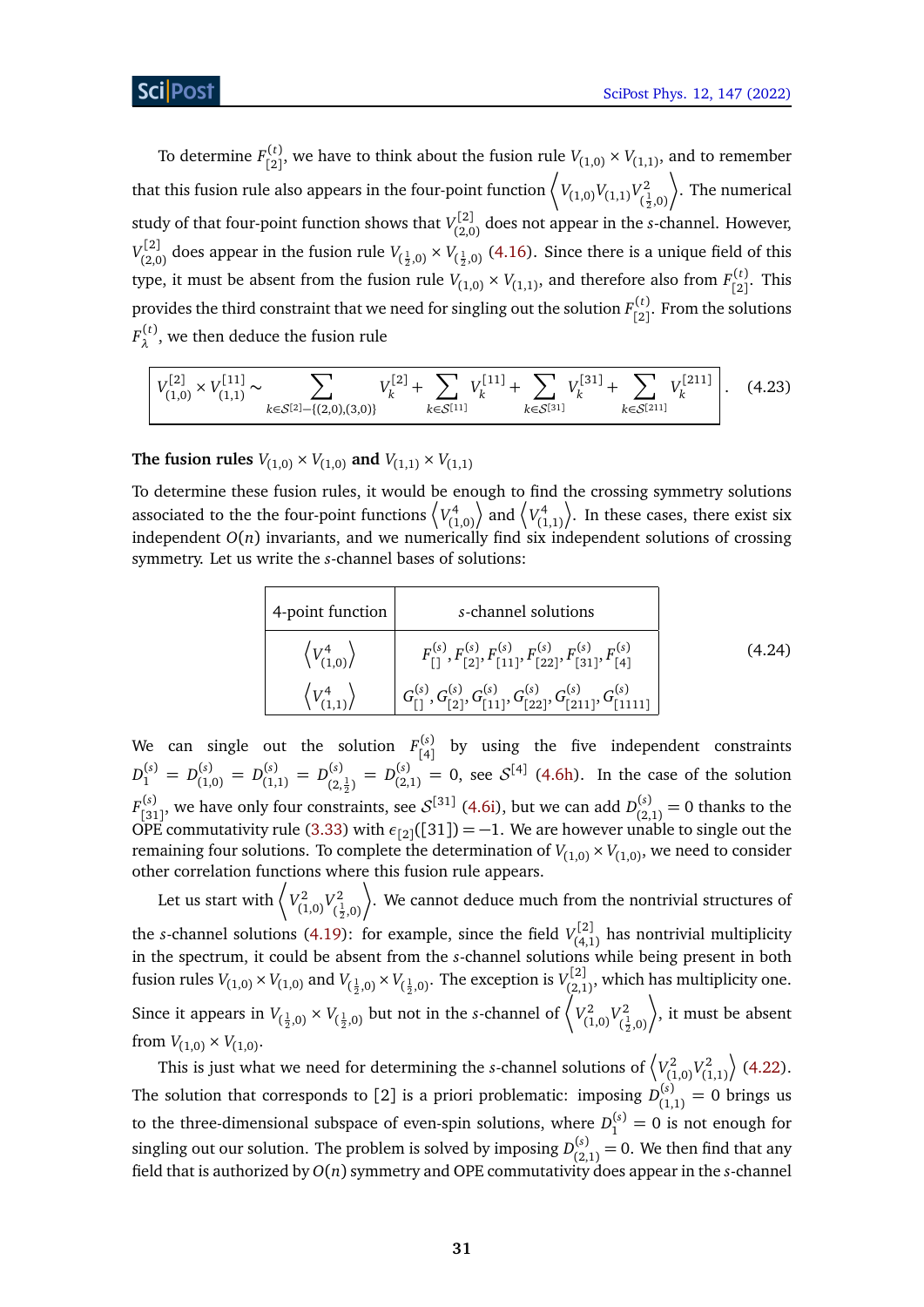# **ScilPost**

of  $\sqrt{V_{12}^2}$  $V^2_{(1,0)}V^2_{(1)}$ (1,1)  $\langle \rangle$ , except for  $V_{(2)}^{[2]}$  $\sum_{(2,1)}^{(2)}$ . All these fields must therefore appear in the fusion rule

<span id="page-31-1"></span>
$$
\left[ V_{(1,0)}^{[2]} \times V_{(1,0)}^{[2]} \sim \sum_{k \in \mathcal{S}_{even}^{[1]}} V_k^{[1]} + \sum_{k \in \mathcal{S}_{even}^{[2]} - \{(2,1)\}} V_k^{[2]} + \sum_{k \in \mathcal{S}_{odd}^{[11]}} V_k^{[11]} + \sum_{k \in \mathcal{S}_{even}^{[4]}} V_k^{[4]} + \sum_{k \in \mathcal{S}_{odd}^{[31]}} V_k^{[31]} + \sum_{k \in \mathcal{S}_{even}^{[22]}} V_k^{[22]} \right].
$$
 (4.25)

A similar reasoning allows us to determine

<span id="page-31-2"></span>
$$
\left[ V_{(1,1)}^{[11]} \times V_{(1,1)}^{[11]} \sim \sum_{k \in \mathcal{S}_{\text{even}}^{[1]}} V_k^{[1]} + \sum_{k \in \mathcal{S}_{\text{even}}^{[2]} - \{(2,1)\}} V_k^{[2]} + \sum_{k \in \mathcal{S}_{\text{odd}}^{[11]}} V_k^{[111]} + \sum_{k \in \mathcal{S}_{\text{even}}^{[1111]}} V_k^{[1111]} + \sum_{k \in \mathcal{S}_{\text{odd}}^{[211]}} V_k^{[211]} + \sum_{k \in \mathcal{S}_{\text{even}}^{[221]}} V_k^{[222]} \right]. \tag{4.26}
$$

## <span id="page-31-0"></span>**4.3 More examples**

In the examples that we studied so far, the number of bootstrap solutions always matched the number of four-point invariants, i.e., the inequality [\(3.30\)](#page-18-0) was saturated. We will now start a more systematic scan of four-point functions, and find examples where the inequality is strict.

## **The** 30 **simplest four-point functions**

We organize correlators by increasing level  $L = \sum_{i=1}^{4} r_i$ . There are 30 inequivalent four-point functions with  $L = 2, 3, 4$ . By inequivalent we mean not related by permutations, or by flipping the signs of all second indices *s<sup>i</sup>* .

In each case, we indicate the number  $\mathcal N$  of solutions of crossing symmetry, and the number *I* of *O*(*n*) invariant tensors. We find that the inequality  $N \leq I$  [\(3.30\)](#page-18-0) is saturated in 21 out of 30 cases.

| Level-2 correlators   Bootstrap $\mathcal{N}$   Invariants $\mathcal{I}$ |  |
|--------------------------------------------------------------------------|--|
|                                                                          |  |

| Level-3 correlators                                                | Bootstrap $\mathcal N$ | Invariants $\mathcal I$ |
|--------------------------------------------------------------------|------------------------|-------------------------|
| $(1,0)^2(\frac{1}{2},0)^2$                                         |                        |                         |
| $(1,1)^2(\frac{1}{2},0)^2$                                         | 3                      | З                       |
| $(1,0)(1,1)(\frac{1}{2},0)^2$                                      | 2                      | 2                       |
| $\left(\frac{3}{2},0\right)\left(\frac{1}{2},0\right)^3$           | 2                      | 2                       |
| $\left(\frac{3}{2},\frac{2}{3}\right)\left(\frac{1}{2},0\right)^3$ |                        |                         |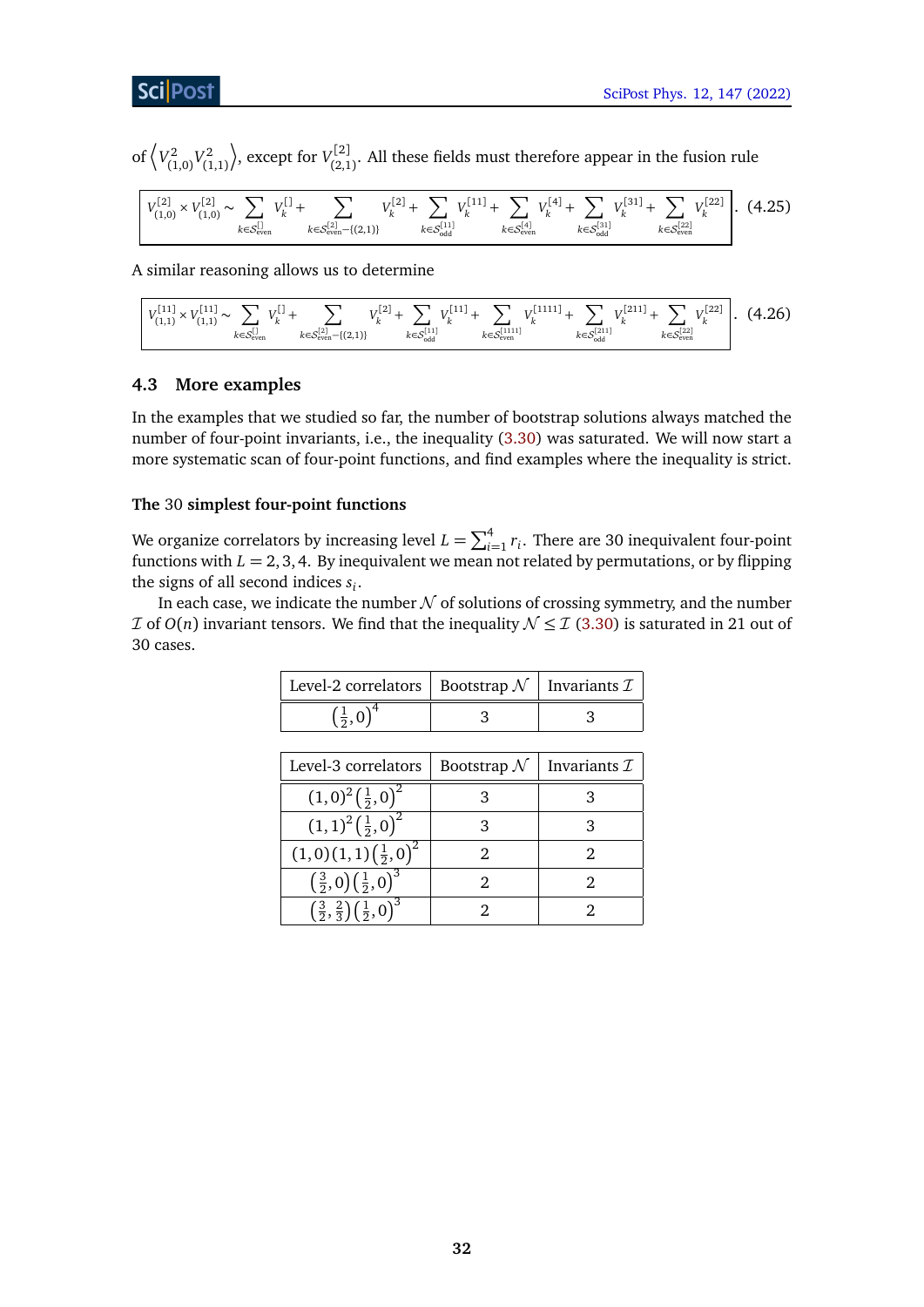| Level-4 correlators                                                                                     | Bootstrap $\mathcal N$ | Invariants $\mathcal I$ |
|---------------------------------------------------------------------------------------------------------|------------------------|-------------------------|
| $(1,0)^4$                                                                                               | 6                      | 6                       |
| $(1,0)^3(1,1)$                                                                                          | 3                      | 3                       |
| $(1,0)^2(1,1)^2$                                                                                        | 4                      | $\overline{4}$          |
| $(1,0)(1,1)^3$                                                                                          | 3                      | 3                       |
| $(1,1)^4$                                                                                               | 6                      | 6                       |
| $\left(\frac{3}{2},0\right)(1,0)^2\left(\frac{1}{2},0\right)$                                           | 4                      | 4                       |
| $\left(\frac{3}{2},0\right)$ $(1,0)$ $(1,1)$ $\left(\frac{1}{2},0\right)$                               | 4                      | $\overline{4}$          |
| $\left(\frac{3}{2},0\right)(1,1)^2\left(\frac{1}{2},0\right)$                                           | 4                      | 4                       |
| $\left(\frac{3}{2},\frac{2}{3}\right)(1,0)^2\left(\frac{1}{2},0\right)$                                 | 4                      | $\overline{4}$          |
| $\left(\frac{3}{2},\frac{2}{3}\right)(1,0)(1,1)\left(\frac{1}{2},0\right)$                              | 4                      | 4                       |
| $\left(\frac{3}{2},\frac{2}{3}\right)(1,1)^2\left(\frac{1}{2},0\right)$                                 | 4                      | $\overline{4}$          |
| $\left(\frac{3}{2},0\right)^2\left(\frac{1}{2},0\right)^2$                                              | 5                      | 6                       |
| $\left(\frac{3}{2},0\right)\left(\frac{3}{2},\frac{2}{3}\right)\left(\frac{1}{2},0\right)^2$            | $\overline{4}$         | $\overline{4}$          |
| $\left(\frac{3}{2},\frac{2}{3}\right)^2\left(\frac{1}{2},0\right)^2$                                    | 5                      | 5                       |
| $\left(\frac{3}{2},\frac{2}{3}\right)\left(\frac{3}{2},-\frac{2}{3}\right)\left(\frac{1}{2},0\right)^2$ | 4                      | 5                       |
| $(2,0)(1,0)(\frac{1}{2},0)^2$                                                                           | 5                      | 7                       |
| $(2,0)(1,1)(\frac{1}{2},0)^2$                                                                           | 5                      | 6                       |
| $(2,\frac{1}{2})(1,0)(\frac{1}{2},0)^2$                                                                 | 5                      | 5                       |
| $(2,\frac{1}{2})(1,1)(\frac{1}{2},0)^2$                                                                 | 5                      | 6                       |
| $(2,1)(1,0)(\overline{\frac{1}{2},0})^2$                                                                | 5                      | 6                       |
| $(2,1)(1,1)(\frac{1}{2},0)^2$                                                                           | 5                      | 5                       |
| $\left(\frac{5}{2},0\right)\left(\frac{1}{2},0\right)^3$                                                | 6                      | 9                       |
| $\left(\frac{5}{2},\frac{2}{5}\right)\left(\overline{\frac{1}{2},0}\right)^3$                           | 6                      | 9                       |
| $\left(\frac{5}{2},\frac{4}{5}\right)\left(\overline{\frac{1}{2},0}\right)^3$                           | 6                      | 9                       |

Reducible versus irreducible representations:  $\left\langle V_{(\frac{3}{2},0)} V_{(\frac{3}{2})}^3 \right\rangle$  $(\frac{1}{2}, 0)$  $\langle V_{(\frac{3}{2},\frac{2}{3})}V_{(\frac{3}{2})}^3\rangle$  $(\frac{1}{2}, 0)$  $\left\langle \right\rangle$ 

The structures of  $\Lambda_{(\frac{3}{2},0)}$  [\(2.27a\)](#page-5-2) and  $\Lambda_{(\frac{3}{2},\frac{2}{3})}$  [\(2.27b\)](#page-5-4) lead to the following predictions for the representations that may appear in the corresponding four-point functions with three  $V_{(\frac{1}{2},0)}$ fields:

| 4-point function                                                                                                                     |                                                                                                      | s-channel t-channel u-channel |                   |  |
|--------------------------------------------------------------------------------------------------------------------------------------|------------------------------------------------------------------------------------------------------|-------------------------------|-------------------|--|
| $\left\langle V^{[3]}_{(\frac{3}{2},0)} V^{[1]}_{(\frac{1}{2},0)} V^{[1]}_{(\frac{1}{2},0)} V^{[1]}_{(\frac{1}{2},0)} \right\rangle$ | $\lceil 2 \rceil$                                                                                    | $\lceil 2 \rceil$             | $\lceil 2 \rceil$ |  |
| $\left\langle V_{(\frac{3}{2},0)}^{[111]}V_{(\frac{1}{2},0)}^{[1]}V_{(\frac{1}{2},0)}^{[1]}V_{(\frac{1}{2},0)}^{[1]}\right\rangle$   | $[11]$                                                                                               | $[11]$                        | $[11]$            |  |
| $\left(V^{[21]}_{(\frac{3}{2},\frac{2}{3})}V^{[1]}_{(\frac{1}{2},0)}V^{[1]}_{(\frac{1}{2},0)}V^{[1]}_{(\frac{1}{2},0)}\right)$       | $\left(2\right) + \left[11\right] \left[2\right] + \left[11\right] \left[2\right] + \left[11\right]$ |                               |                   |  |

(4.27)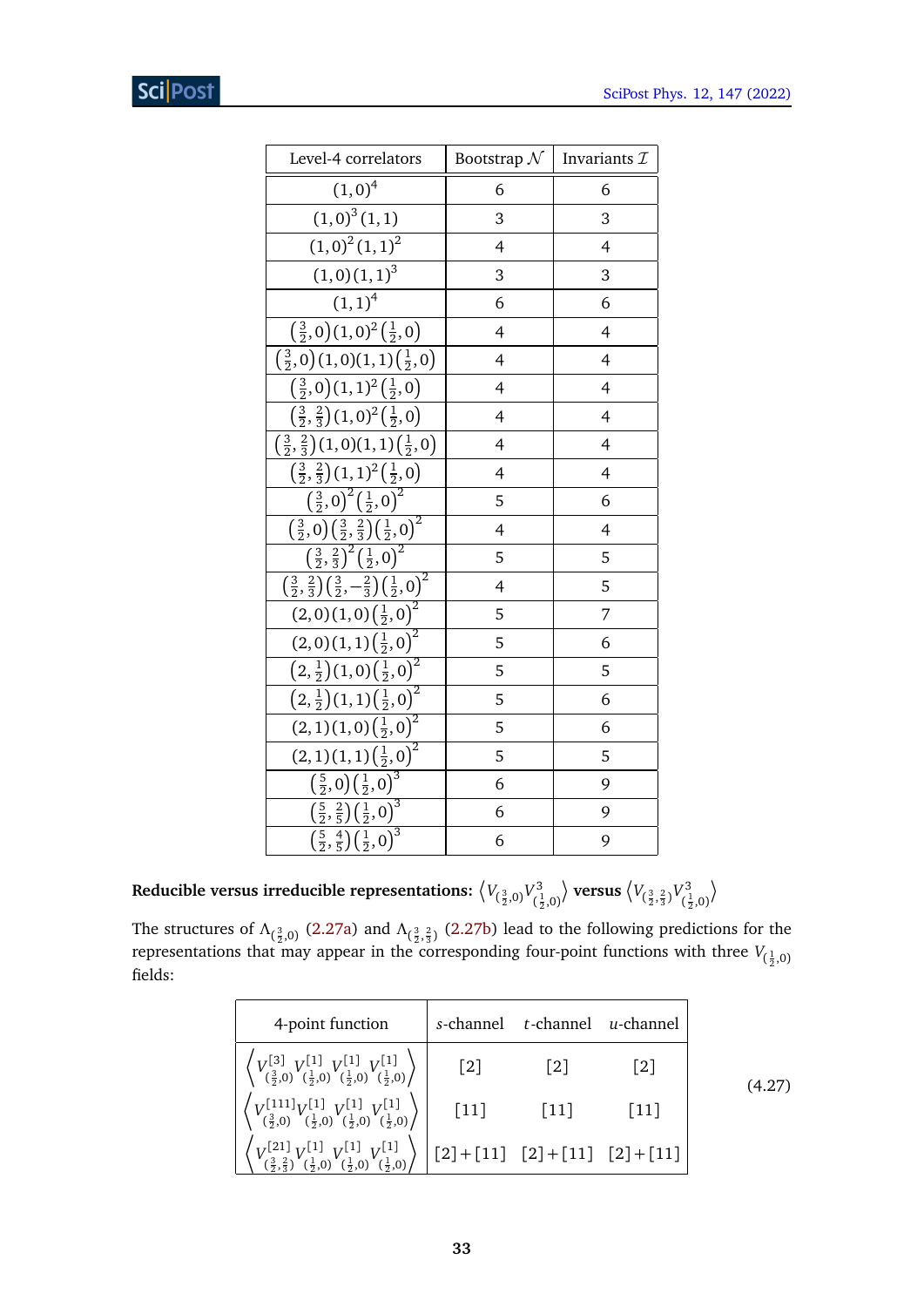And indeed, we numerically find that the bootstrap equations for  $\big\langle V_{(\frac{3}{2},0)} V^3_{(\frac{1}{2},0)} \big\rangle$ tion with the irreducible representation [2] in all three channels, and another solution with have one solu-[11] in all three channels. In the case of  $\left\langle V_{(\frac{3}{2},\frac{2}{3})}V_{(\frac{3}{2})}^3 \right\rangle$  $(\frac{1}{2}, 0)$ 2 , we can still define a unique solution  $F_{\lceil 2 \rceil}^{(s)}$  $\binom{8}{2}$  with the representation [2] in the *s*-channel, but that solution has both representations [2] and [11] appearing in the *t* and *u* channels. In other words, we have nontrivial fusion relations of the type *F* (*s*)  $f_{[2]}^{(s)} = f_{[2],[2]} F_{[2]}^{(t)}$  $f_{[2]}^{(t)} + f_{[2],[11]} F_{[11]}^{(t)}$ ,(*ι)*<br>[11]'

The results for  $\left\langle V_{(\frac{3}{2},0)} V_{(\frac{1}{2})}^3 \right\rangle$  $(\frac{1}{2},0)$  are a strong confirmation that the determination  $\Lambda_{(\frac{3}{2},0)} = [3] + [111]$  made in [\(2.27a\)](#page-5-2) is correct. On the basis of the mere dimensions of representations, one might have proposed the determination  $[21] + [1]$  instead, but this would have led us to expect five bootstrap solutions with very different properties.

When two solutions coincide:  $\langle V_{cs}^2 \rangle$  $V^2_{(\frac{3}{2},0)}V^2_{(\frac{1}{2})}$  $(\frac{1}{2}, 0)$  $\backslash$ 

From  $V_{\epsilon^3}^{[3]}$  $\binom{[3]}{\frac{3}{2},0}$  and  $\binom{[111]}{(\frac{3}{2},0)}$  $\binom{[111]}{(\frac{3}{2},0)}$ , we can build 4 four-point functions of the type  $\left\langle V_{(\frac{3}{2},0)}^2 \right\rangle$  $V_{(\frac{3}{2},0)}^2V_{(\frac{3}{2})}^2$  $(\frac{1}{2},0)$  . However, since  $\boxed{3}$  ⊗  $\boxed{111}$  =  $\boxed{3111}$  +  $\boxed{411}$  +  $\boxed{31}$  +  $\boxed{211}$  and none of these representations appear in the tensor product  $[1] \otimes [1]$  [\(2.13a\)](#page-5-2), we have

<span id="page-33-0"></span>
$$
\left\langle V_{(\frac{3}{2},0)}^{[3]} V_{(\frac{3}{2},0)}^{[111]} V_{(\frac{1}{2},0)}^{[1]} V_{(\frac{1}{2},0)}^{[1]} \right\rangle = \left\langle V_{(\frac{3}{2},0)}^{[111]} V_{(\frac{3}{2},0)}^{[3]} V_{(\frac{1}{2},0)}^{[1]} V_{(\frac{1}{2},0)}^{[1]} \right\rangle = 0.
$$
 (4.28)

This leaves us with only two non-vanishing correlation functions, for which we introduce *s*channel bases of solutions:

| 4-point function                                                                                                                         |                                                | s-channel solutions $\mid t, u$ -channel representations |        |
|------------------------------------------------------------------------------------------------------------------------------------------|------------------------------------------------|----------------------------------------------------------|--------|
| $\left\langle V_{(\frac{3}{2},0)}^{[3]} V_{(\frac{3}{2},0)}^{[3]} V_{(\frac{1}{2},0)}^{[1]} V_{(\frac{1}{2},0)}^{[1]} \right\rangle$     | $F_{[1]}^{(s)}, F_{[2]}^{(s)}, F_{[11]}^{(s)}$ | $[4]+[31]+[2]$                                           | (4.29) |
| $\left\langle V^{[111]}_{(\frac{3}{2},0)} V^{[111]}_{(\frac{3}{2},0)} V^{[1]}_{(\frac{1}{2},0)} V^{[1]}_{(\frac{1}{2},0)} \right\rangle$ | $G_{[1]}^{(s)}, G_{[2]}^{(s)}, G_{[11]}^{(s)}$ | $[1111] + [211] + [11]$                                  |        |

We numerically find that the 6 solutions are not linearly independent: the space of solutions actually has dimension 5. Nevertheless, it is possible to single out each one of the 6 solutions numerically. The space of solutions for  $\left\langle V_{c_3}^{[3]} \right\rangle$ ,[3]  $V^{[3]}_{(\frac{3}{2},0)}$ <br>( $\frac{3}{2}$ ,0) ,[3]  $V^{[1]}_{(\frac{3}{2},0)}$ <br>( $\frac{3}{2}$ ,0) ,[1]  $V^{[1]}_{(\frac{1}{2},0)}$ <br>( $\frac{1}{2}$ ,0)  $(\frac{1}{2},0)$  $\bigg\}$  is defined by  $D_{(1)}^{(t)}$  $D_{(1,1)}^{(t)} = D_{(1)}^{(u)}$  $\binom{u_j}{(1,1)}=0$ (see Eqs. [\(4.6c\)](#page-24-3), [\(4.6h\)](#page-25-3) and [\(4.6i\)](#page-25-1)), and each solution  $F_{[}^{(s)}, F_{[2]}^{(s)}$ [2] , *F* (*s*)  $\binom{13}{11}$  is singled out by the additional vanishing of two structure constants among  $D_1^{(s)}, D_{(1)}^{(s)}$  $D_{(1,0)}^{(s)}$ , and  $D_{(1,0)}^{(s)}$  $\binom{S}{1,1}$ . There is a unique solution  $F_0$  such that

$$
Span(F_0) = Span\left(F_{[1]}^{(s)}, F_{[2]}^{(s)}\right) \cap Span\left(G_{[1]}^{(s)}, G_{[2]}^{(s)}\right) ,\tag{4.30}
$$

which is singled out by requiring  $D_{(1)}^{(t)}$  $D_{(1,1)}^{(t)} = D_{(1)}^{(u)}$  $D_{(1,1)}^{(u)} = D_{(1,1)}^{(t)}$  $D_{(1,0)}^{(t)} = D_{(1,0)}^{(u)}$  $\binom{u}{1,0}$  = 0. We can therefore attribute the existence of only 5 independent solutions to the coincidence of one solution for  $\langle V_{c^3}^{[3]} \rangle$ ,[3]  $V^{[3]}_{(\frac{3}{2},0)}$ <br>( $\frac{3}{2}$ ,0) ,[3]  $V^{[1]}_{(\frac{3}{2},0)}$ <br>( $\frac{3}{2}$ ,0)  $(\frac{1}{2},0)$ ,[1]  $V^{[1]}_{(\frac{1}{2},0)}$ <br>( $\frac{1}{2}$ ,0)  $(\frac{1}{2}, 0)$ with one solution for  $\langle V_{\ell 3}^{[111]} \rangle$ <sub>7</sub>[111]<sub>*V*</sub>[111]</sup><br>( $\frac{3}{2}$ ,0)<sup>*(* $\frac{3}{2}$ </sup>,0) ,[111]<sub>V</sub>[1]<br>( $\frac{3}{2}$ ,0)<sup>( $\frac{1}{2}$ ,0</sup> ,[1]  $V^{[1]}_{(\frac{1}{2},0)}$ <br>( $\frac{1}{2}$ ,0)  $(\frac{1}{2}, 0)$  $\bigg\}$ .

When  $O(n)$  does not see the difference:  $\left\langle V_{\epsilon}^{2}\right\rangle$  $V^2_{(\frac{3}{2},\frac{2}{3})}V^2_{(\frac{1}{2})}$  $(\frac{1}{2},0)$  $\big\{\text{versus}\, \big\{V_{(\frac{3}{2},\frac{2}{3})}V_{(\frac{3}{2},-\frac{2}{3})}V_{(\frac{3}{2},\frac{1}{3})}^2\big\}$  $(\frac{1}{2},0)$  $\setminus$ 

The two fields  $V_{c3/2}^{[21]}$ <sup>,[21]</sup> and  $V^{[21]}_{(\frac{3}{2},\frac{2}{3})}$  and  $V^{[21]}_{(\frac{3}{2},-)}$  $(\frac{3}{2},-\frac{2}{3})$  differ by their behaviour with respect to conformal symmetry, but belong to the same  $O(n)$  representation. We now study the simplest correlation functions that can see the difference.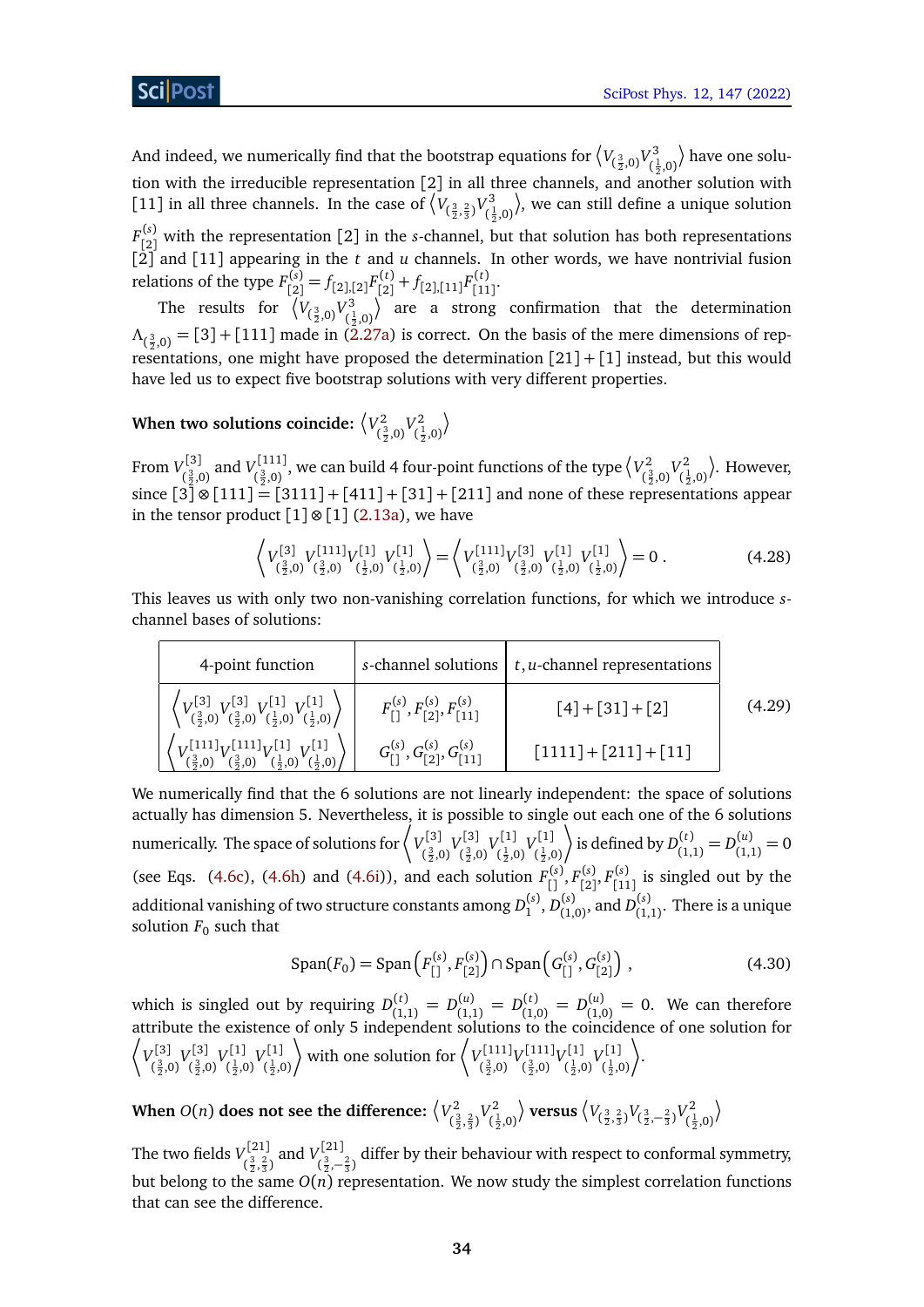(4.31)

We have dim Hom  $([21] \otimes [21], [1] \otimes [1]) = 5$ , with *s*-channel invariants corresponding to the 5 irreducible representations in  $2[2]+2[11]+[$ ]. In the case of  $\left\langle V_{\ell}^{2}\right\rangle$  $V^2_{(\frac{3}{2},\frac{2}{3})}V^2_{(\frac{3}{2})}$  $(\frac{1}{2},0)$  $\rangle$ , we do find 5 solutions of crossing symmetry. But in the case of  $\left\langle V_{(\frac{3}{2},\frac{2}{3})}V_{(\frac{3}{2},-\frac{2}{3})}^2V_{(\frac{3}{2},-\frac{2}{3})}^2 \right\rangle$  $(\frac{1}{2},0)$  $\rangle$ , we find only 4 solutions.

The difference between the two correlation functions can be attributed to the presence or absence of the identity field in the *s*-channel. In the second case, the identity field is forbidden by the fusion rule [\(3.4\)](#page-13-1), because  $V_{(\frac{3}{2},\frac{2}{3})} \neq V_{(\frac{3}{2},-\frac{2}{3})}$ . This implies the constraint  $D_1^{(s)} = 0$ , which is expected to reduce the dimension of the space of solutions by one.

This does not necessarily mean that the identity representation [] of *O*(*n*) does not appear in the *s*-channel, though. We may try to define a solution  $F_{\text{c}}^{(s)}$  by setting  $D_{(1)}^{(s)}$  $L_{(1,0)}^{(s)} = D_{(2)}^{(s)}$  $D_{\text{odd spin}}^{(s)} = D_{\text{odd spin}}^{(s)} = 0$ , which would eliminate the *s*-channel representations [2] and [11]. However, it turns out that  $D_{(2)}^{(s)}$  $\sum_{(2,1)}^{(3)}$  vanishes in all 5 solutions, so setting it to zero is actually not enough for eliminating [2]. The appearance of [] is therefore still an open question.

#### When solutions are linearly dependent:  $\left\langle V_{(2,0)} V_{(1,0)} V_{(2,0)}^2 \right\rangle$  $(\frac{1}{2},0)$ 2  $\setminus$

There are 7 four-point invariants, but only 5 solutions. The representation *Λ*(2,0) [\(2.27c\)](#page-5-3) is made of 5 irreducible representations, so we have 5 fields of the type  $V_{(2,0)}$ . In the 4 cases  $V_{(2)}^{[4]}$ (2,0) , *V* [22] ,[22] *V*[211]<br>(2,0)' *V*<sub>(2,0)</sub> <sup>,[211]</sup>, V<sup>[]</sup><br>(2,0) , <sup>V</sup>(2,  $\mathcal{L}_{(2,0)}^{(1)}$ , there exists a unique corresponding four-point function, which is easy to characterize by the representations that propagate in each channel:

| 4-point function                                                                                                                          | s-channel         | t-channel                                                                                                                                                                                                                                                                                                               | $u$ -channel      |       |
|-------------------------------------------------------------------------------------------------------------------------------------------|-------------------|-------------------------------------------------------------------------------------------------------------------------------------------------------------------------------------------------------------------------------------------------------------------------------------------------------------------------|-------------------|-------|
| $\left\langle V_{(2,0)}^{[4]}\tV_{(1,0)}^{[2]}\tV_{(\frac{1}{2},0)}^{[1]}\tV_{(\frac{1}{2},0)}^{[1]}\right\rangle \; \Big _{\frac{1}{2}}$ | $\lceil 2 \rceil$ | $\lceil 3 \rceil$                                                                                                                                                                                                                                                                                                       | $\lceil 3 \rceil$ |       |
| $\left\langle V_{(2,0)}^{[22]}V_{(1,0)}^{[2]}V_{(\frac{1}{2},0)}^{[1]}V_{(\frac{1}{2},0)}^{[1]}\right\rangle$                             | $\lceil 2 \rceil$ | $\lceil 21 \rceil$                                                                                                                                                                                                                                                                                                      | $[21]$            | (4.3) |
| $\left(V^{[211]}_{(2,0)}V^{[2]}_{(1,0)}V^{[1]}_{(\frac{1}{2},0)}V^{[1]}_{(\frac{1}{2},0)}\right)$                                         | $[11]$            | $\lceil 21 \rceil$                                                                                                                                                                                                                                                                                                      | $[21]$            |       |
| $\left\langle V^{[2]}_{(2,0)} V^{[2]}_{(1,0)} V^{[1]}_{(\frac{1}{2},0)} V^{[1]}_{(\frac{1}{2},0)} \right\rangle$                          |                   | $\begin{bmatrix} 2 \end{bmatrix} + \begin{bmatrix} 11 \end{bmatrix} + \begin{bmatrix} 1 \end{bmatrix} + \begin{bmatrix} 3 \end{bmatrix} + \begin{bmatrix} 21 \end{bmatrix} + \begin{bmatrix} 11 \end{bmatrix} + \begin{bmatrix} 31 \end{bmatrix} + \begin{bmatrix} 21 \end{bmatrix} + \begin{bmatrix} 11 \end{bmatrix}$ |                   |       |
| $\left\langle V_{(2,0)}^{[1]} V_{(1,0)}^{[2]} V_{(\frac{1}{2},0)}^{[1]} V_{(\frac{1}{2},0)}^{[1]} \right\rangle$                          | $\lceil 2 \rceil$ | 1                                                                                                                                                                                                                                                                                                                       | $[1]$             |       |

For example, to single out the solution  $\left\langle V^{[22]}_{(2)0} \right\rangle$ r[22]<sub>V</sub>[2]<br>(2,0)<sup>V</sup>(1,0 r<sup>[2]</sup> V<sup>[1]</sup><br>(1,0) (1,1) ,[1]  $V^{[1]}_{(\frac{1}{2},0)}$ <br>( $\frac{1}{2}$ ,0)  $(\frac{1}{2},0)$ · , we require the vanishing of  $D_{(1)}^{(s)}$  $\binom{(s)}{(1,1)}, D\binom{(s)}{(2,1)}$  $\frac{(s)}{(2,\frac{1}{2})}, D^{(t)}_{(\frac{1}{2}, \frac{1}{2})}$  $\binom{(t)}{\frac{1}{2},0}$  and  $D_{(\frac{3}{2},)}^{(t)}$  $\frac{1}{2}$ ( $\frac{3}{2}$ ,0)<sup>\*</sup>

The four-point function  $\langle V_{Q}^{[2]} \rangle$ (2,0) *V* [2] (1,0) *V* [1] r[1]  $V^{[1]}_{(\frac{1}{2},0)}$ <br>( $\frac{1}{2}$ ,0)  $(\frac{1}{2}, 0)$ a priori corresponds to 3 solutions:  $F_{\begin{bmatrix} 0 \\ 1 \end{bmatrix}}^{(s)}$ ,  $F_{[2]}^{(s)}$  and  $F_{[11]}^{(s)}$ . The solution  $F_{[11]}^{(s)}$  can be determined modulo  $\left\langle V_{(2,0)}^{[211]}V_{(1,0)}^{[2]}V_{(\frac{1}{2},0)}^{[1]}V_{(\frac{1}{2},0)}^{[1]}\right\rangle$ , by (*s*) and  $F^{(s)}$  The colution  $F^{(s)}$  can be determined modulo  $\bigg\{V^{[211]}_V[2]_V[1]_V[1]\bigg\}$ requiring  $D_{\text{even spin}}^{(s)} = 0$ . This leaves us with a 3-dimensional subspace of solutions such that  $D_{\rm odd\ spin}^{(s)}=0.$  We already know 3 such solutions, corresponding to  $V_{(2,\mathbb{C})}^{[4]}$ (2,0) , *V* [22]  $V_{(2,0)}^{[22]}$ , and  $V_{(2)}^{[1]}$ (2,0) . Therefore, the solutions  $F_{\begin{bmatrix} 1 \end{bmatrix}}^{(s)}$  and  $F_{\begin{bmatrix} 2 \end{bmatrix}}^{(s)}$  $\binom{S}{2}$  are linear combinations of these already determined solutions.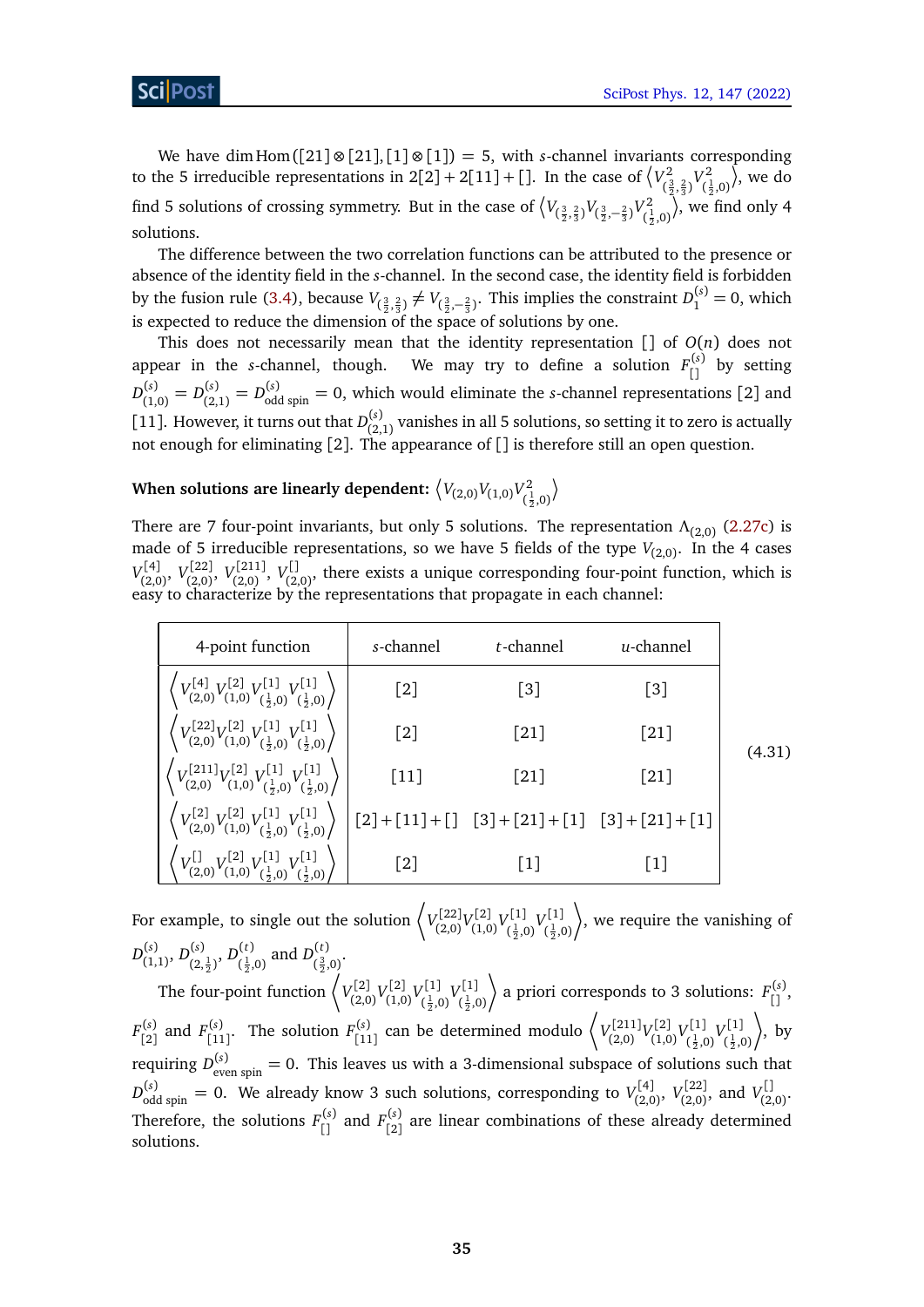#### Nontrivial multiplicity:  $\left\langle V_{(\frac{5}{2},0)} V_{(\frac{1}{r})}^3 \right\rangle$  $(\frac{1}{2}, 0)$  $\rangle$

The structure of *Λ*<sub>( $\frac{5}{2}$ ,0)</sub> [\(2.27f\)](#page-7-1) implies the existence of two distinct primary fields of the type  $V_{(5,0)}^{[21]}$  $\sigma$ <sup>[21]</sup><sub>2</sub>. As the tensor product [1]<sup>⊗3</sup> can only reach representations *λ* with  $|\lambda|$  ≤ 3, we therefore have 4 possible four-point functions, one of which comes with a nontrivial multiplicity:

| 4-point function                                                                                                                                                                                                           | Multiplicity           | $\vert s,t,u$ -channel representation |        |
|----------------------------------------------------------------------------------------------------------------------------------------------------------------------------------------------------------------------------|------------------------|---------------------------------------|--------|
| $\left\langle V^{[3]}_{(\frac{5}{2},0)} V^{[1]}_{(\frac{1}{2},0)} V^{[1]}_{(\frac{1}{2},0)} V^{[1]}_{(\frac{1}{2},0)} \right\rangle$                                                                                       |                        | $\lceil 2 \rceil$                     |        |
| $\left\langle V^{\llbracket 111 \rrbracket}_{(\frac{5}{2}, 0)} V^{\llbracket 1 \rrbracket}_{(\frac{1}{2}, 0)} V^{\llbracket 1 \rrbracket}_{(\frac{1}{2}, 0)} V^{\llbracket 1 \rrbracket}_{(\frac{1}{2}, 0)} \right\rangle$ |                        | $\lceil 11 \rceil$                    | (4.32) |
| $\left\langle V^{[21]}_{(\frac{5}{2},0)} V^{[1]}_{(\frac{1}{2},0)} V^{[1]}_{(\frac{1}{2},0)} V^{[1]}_{(\frac{1}{2},0)} \right\rangle$                                                                                      | $\mathfrak{D}_{\cdot}$ | $[2]+[11]$                            |        |
| $\left\langle V^{[1]}_{(\frac{5}{2},0)} V^{[1]}_{(\frac{1}{2},0)} V^{[1]}_{(\frac{1}{2},0)} V^{[1]}_{(\frac{1}{2},0)} \right\rangle$                                                                                       |                        | $[2]+[11]+[]$                         |        |

The nontrivial multiplicity influences the counting of the 9 four-point invariants: each invariant associated to  $\left\langle V^{[21]}V^{[1]}V^{[1]}V^{[1]}\right\rangle$  has to be counted twice, for a total of 4 invariants.

Numerically, we find 6 independent solutions of crossing symmetry equations. The solutions associated to  $\left\langle V_{cs}^{[3]} \right\rangle$ ,[3]  $V^{[1]}_{(\frac{5}{2},0)}$ <br>( $\frac{5}{2}$ ,0)  $(\frac{1}{2},0)$ ,[1]  $V^{[1]}_{(\frac{1}{2},0)}$ <br>( $\frac{1}{2}$ ,0) ,[1]  $V^{[1]}_{(\frac{1}{2},0)}$ <br>( $\frac{1}{2}$ ,0)  $(\frac{1}{2}, 0)$  $\bigg\}$  and  $\bigg\langle V_{(5,0)}^{[111]} \bigg\rangle$ ,[111]<sub>V</sub>[1]<br>( $\frac{5}{2}$ ,0)<sup>( $\frac{1}{2}$ ,0</sup> <sub>7</sub>[1]  $V^{[1]}_{(\frac{1}{2},0)}$ <br>( $\frac{1}{2}$ ,0 ,[1]  $V^{[1]}_{(\frac{1}{2},0)}$ <br>( $\frac{1}{2}$ ,0)  $(\frac{1}{2},0)$ · are easily singled out by allowing only one representation to propagate in each channel. The remaining 4 solutions are harder to disentangle, and we cannot say whether the two copies of  $V_{\epsilon^5 \text{ s}}^{[21]}$  $\binom{5}{2,0}$  lead to linearly independent solutions.

# <span id="page-35-0"></span>**5 Conclusion and outlook**

## <span id="page-35-1"></span>**5.1 Solving the** *O*(*n*) **CFT: achievements and challenges**

We have completed the determination of the spectrum of the  $O(n)$  CFT, and we now know the list of primary fields, together with their behaviour under the global *O*(*n*) symmetry. In order to solve the  $O(n)$  CFT, it remains to compute the correlation functions of these fields. We have done this numerically in a number of examples, and inferred some exact results about fusion rules and numbers of solutions of crossing symmetry equations. Let us discuss the interpretation of our results, and outline what remains to be done.

## **Coincidences of solutions of crossing symmetry**

Given a four-point function, we have argued that the number  $\mathcal N$  of independent solutions of crossing symmetry cannot exceed the number  $\mathcal I$  of four-point  $O(n)$  invariants. All four-point functions of the fields  $V_{(\frac{1}{2},0)},V_{(1,0)}$  and  $V_{(1,1)}$  actually obey  ${\cal N}$  =  ${\cal I}.$  As the four-point functions become more complicated, we find examples where  $\mathcal{N} < \mathcal{I}$ , and it might well be that  $\mathcal{N} = \mathcal{I}$ occurs only in a finite number of cases. There are two plausible interpretations for the existence of cases where  $\mathcal{N} < \mathcal{I}$ :

• *These may reflect the existence of a larger symmetry.* If conformal symmetry and *O*(*n*) symmetry do not explain all relations between solutions of crossing symmetry, is there a larger symmetry at work? In the spectrum [\(2.20\)](#page-10-0), the *O*(*n*) representations *Λ*(*r*,*s*) are not irreducible, but they are sums of (typically many) irreducible representations. There are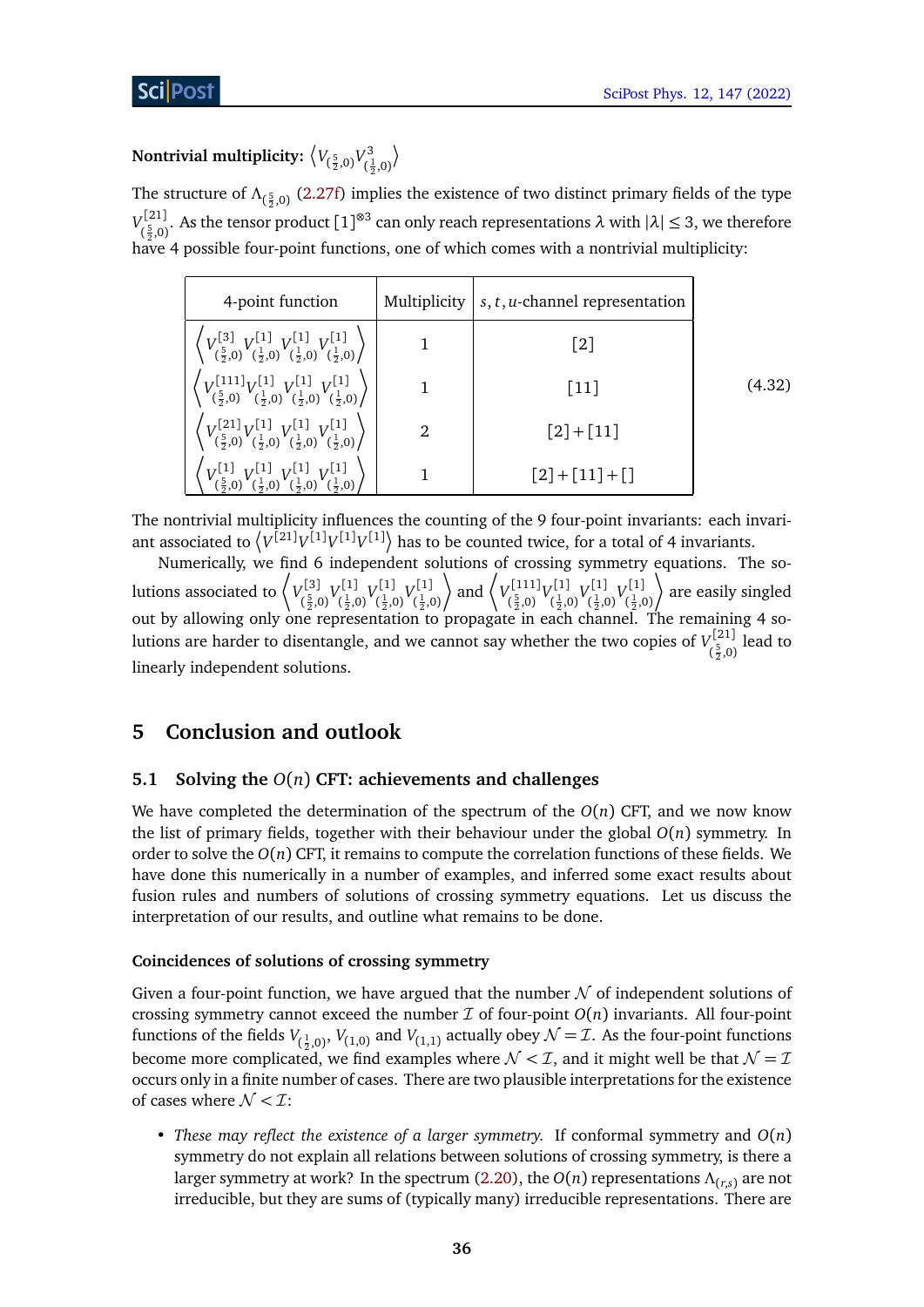indications that the representations  $\Lambda_{(r,s)}$  follow from an algebra that is larger than  $O(n)$ [[41](#page-44-0)]. However, while it does act on the spectrum, this algebra is not a symmetry algebra of the model, because the representations *Λ*(*r*,*s*) do not close under tensor products.

More generally, the linear relations that lead to  $N < I$  cannot be explained by grouping *O*(*n*) representations into larger representations, be they  $Λ$ <sub>(*r,s*)</sub> or smaller representations: if there is a larger symmetry, it must work in a more subtle way.

• *These may be dynamical accidents.* Until we find an explanation from symmetry, we have to consider coincidences of solutions of crossing symmetry as dynamical accidents. For example, we saw that each one of the two four-point functions of Table [\(4.29\)](#page-33-0) gives rise to three well-identified solutions of crossing symmetry. It just happens that these six solutions are linearly dependent, so that  $5 = \mathcal{N} < \mathcal{I} = 6$  for the four-point function  $\sqrt{V_c^2}$  $V^2_{(\frac{3}{2},0)}V^2_{(\frac{1}{2})}$  $(\frac{1}{2}, 0)$ .

Coincidences of solutions of crossing symmetry are probably comparable to coincidences of dimensions of primary fields, starting with the two fields  $V_{3}^{[3]}$  $V^{[3]}_{(\frac{3}{2},0)}$  and  $V^{[111]}_{(\frac{3}{2},0)}$  $\binom{3}{2,0}$  which belong to different  $O(n)$  representations but have the same conformal dimensions. These coincidences are probably specific to the two-dimensional  $O(n)$  CFT: in higher dimensions, we would expect  $\mathcal{N} = \mathcal{I}$  in all cases.

The number of invariants  $\mathcal I$  is determined by the action of  $O(n)$  on the spectrum, and therefore by our conjecture [\(2.26\)](#page-11-0) for *Λ*(*r*,*s*) . As we have seen in Section [4.3,](#page-31-0) numerical bootstrap results provide strong evidence for our conjecture.

## **Fusion rules and field multiplicities**

In Sections [4.1](#page-25-0) and [4.2,](#page-27-0) we have determined the fusion products of the fields  $V_{(\frac{1}{2},0)}, V_{(1,0)}$ and  $V_{(1,1)}$  with one another. Our results are given by Eqs. [\(4.16\)](#page-27-1), [\(4.20\)](#page-29-2)–[\(4.21\)](#page-29-3), [\(4.23\)](#page-30-0) and  $(4.25)$ – $(4.26)$ .

These products take into account  $O(n)$  symmetry, and are thereby finer than the Virasoroonly fusion products that were recently conjectured by Ikhlef and Morin-Duchesne based on lattice arguments in related CFTs [[42](#page-44-1)]. The Virasoro-only products obey the non-trivial rule  $V_{(r,s)} \in V_{(r_1,s_1)} \times V_{(r_2,s_2)} \implies r \ge |r_1 - r_2|$ . We found counter-examples to this rule, such as the field  $V_{(1,1)}$  propagating in  $\big\langle V_{(\frac{5}{2},0)} V_{(\frac{3}{2})}^3 \big\rangle$  $(\frac{1}{2}, 0)$  . Maybe the rule's applicability depends on the behaviour of the involved fields under  $O(n)$  transformations.

However, the fusion rules that we have established do not take into account field multiplicities, i.e., they do not distinguish two fields that transform similarly under the conformal and *O*(*n*) symmetries. For example, according to *Λ*(3,0) [\(2.27h\)](#page-8-1), there are four different fields of the type  $V_{(3,0)}^{[22]}$  $\binom{[2,2]}{(3,0)}$ . Taming field multiplicities will be needed for writing complete fusion rules, and therefore for solving the CFT. In the given example, knowing only that *some* fields of the type *V* [22]  $V_{(3,0)}^{[22]}$  appear in two fusion rules  $V_1 \times V_2$  and  $V_3 \times V_4$ , we cannot deduce that  $V_{(3,0)}^{[22]}$  $\binom{7^{122}}{3,0}$  appears in the *s*-channel decomposition of the four-point function  $\left\langle V_1 V_2 V_3 V_4 \right\rangle$ . To deduce that, we would need to know precisely *which* fields of the type *V* [22]  $\binom{[1,2]}{(3,0)}$  appear, and specifically that at least one of those fields is common to the two fusion rules.

## **Structure constants and nonlinear bootstrap**

We have been treating crossing symmetry as a system of linear equations [\(3.16\)](#page-16-0) for the fourpoint structure constants *D*(*r*,*s*) . However, an essential axiom of the conformal bootstrap is that each four-point structure constant is the product of two three-point structure constants. In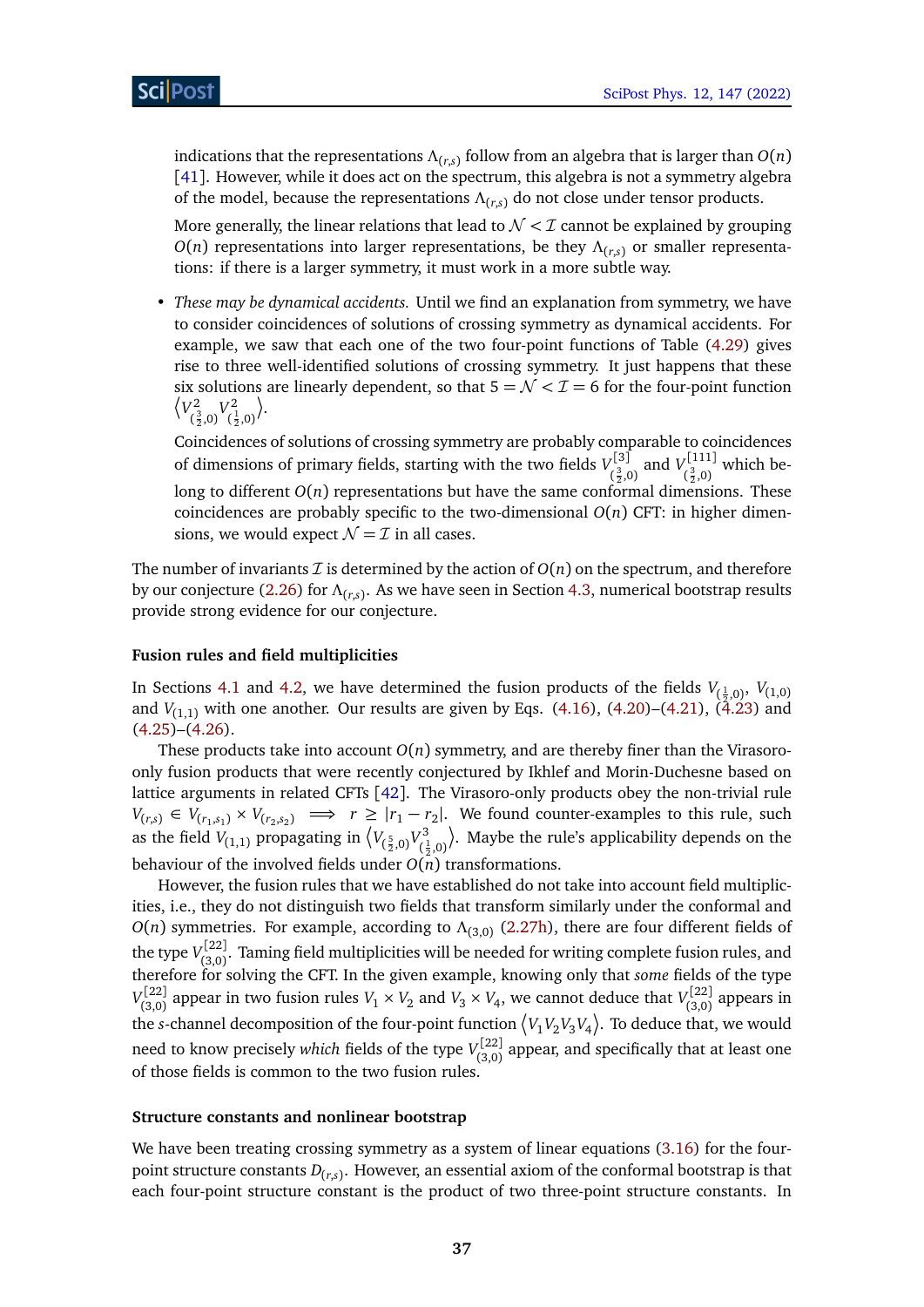terms of three-point structure constants, crossing symmetry is a system of quadratic equations, and it is much more constraining, because there are much fewer three-point structure constants than four-point structure constants.

Our notations for four-point structure constants  $D_{(r,s)}$  may be misleading, because they only indicate the dependence on conformal dimensions, and not on *O*(*n*) representations. In fact, all structure constants of the CFT depend on  $O(n)$  representations, just like the fields  $V_{(n)}^{\lambda}$ (*r*,*s*) .

For example, the *s*-channel four-point structure constants for the four-point function  $\left\langle V_{i}^{4}\right\rangle$  $(\frac{1}{2}, 0)$  $\setminus$ 

depend on  $\lambda \in \big\{ [$   $],$   $[2]$   $],$   $[11]$   $\big\}$  , via their dependence on the choice of an *s*-channel solution  $F^{(s)}_{\lambda}$ *λ* .

Dealing with nonlinear bootstrap equations is surely the next technical step in the study of the  $O(n)$  CFT and cognate CFTs. Of course, we could take the four-point structure constants as determined by our current method, and deduce three-point structure constants. This would provide strong tests of the consistency of our results, as the same three-point structure constant may appear in several different four-point structure constants. The question is whether we could do better, and simultaneously solve crossing symmetry equations for several four-point functions that share some three-point structure constants.

There is also the issue of finding analytic formulas for structure constants. In the critical *Q*state Potts model, some structure constants are known analytically: to begin with, the simplest three-point structure constant is given by the Delfino–Viti conjecture [[43](#page-44-2)], which has been numerically tested to high precision [[32](#page-43-3)]. Moreover, some ratios between structure constants have been determined analytically (in the form of ratios of integer-coefficient polynomials in *Q*), both from the lattice model [[30](#page-43-13)] and from the numerical bootstrap [[32](#page-43-3)]. In the *O*(*n*) CFT, we have been able to determine some ratios of structure constants analytically, but so far we have found no analogue of the Delfino–Viti conjecture.

## <span id="page-37-0"></span>**5.2 Geometrical interpretation of the CFT**

In the lattice description, the partition function of the  $O(n)$  model is a sum over loops on a twodimensional lattice. We will now discuss how this may lead to a geometrical interpretation of correlation functions in the *O*(*n*) CFT. The ultimate aim is to determine fusion rules and numbers of crossing symmetry solutions, by counting two-dimensional topological graphs. We do not understand this systematically at the moment, so we will only sketch a few ideas.

#### *O*(*n*) **representations and watermelon operators**

The basic spin observable  $\phi(x)$  in the lattice model transforms in the vector representation of  $O(n)$ , and its continuum limit is the field  $V_{(\frac{1}{2},0)}$  in the  $O(n)$  CFT [[29](#page-43-14)]. Using the hightemperature expansion, correlation functions of  $\phi(x)$  can be represented as sums over lines and loops. For example, the two-point function  $\big<\phi(x)\phi(y)\big>$  is a sum over graphs where, in addition to the loops that already appear in the partition function, there is a line connecting *x* and *y*.

In the continuum limit, this suggests that the field  $V_{(\frac{1}{2},0)}(z)$  inserts one line at point  $z$ . In a correlation function, this line has to end at the position of another field. For example, in the four-point function  $\langle V_{c_1}^4$  $(\frac{1}{2}, 0)$ ¶ , there are three ways to connect the four fields, see Figure [\(4.8\)](#page-25-3). The lines in that figure originally indicated contractions of *O*(*n*) vector indices: this is an early hint that the model's geometrical and algebraic interpretations are closely related.

Similarly, the field  $V_{(r,0)}^{[2r]}$  $\binom{n}{r,0}$  can be thought of as a 2*r*-leg operator, i.e., an operator that inserts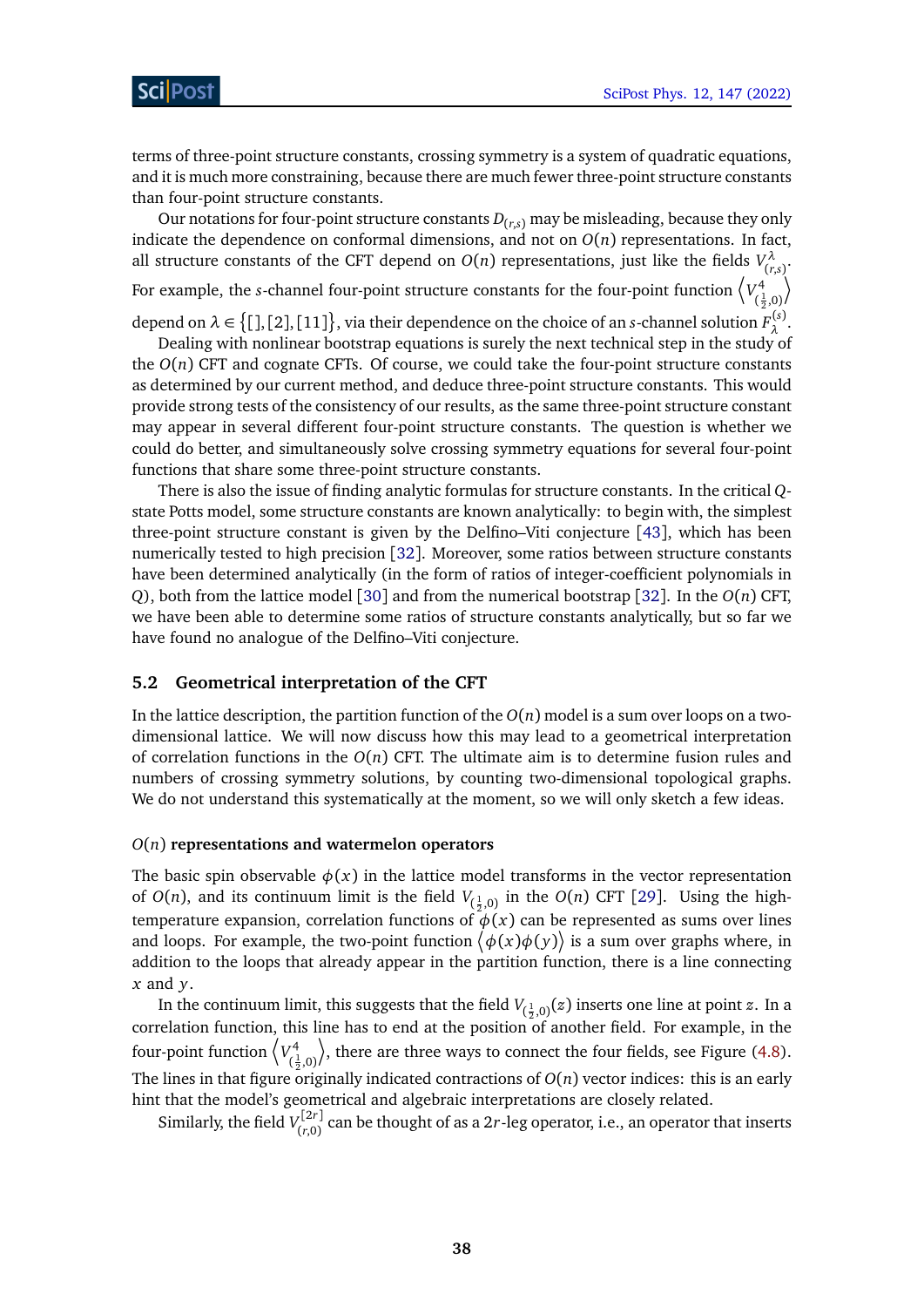Sci Post

2*r* lines. Such operators are called watermelon or fuseau operators [[5,](#page-41-4)[44](#page-44-3)]:



In the lattice model, a 2*r*-leg operator is built from 2*r* spin operators  $\phi(x)$  inserted at neighboring sites, with their  $O(n)$  labels projected onto the traceless symmetric tensor representation  $[2r]$ . In the continuum limit, the neighboring sites coincide. In correlation functions, due to the tracelessness of the representation [2*r*], two legs of the same operator cannot be connected to one another, but have to be connected to legs of other operators.

More generally, the field  $V_{(r,s)}(z)$  with  $s \neq 0$  can be interpreted as an operator that inserts 2*r* lines, with the rule that a line that winds around its position *z* picks a phase *e iπs* . (This means that the weight of a configuration with such a winding line is multiplied by *e iπs* [[1,](#page-41-0)[44](#page-44-3)].) Actually, the notion of winding around an operator already makes sense on the lattice, even though the lattice operator is built from 2*r* distinct sites: since these sites are neighbors, a line cannot wind around only a subset of these sites. Since the conformal spin *rs* is integer, the phase factor is trivial if all 2*r* lines wind around *z*, and this allows watermelon operators to be mutually local. To see that the phase factors allow us to distinguish different values of *s*, consider the two-point functions of  $V_{(1,0)}$  and  $V_{(1,1)}$ . In both cases, there are two inequivalent graphs:

$$
\left\langle V_{(1,0)}V_{(1,0)}\right\rangle \text{ or } \left\langle V_{(1,1)}V_{(1,1)}\right\rangle \tag{5.2}
$$

The bottom graph comes with a minus sign in the case of  $\left\langle V_{(1,1)} V_{(1,1)} \right\rangle$ , which therefore differs from  $\left\langle V_{(1,0)} V_{(1,0)} \right\rangle$ .

## **Young projectors and line crossings**

Phase factors are enough for singling out fully symmetric or antisymmetric representations [2*r*] or [1<sup>2*r*</sup>]. However, in general they cannot distinguish the various fields  $V_t^{\lambda}$  $\binom{r}{r,s}$  that have the same conformal dimensions, but belong to different  $O(n)$  representations. To single out a representation *λ*, we should also apply a Young projector *P* 2*r*  $\rho_\lambda^{2r}:[1]^{2r}\to\lambda,$ 

$$
\left(5.3\right)
$$

We do not know how to do this systematically, because lines are not allowed to cross in our graphs.

Young projectors are algebraic objects, which a priori know nothing about our two- dimensional model and the topology of our two-dimensional graphs. If we identified each line with a vector representation and applied Young projectors, we would sum over all permutations of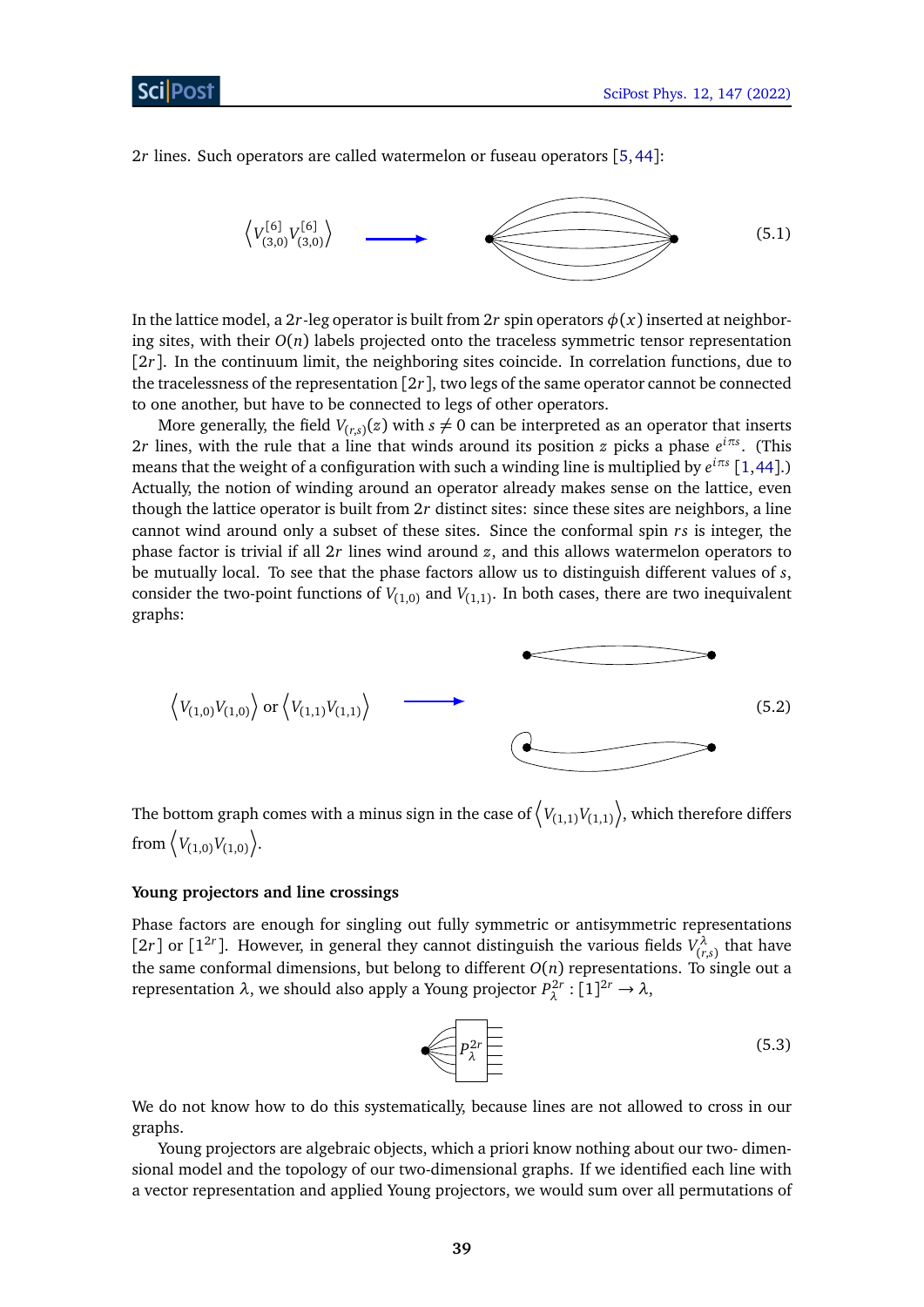lines, and obtain graphs with line crossings. In two dimensions, if we do not want lines to cross, only cyclic permutations are allowed.

A cyclic permutation of 2*r* lines has the signature (−1) 2*r*+1 : it is odd for two lines, even for three lines, etc. As a consequence, the antisymmetrizer *P* 3  $\int_{[111]}^{3}$  becomes trivial if we only sum over cyclic permutations. This explains why the representations [3] and [111] can both appear in  $\Lambda_{(\frac{3}{2},0)}$  [\(2.27a\)](#page-5-2), and lead to fields  $V_{(\frac{3}{2},0)}^{[3]}$  $\begin{array}{c} V^{[3]}_{\frac{3}{2},0} \text{ and } V^{[111]}_{\left(\frac{3}{2},0\right)} \end{array}$  $\binom{1111}{\frac{3}{2},0}$  with the same conformal dimensions and two-point functions.

This however does not imply that  $V_{\epsilon 3}^{[3]}$  $V^{[3]}_{(\frac{3}{2},0)}$  and  $V^{[111]}_{(\frac{3}{2},0)}$  $(\frac{3}{2},0)$  coincide. This is because in higher correlation functions, the Young projectors associated to fields at different positions are expected to mix. For example, in the context of the four-point functions of Eq. [\(4.29\)](#page-33-0), we do see a difference between these two fields.

Similarly, after projection on the representation [21], cyclic permutations of three lines have the eigenvalues  $e^{\pm \frac{2\pi i}{3}}$ , hence [21] appears in  $\Lambda_{(\frac{3}{2},\frac{2}{3})}$ .

### **Algebraic interpretation**

The foregoing analysis, should be greatly facilitated by turning to a more algebraic description, the principles of which we briefly sketch now. Graphs with crossings can be conveniently described using the formalism of diagram algebras—in this case, the Brauer algebra [[45](#page-44-4)]. Technically, the Brauer algebra is the Schur–Weyl dual of *O*(*n*) in the tensor product of vector representations: this implies that irreducible representations of the Brauer algebra are labelled by Young diagrams, just like irreducible representations of *O*(*n*). The size |*λ*| of a Young diagram corresponds to the number of legs of a site in the graph.

Forbidding crossings amounts to restricting to a subalgebra of the Brauer algebra, called the Jones–Temperley–Lieb algebra (JTL) [[23,](#page-42-14)[46](#page-44-5)]. Remarkably, we have found in preliminary investigations that when we decompose irreducible representations of the Brauer algebra into direct sums of irreducible JTL representations, the number of legs can increase from |*λ*| to  $|\lambda| + 2n$  with  $n \in \mathbb{N}$ . This is at the root of the appearance of  $O(n)$  representations with various sizes  $|\lambda| \leq 2r$  in  $\Lambda_{(r,s)}$  [\(2.26\)](#page-11-0).

We also note that in the continuum limit, the JTL algebra becomes the interchiral algebra [[40](#page-43-12)]: a symmetry algebra of the CFT that includes conformal symmetry.

## <span id="page-39-0"></span>**5.3 Analytic continuation of the** *O*(*n*) **model**

As we have argued in the introduction, the  $O(n)$  CFT is defined on infinitely many copies of the complex *n*-plane. Beyond  $n \in [-2, 2]$ , does the  $O(n)$  CFT still describe the critical point of some *O*(*n*) lattice model or field theory?

From a formal point of view, the critical coupling  $K_c(n)$  [\(1.1\)](#page-1-1) has two branch cuts  $\pm$ (2,  $\infty$ ), which correspond to vertical lines in the *β*<sup>2</sup>-plane [\(1.5\)](#page-3-1). It is tempting to conjecture that the model is critical for  $n \in \mathbb{C} - ((2, \infty) \cup (-\infty, -2))$ . If the situation is the same as in the CFT, we should still be able to analytically continue through the branch cuts, but the result would depend on whether we come from above or below.

In order to find out, we would need to carry out extensive numerical simulations of the lattice model with complex *n* and coupling constants. For the moment, let us collect some preliminary remarks on the question.

#### **The real axis**

The lattice  $O(n)$  model that we have discussed in the introduction is naturally defined for *n* ∈ [−2, 2]. For *n* > 2, the lattice model (and all the refinements that have been studied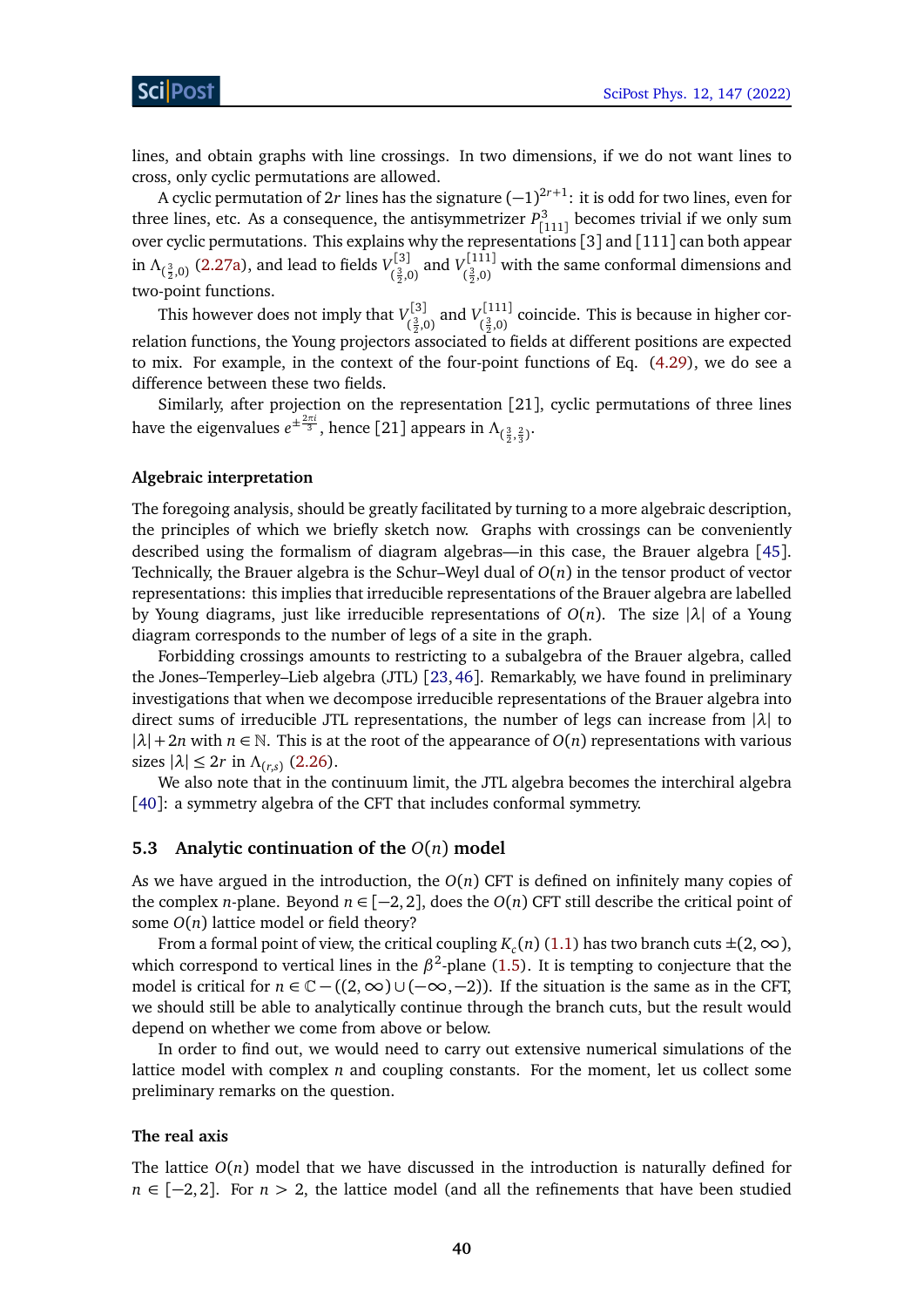so far) does not seem to have a phase transition at finite, real temperature, and cannot be related to the  $O(n)$  CFT. This state of affairs is, for *n* integer at least, a consequence of the Mermin–Wagner theorem which precludes spontaneous breaking of continuous symmetries in two dimensions [[47](#page-44-6)]—although this theorem leaves open the possibility of having Kosterlitz– Thouless phases like for  $n = 2$  [[48](#page-44-7)]. Note how the situation is different from the case of the *Q*-state Potts model, which retains a critical point for *Q >* 4, albeit a first-order critical point.

This can be made clearer using the Lagrangian description of the  $O(n)$  model as a nonlinear sigma model whose target space is the sphere *S n*−1 . In this model, the *n*-component vector  $\phi$  subject to  $\phi \cdot \phi = 1$  is no longer defined on a lattice, but on a continuous twodimensional space. The Lagrangian density is

<span id="page-40-2"></span><span id="page-40-1"></span>
$$
\mathcal{L} = \frac{1}{2g^2} \partial_\mu \phi \cdot \partial_\mu \phi \tag{5.4}
$$

The beta function for the coupling is

$$
\beta(g^2) = (n-2)g^4 + O(g^6) \,. \tag{5.5}
$$

For  $n > 2$ , the renormalization group flow is towards strong coupling at large length scales, and it is expected that the symmetry is restored and no transition occurs (that is the Mermin– Wagner theorem). For  $n < 2$ , on the other hand, zero coupling is an attractive fixed point, corresponding to a spontaneously broken symmetry phase. It is believed that for *n* ≥ −2 there is a second-order phase transition separating this regime from the strong coupling regime, and that the dilute  $O(n)$  CFT describes the corresponding critical point.

Strictly speaking, the only physical value of  $n < 2$  is  $n = 1$ , which corresponds to the Ising universality class. To consider real values of  $n < 2$  requires performing an analytic continuation of perturbative results at  $n \in \mathbb{N}^*$ . The case  $n = 2$  is a bit special, as the beta function vanishes perturbatively to all orders. The model then exhibits a line of fixed points with continuously varying scaling dimensions. The corresponding critical phase terminates at the Kosterlitz–Thouless point, which is described by the free boson CFT.

The physics encompassed in the beta function [\(5.5\)](#page-40-1) do not seem to be affected by the bound *n* = −2, and the critical coupling *K<sup>c</sup>* (*n*) admits a real determination for *n <* −2. This seems to suggest that the sigma model still exhibits a phase transition that may be described by the  $O(n)$ CFT. In fact, there is evidence that the model for  $n < -2$  does have a phase transition, albeit a first-order one, and that this transition is closely related with the first-order phase transition in the Potts model at  $Q > 4 \lceil 1 \rceil$  $Q > 4 \lceil 1 \rceil$  $Q > 4 \lceil 1 \rceil$ .

Therefore, the sigma model picture confirms that the *O*(*n*) CFT is not the critical limit of the  $O(n)$  model for  $n \in (-\infty, -2) \cup (2, \infty)$ .

#### <span id="page-40-0"></span>**Complex values of** *n*

For  $\Re n < 2$ , the behaviour of the perturbative beta function [\(5.5\)](#page-40-1) is not qualitatively affected near the line  $g^2 \in \mathbb{R}$  by allowing *n* to be complex. This suggests that the  $O(n)$  CFT may be related to the lattice model and the sigma model. This might even hold for  $\Re n < -2$ , as the first-order phase transition may morph into a second-order phase transition as *n* becomes complex.

For  $\Re n > 2$ , the small-coupling phase definitely seems unstable, just like for  $n \in (2, \infty)$ , where the model is expected not to have a phase transition. For the CFT to describe the critical behavior of the *O*(*n*) lattice model, something has to happen: this might involve higher-order terms in the beta function, or the emergence of relevant operators not taken into account in the Lagrangian [\(5.4\)](#page-40-2).

An example of the latter situation is well-known to occur in the case  $n = 2$ . The free boson CFT makes sense for all values  $R \in \mathbb{C}^*$  of the compactification radius, but only describes the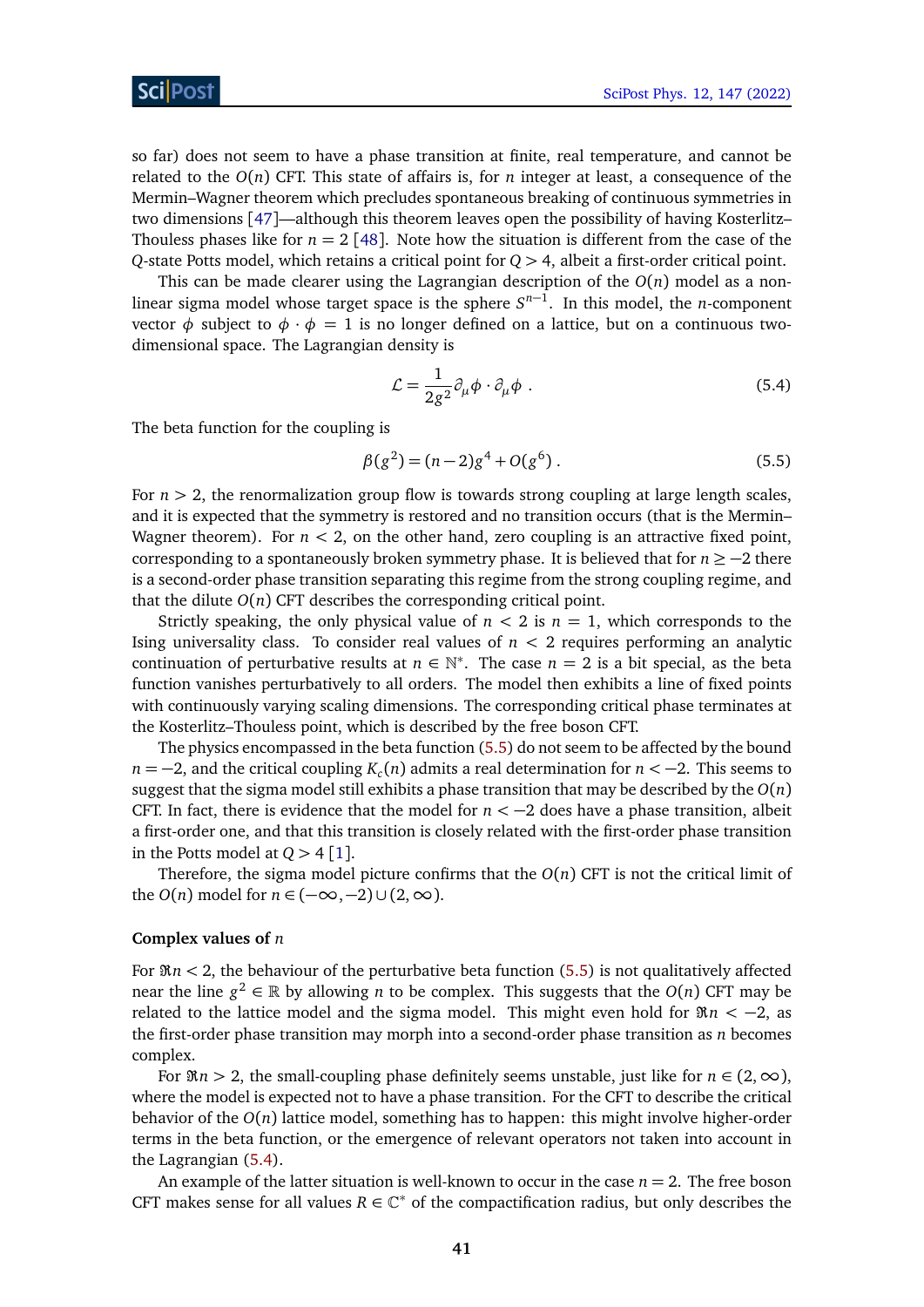continuum limit of the lattice XY model in the Kosterlitz–Thouless (KT) phase,  $0 < R < \sqrt{2}$ . p (In our convention,  $R = 0$  is the low-temperature limit,  $R = \frac{1}{\sqrt{2}}$  $\frac{1}{2}$  the self-dual point, and  $R = \sqrt{2}$ the critical temperature or KT point.) This is because the lattice model is bound to contain local vortices, which are absent from the free boson action, since the<u>y</u> can be described by perturbations that are irrelevant in the KT phase. However, for  $R \geq \sqrt{2}$ , these perturbations become relevant, and draw the XY model into a massive phase. This is not seen in the beta function [\(5.5\)](#page-40-1), which vanishes to all orders for  $n = 2$ .

In our case, we would need terms such as vortices to render the system critical, instead of destroying criticality. This may be less unlikely than it seems, since we now allow complex couplings. There are indeed known examples where relevant perturbations with complex couplings give rise to flows towards other critical points [[49](#page-44-8)]. Whether this happens in our case is not known.

## **Acknowledgements**

We are grateful to Shiliang Gao, Slava Rychkov, Bernardo Zan, and Jean-Bernard Zuber, for helpful discussions or correspondence. We would like to thank the organizers and participants of Bootstat 2021 for a stimulating program. We are grateful to Bernardo Zan and Ioannis Tsiares for comments on the draft of this article. We would like to thank the anonymous SciPost reviewers for their [helpful suggestions.](https://scipost.org/submission/2111.01106v2/)

This paper is partly a result of the ERC-SyG project, Recursive and Exact New Quantum Theory (ReNewQuantum) which received funding from the European Research Council (ERC) under the European Union's Horizon 2020 research and innovation programme under grant agreement No 810573. The work was also supported by the ERC NuQFT Project, which received similar funding under grant agreement No 669205.

## **References**

- <span id="page-41-0"></span>[1] B. Nienhuis, *Exact critical point and critical exponents of* O(*n*) *models in two dimensions*, Phys. Rev. Lett. **49**, 1062 (1982), doi:10.1103/[PhysRevLett.49.1062.](https://doi.org/10.1103/PhysRevLett.49.1062)
- <span id="page-41-1"></span>[2] P. Di Francesco, H. Saleur and J.-B. Zuber, *Relations between the coulomb gas picture and conformal invariance of two-dimensional critical models*, J. Stat. Phys. **49**, 57 (1987), doi:10.1007/[BF01009954.](https://doi.org/10.1007/BF01009954)
- <span id="page-41-2"></span>[3] E. Domany, D. Mukamel, B. Nienhuis and A. Schwimmer, *Duality relations and equivalences for models with O*(*N*) *and cubic symmetry*, Nucl. Phys. B **190**, 279 (1981), doi:10.1016/[0550-3213\(81\)90559-9.](https://doi.org/10.1016/0550-3213(81)90559-9)
- <span id="page-41-3"></span>[4] H. Duminil-Copin and S. Smirnov, *The connective constant of the honeycomb lattice equals* p  $\sqrt{(2 + \sqrt{2})}$ , Ann. Math. **175**, 1653 (2012), doi:10.4007/[annals.2012.175.3.14.](https://doi.org/10.4007/annals.2012.175.3.14)
- <span id="page-41-4"></span>[5] B. Duplantier and H. Saleur, *Exact critical properties of two-dimensional dense self-avoiding walks*, Nucl. Phys. B **290**, 291 (1987), doi:10.1016/[0550-3213\(87\)90190-8.](https://doi.org/10.1016/0550-3213(87)90190-8)
- <span id="page-41-5"></span>[6] J. Kondev, J. de Gier and B. Nienhuis, *Operator spectrum and exact exponents of the fully packed loop model*, J. Phys. A: Math. Gen. **29**, 6489 (1996), doi[:10.1088](https://doi.org/10.1088/0305-4470/29/20/007)/0305- [4470](https://doi.org/10.1088/0305-4470/29/20/007)/29/20/007.
- <span id="page-41-6"></span>[7] J. L. Jacobsen and J. Kondev, *Field theory of compact polymers on the square lattice*, Nucl. Phys. B **532**, 635 (1998), doi:10.1016/[S0550-3213\(98\)00571-9.](https://doi.org/10.1016/S0550-3213(98)00571-9)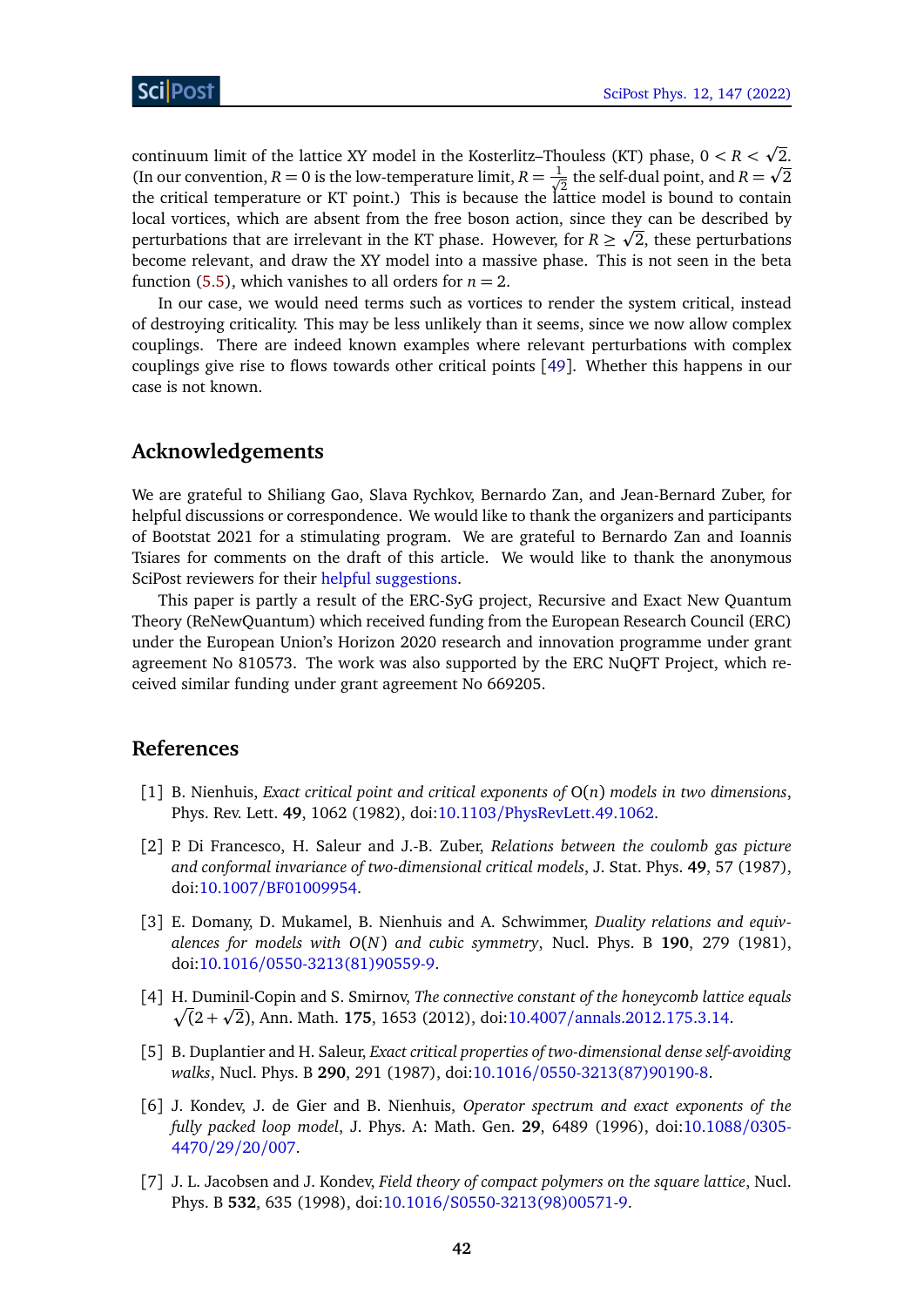- <span id="page-42-0"></span>[8] H. Blöte and B. Nienhuis, *Critical behaviour and conformal anomaly of the O*(*N*) *model on the square lattice*, J. Phys. A: Math Gen. **22**, 1415 (1989), doi[:10.1088](https://doi.org/10.1088/0305-4470/22/9/028)/0305- [4470](https://doi.org/10.1088/0305-4470/22/9/028)/22/9/028.
- <span id="page-42-1"></span>[9] E. Vernier, J. L. Jacobsen and J. Salas, *Q-colourings of the triangular lattice: Exact exponents and conformal field theory*, J. Phys. A: Math. Theor. **49**, 174004 (2016), doi:10.1088/[1751-8113](https://doi.org/10.1088/1751-8113/49/17/174004)/49/17/174004.
- [10] É. Vernier, J. L. Jacobsen and H. Saleur, *Non compact conformal field theory and the a* (2) 2 *(Izergin-Korepin) model in regime III*, J. Phys. A: Math. Theor. **47**, 285202 (2014), doi:10.1088/[1751-8113](https://doi.org/10.1088/1751-8113/47/28/285202)/47/28/285202.
- <span id="page-42-2"></span>[11] É. Vernier, J. L. Jacobsen and H. Saleur, *A new look at the collapse of two-dimensional polymers*, J. Stat. Mech. P09001 (2015), doi:10.1088/[1742-5468](https://doi.org/10.1088/1742-5468/2015/09/P09001)/2015/09/P09001.
- <span id="page-42-3"></span>[12] J. L. Jacobsen, N. Read and H. Saleur, *Dense loops, supersymmetry, and Goldstone phases in two dimensions*, Phys. Rev. Lett. **90**, 090601 (2003), doi:10.1103/[PhysRevLett.90.090601.](https://doi.org/10.1103/PhysRevLett.90.090601)
- <span id="page-42-4"></span>[13] H. Saleur, *Magnetic properties of the two-dimensional*  $n = 0$  *vector model, Phys. Rev. B* 35, 3657 (1987), doi:10.1103/[PhysRevB.35.3657.](https://doi.org/10.1103/PhysRevB.35.3657)
- <span id="page-42-5"></span>[14] Y. Ikhlef, J. L. Jacobsen and H. Saleur, *Three-point functions in*  $c \leq 1$  *Liouville theory and conformal loop ensembles*, Phys. Rev. Lett. **116**, 130601 (2016), doi:10.1103/[PhysRevLett.116.130601.](https://doi.org/10.1103/PhysRevLett.116.130601)
- <span id="page-42-6"></span>[15] M. Picco, S. Ribault and R. Santachiara, *On four-point connectivities in the critical 2d Potts model*, SciPost Phys. **7**, 044 (2019), doi:10.21468/[SciPostPhys.7.4.044.](https://doi.org/10.21468/SciPostPhys.7.4.044)
- <span id="page-42-7"></span>[16] R. J. Baxter, H. N. V. Temperley and S. E. Ashley, *Triangular Potts model at its transition temperature, and related models*, Proc. Royal Soc. A **358**, 535 (1978), doi:10.1098/[rspa.1978.0026.](https://doi.org/10.1098/rspa.1978.0026)
- <span id="page-42-8"></span>[17] S. Caracciolo, J. L. Jacobsen, H. Saleur, A. D. Sokal and A. Sportiello, *Fermionic field theory for trees and forests*, Phys. Rev. Lett. **93**, 080601 (2004), doi:10.1103/[PhysRevLett.93.080601.](https://doi.org/10.1103/PhysRevLett.93.080601)
- <span id="page-42-9"></span>[18] J. L. Jacobsen and H. Saleur, *The arboreal gas and the supersphere sigma model*, Nucl. Phys. B **716**, 439 (2005), doi:10.1016/[j.nuclphysb.2005.04.001.](https://doi.org/10.1016/j.nuclphysb.2005.04.001)
- <span id="page-42-10"></span>[19] G. Parisi and N. Sourlas, *Self avoiding walk and supersymmetry*, J. Physique Lettres **41**, L403 (1980), doi:10.1051/[jphyslet:019800041017040300.](https://doi.org/10.1051/jphyslet:019800041017040300)
- <span id="page-42-11"></span>[20] K. J. Wiese and A. A. Fedorenko, *Field theories for loop-erased random walks*, Nucl. Phys. B **946**, 114696 (2019), doi:10.1016/[j.nuclphysb.2019.114696.](https://doi.org/10.1016/j.nuclphysb.2019.114696)
- <span id="page-42-12"></span>[21] K. Lang and W. Ruehl, *Critical O*(*N*) *- vector nonlinear sigma - models: A resume of their field structure*, [arXiv:hep-th](https://arxiv.org/abs/hep-th/9311046)/9311046.
- <span id="page-42-13"></span>[22] V. S. Dotsenko and V. A. Fateev, *Conformal algebra and multipoint correlation functions in 2D statistical models*,Nucl.Phys.B **240**,312 (1984),doi:10.1016/[0550-3213\(84\)90269-4.](https://doi.org/10.1016/0550-3213(84)90269-4)
- <span id="page-42-14"></span>[23] N. Read and H. Saleur, *Exact spectra of conformal supersymmetric nonlinear sigma models in two dimensions*,Nucl.Phys. B **613**, 409 (2001), doi:10.1016/[S0550-3213\(01\)00395-9.](https://doi.org/10.1016/S0550-3213(01)00395-9)
- <span id="page-42-15"></span>[24] B. Estienne and Y. Ikhlef, *Correlation functions in loop models*, [arXiv:1505.00585.](https://arxiv.org/abs/1505.00585)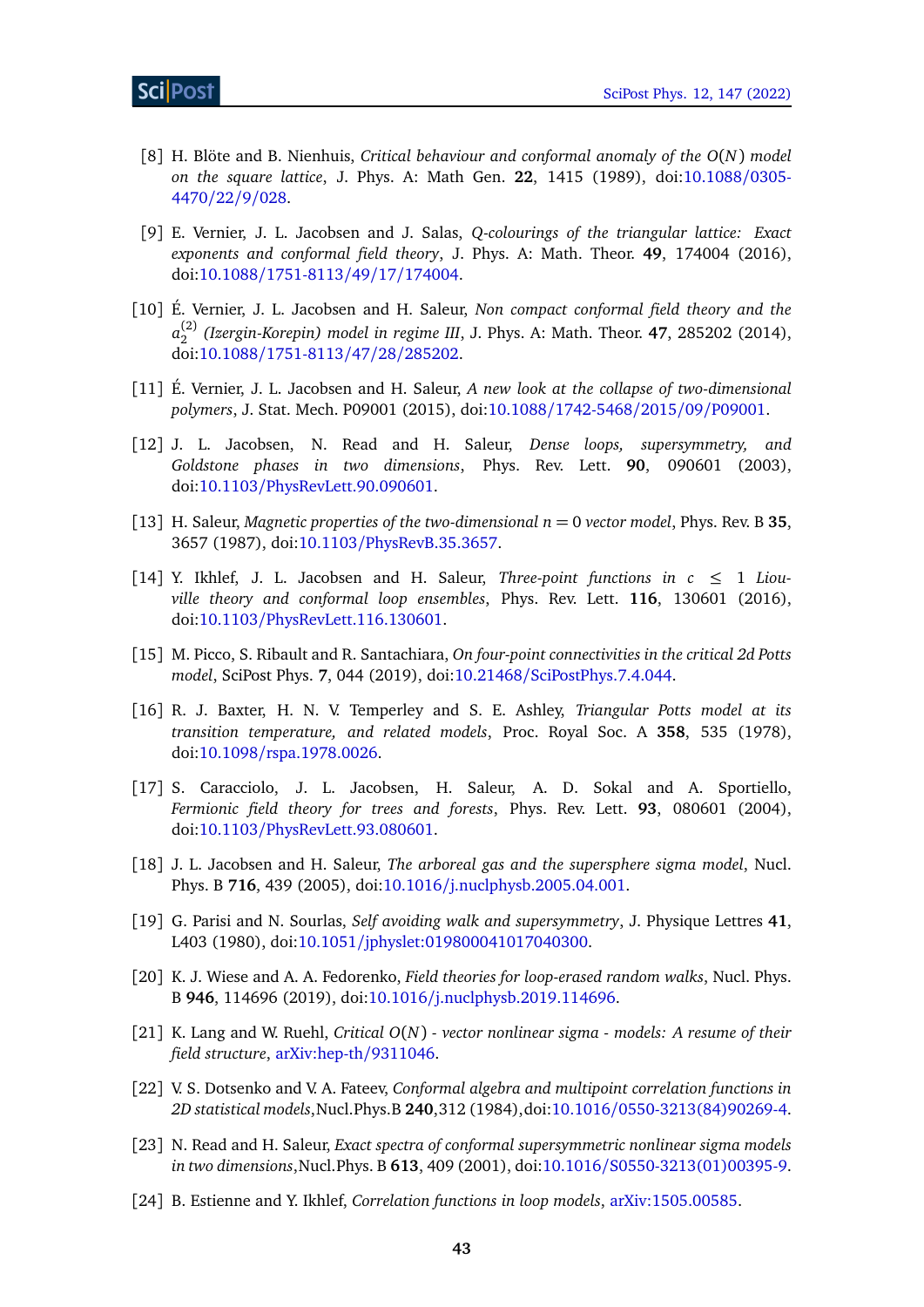- [25] R. Couvreur, J. L. Jacobsen and R. Vasseur, *Non-scalar operators for the Potts model in arbitrary dimension*, J. Phys. A: Math. Theor. **50**, 474001 (2017), doi[:10.1088](https://doi.org/10.1088/1751-8121/aa7f32)/1751- 8121/[aa7f32.](https://doi.org/10.1088/1751-8121/aa7f32)
- <span id="page-43-0"></span>[26] L. Grans-Samuelsson, L. Liu, Y. He, J. L. Jacobsen and H. Saleur, *The action of the Virasoro algebra in the two-dimensional Potts and loop models at generic Q*, J. High Energ. Phys. **10**, 109 (2020), doi:10.1007/[JHEP10\(2020\)109.](https://doi.org/10.1007/JHEP10(2020)109)
- <span id="page-43-1"></span>[27] V. Gorbenko and B. Zan, *Two-dimensional O*(*N*) *models and logarithmic CFTs*, J. High Energ. Phys. **10**, 099 (2020), doi:10.1007/[JHEP10\(2020\)099.](https://doi.org/10.1007/JHEP10(2020)099)
- <span id="page-43-2"></span>[28] M. Picco, S. Ribault and R. Santachiara, *A conformal bootstrap approach to critical percolation in two dimensions*, SciPost Phys. **1**, 009 (2016), doi:10.21468/[SciPostPhys.1.1.009.](https://doi.org/10.21468/SciPostPhys.1.1.009)
- <span id="page-43-14"></span>[29] J. L. Jacobsen and H. Saleur, *Bootstrap approach to geometrical four-point functions in the two-dimensional critical Q-state Potts model: A study of the s-channel spectra*, J. High Energ. Phys. **01**, 084 (2019), doi:10.1007/[JHEP01\(2019\)084.](https://doi.org/10.1007/JHEP01(2019)084)
- <span id="page-43-13"></span>[30] Y. He, L. Grans-Samuelsson, J. L. Jacobsen and H. Saleur, *Geometrical four-point functions in the two-dimensional critical Q-state Potts model: Connections with the RSOS models*, J. High Energ. Phys. **05**, 156 (2020), doi:10.1007/[JHEP05\(2020\)156.](https://doi.org/10.1007/JHEP05(2020)156)
- <span id="page-43-11"></span>[31] Y. He, J. L. Jacobsen and H. Saleur, *Geometrical four-point functions in the two-dimensional critical Q-state Potts model: The interchiral conformal bootstrap*, J. High Energ. Phys. **12**, 019 (2020), doi:10.1007/[JHEP12\(2020\)019.](https://doi.org/10.1007/JHEP12(2020)019)
- <span id="page-43-3"></span>[32] R. Nivesvivat and S. Ribault, *Logarithmic CFT at generic central charge: From Liouville theory to the Q-state Potts model*, SciPost Phys. **10**, 021 (2021), doi:10.21468/[SciPostPhys.10.1.021.](https://doi.org/10.21468/SciPostPhys.10.1.021)
- <span id="page-43-4"></span>[33] S. Ribault, R. Nivesvivat, L. Grans-Samuelsson et al, *Bootstrap\_virasoro 3.0: Bootstrapping two-dimensional CFTs with Virasoro symmetry* (2021).
- <span id="page-43-5"></span>[34] Y. He and H. Saleur, *A note on the identity module in*  $c = 0$  *CFTs*, SciPost Phys. **12**, 100 (2022), doi:10.21468/[SciPostPhys.12.3.100.](https://doi.org/10.21468/SciPostPhys.12.3.100)
- <span id="page-43-6"></span>[35] D. J. Binder and S. Rychkov, *Deligne categories in lattice models and quantum field theory, or making sense of O*(*N*) *symmetry with non-integer N*, J. High Energ. Phys. **04**, 117 (2020), doi:10.1007/[JHEP04\(2020\)117.](https://doi.org/10.1007/JHEP04(2020)117)
- <span id="page-43-7"></span>[36] N. El Samra and R. C. King, *Dimensions of irreducible representations of the classical Lie groups*, J. Phys. A: Math. Gen. **12**, 2317 (1979), doi:10.1088/[0305-4470](https://doi.org/10.1088/0305-4470/12/12/010)/12/12/010.
- <span id="page-43-8"></span>[37] S. Gao, G. Orelowitz and A. Yong, *Newell-Littlewood numbers*, [arXiv:2005.09012.](https://arxiv.org/abs/2005.09012)
- <span id="page-43-9"></span>[38] V. Gorbenko, S. Rychkov and B. Zan, *Walking, Weak first-order transitions, and Complex CFTs II. Two-dimensional Potts model at Q >* 4, SciPost Phys. **5**, 050 (2018), doi:10.21468/[SciPostPhys.5.5.050.](https://doi.org/10.21468/SciPostPhys.5.5.050)
- <span id="page-43-10"></span>[39] S. Migliaccio and S. Ribault, *The analytic bootstrap equations of non-diagonal twodimensional CFT*, J. High Energ. Phys. **05**, 169 (2018), doi:10.1007/[JHEP05\(2018\)169.](https://doi.org/10.1007/JHEP05(2018)169)
- <span id="page-43-12"></span>[40] A. M. Gainutdinov, N. Read and H. Saleur, *Associative algebraic approach to logarithmic CFT in the bulk: the continuum limit of the* gl(1|1) *periodic spin chain, Howe duality and the interchiral algebra*, Commun. Math. Phys. **341**, 35 (2015), doi:10.1007/[s00220-015-](https://doi.org/10.1007/s00220-015-2483-9) [2483-9.](https://doi.org/10.1007/s00220-015-2483-9)